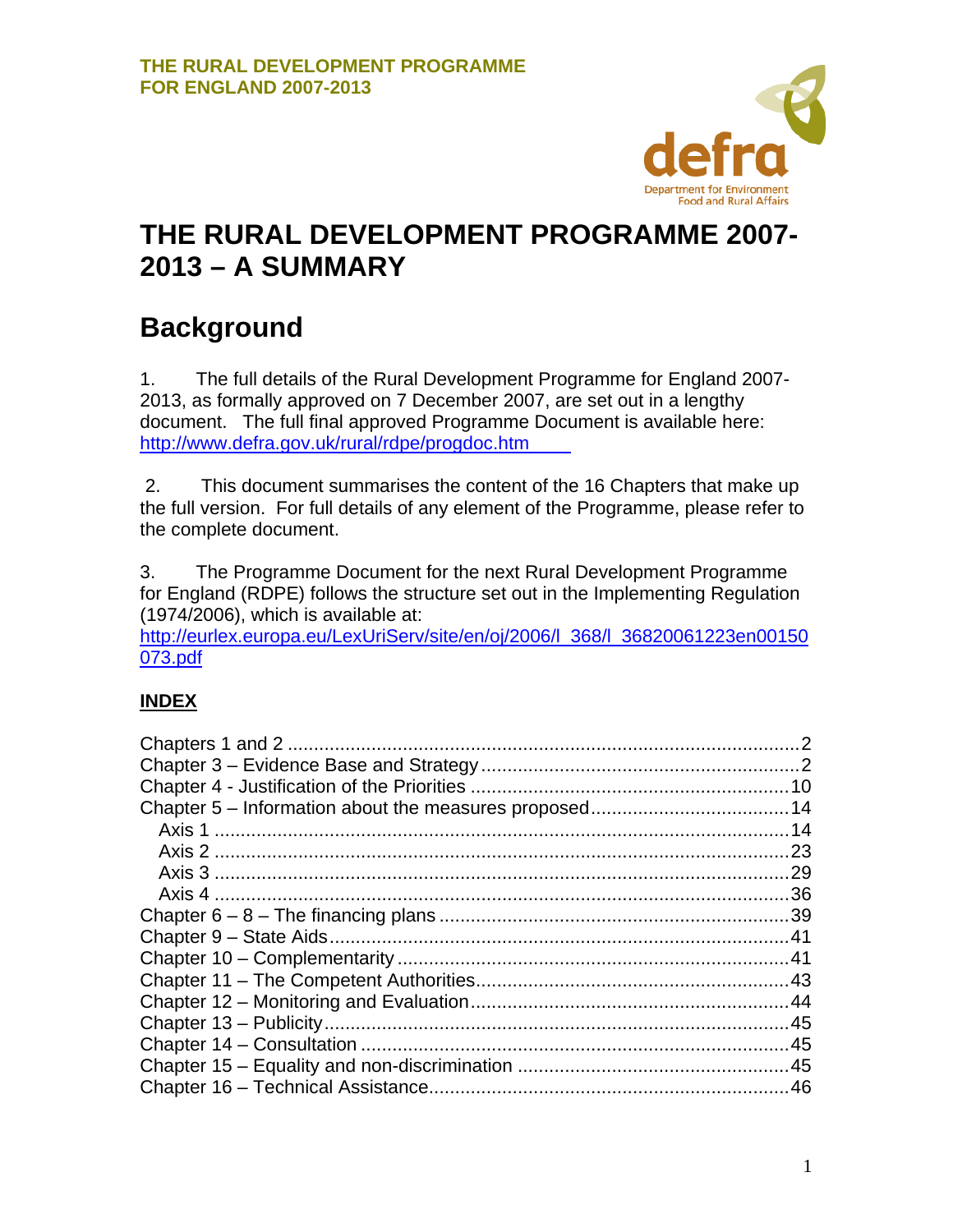### <span id="page-1-0"></span>**Chapters 1 and 2**

4. These very short chapters provide the name of the Programme, and explain that the Rural Development Programme for England is one of four such programmes prepared for the four constituent regions of the United Kingdom. Chapter Two also summarises the arrangements for local and regional Government n England, and briefly describes the role of the key delivery partners for the Rural Development Programme.

# **Chapter 3 – Evidence Base and Strategy**

5. This Chapter is a core element of the Programme Document. The Regulation requires us to provide an "Analysis of the situation in terms of strengths and weaknesses, the strategy chosen to meet them and the ex ante evaluation".

#### **3.1 – Analysis of the situation in terms of strengths and weaknesses**

6. Section 3.1 provides the "Analysis of the situation in terms of strengths and weaknesses" under 5 headings: general socio-economic context; performance of the agricultural, forestry and food sectors; environment and land management; rural economy and quality of life; and, Leader.

### **The general socio-economic context**

7. This Section begins by explaining why there is a specific rural definition for England, and how it is used. It then provides information about rural England, covering topics such as age and gender, migration, economic drivers, employment and land use and ownership.

- 8. The key points from the evidence presented are:
- rural areas are experiencing a net in-migration from urban areas which has resulted in a higher proportion of older people in rural compared to urban areas. This presents both challenges and opportunities.
- the majority of England's rural areas are easily accessible to urban areas and, as a result, there is a close relationship in the economic activity found in both types of area. There are, however, some rural areas which do not have easy access to urban areas and have inherent characteristics which lead to low levels of economic performance and growth.
- the drivers of productivity are the same for all areas: skills, investment, innovation, enterprise and competition. In general, rural areas perform as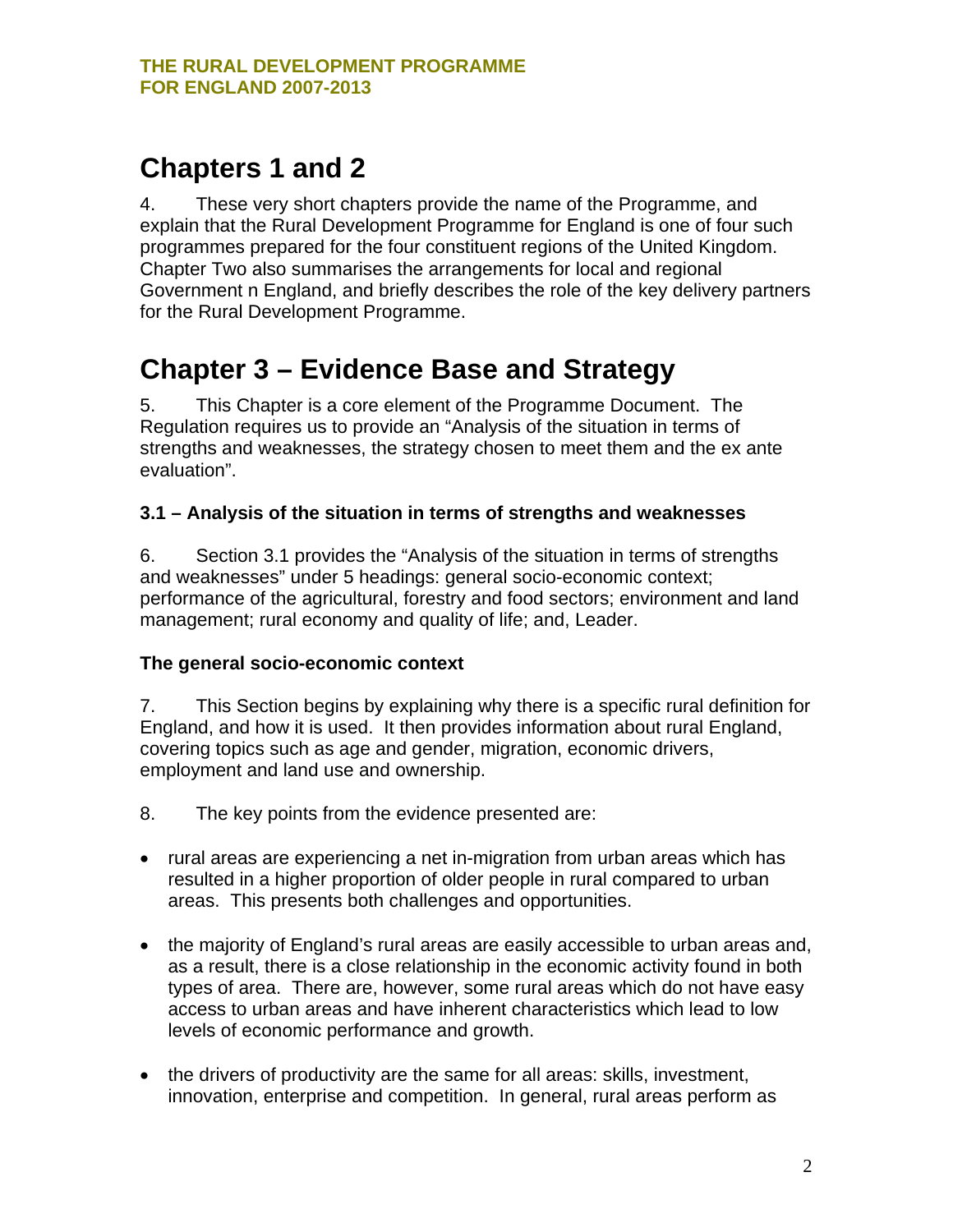well as urban areas in terms of skills, innovation and enterprise but less well in terms of competition and investment. The other key driver of economic performance, employment, is also high in England's rural areas, with even the lowest performing rural areas experiencing higher levels of employment than urban areas.

#### **Performance of the agricultural, forestry and food sectors**

9. This Section provides evidence about: the competitiveness of the agrifood sector; the disadvantages faced; restructuring and modernisation needs; human capital and potential for innovation and knowledge transfer; and, compliance with EU standards:

10. The key points from the evidence presented are:

- overall, England's agricultural productivity is relatively high by comparison with other member states. There are strengthening trends which can be built upon as opportunities for improving the competitiveness of the agricultural, forestry and food sectors.
- however, agricultural incomes are vulnerable to external influences and specific events, such as animal disease outbreak or poor weather, can shift incomes from the underlying trend in individual years. Whilst it is impossible to offset completely the impact of such events, much can be done to minimise the risk.
- training and dissemination of knowledge can make the agricultural, forestry and food sectors more innovative and resilient to external pressures and better able to adapt to a more market driven and competitive business environment.
- the efficient use of natural resources, driven in part by market price movements and in part by technological development, is a key element in improving the economic performance of the agricultural and food sector and can help reduce environmental impacts
- the forestry sector in England could become more competitive by increasing workforce skills and thereby improving productivity, and by better utilising woodland and forestry resources so as to stimulate and meet market demand for, in particular, woodfuel.
- woodlands often have significant local importance and active management can make a positive contribution to the wider rural economy by creating an attractive environment for other businesses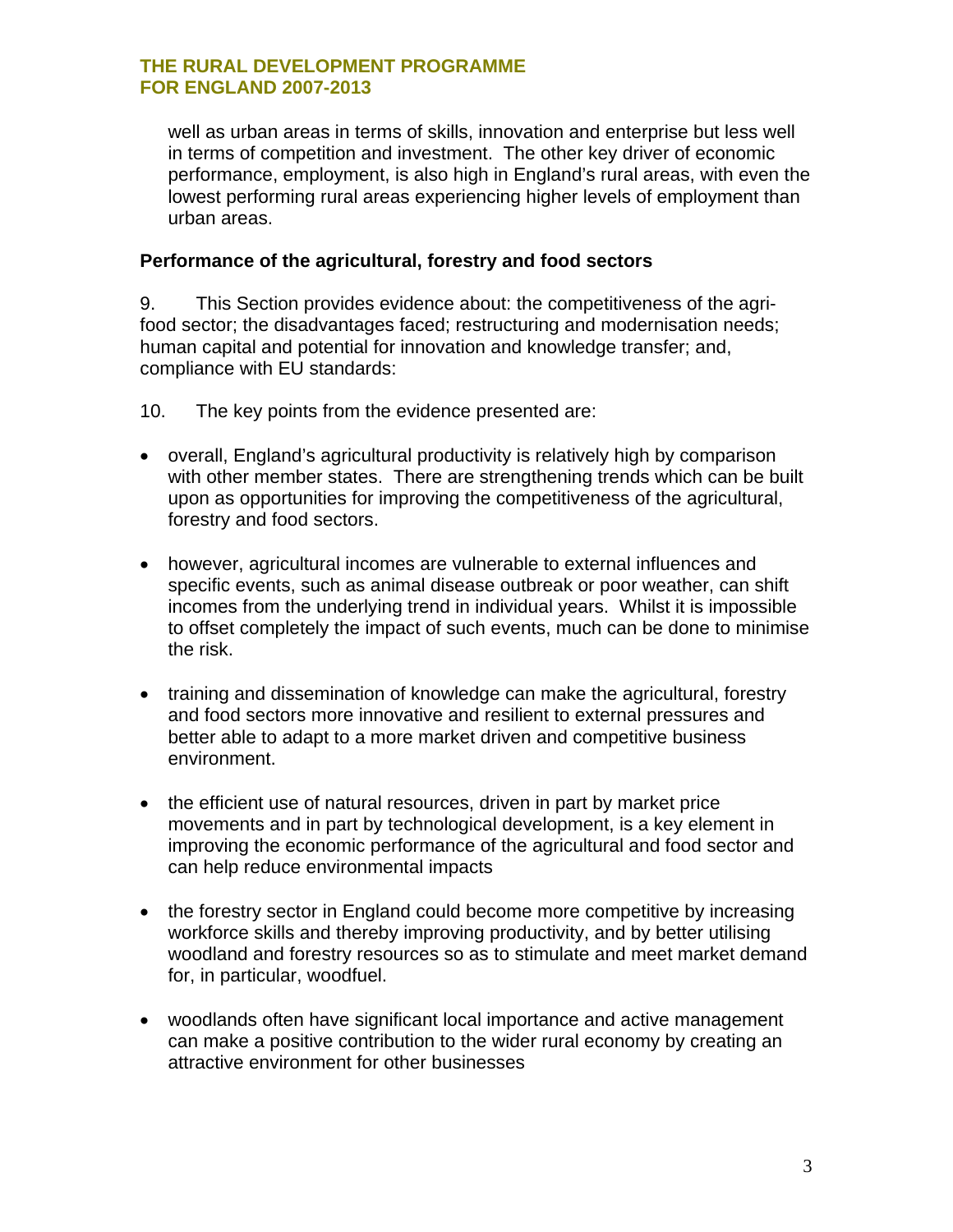#### **Environment and Land Management**

11. This Section considers a range of issues, including biodiversity, water, air pollution and climate change, bioenergy, soil and organic farming.

- 12. The key points from the evidence presented are:
- there is relatively little risk of land abandonment in England, even in Severely Disadvantaged Areas. However, economic pressures are leading to farming systems being changed in ways that could have adverse environmental impacts. This implies a need for intervention, but one that is able to influence farming systems.
- biodiversity emerges as an area where, despite the achievements to date, there is still a need for large scale action at all levels, to secure the management necessary to maintain and restore the condition of protected areas.
- there are major issues relating to water resources and flooding, but solutions often lie outside the Rural Development Programme. The main role for the Programme is at the interface with land management, in areas not otherwise covered by regulation.
- there is a major need to reduce the level of water and air pollution resulting from agriculture, driven in part by the requirements of the Nitrates and Water Framework Directives. Meeting these challenges will require a range of instruments including advice, regulation and cross-compliance. Incentives will, however, also need to play a part.
- there is a need to control gaseous emissions contributing to climate change, but the response to climate change will need to go well beyond this and will need to encompass both mitigation and adaptation.
- organic farming offers some real environmental benefits, and the scale of these would be increased if the area managed organically could be increased. Organic farming is not, however, an environmental panacea, and there is a need to encourage organic as well as conventional farmers to undertake additional environmental management beyond the baseline standard.
- conservation of landscape is a complex challenge that depends on the sum of all the interventions made in the rural environment. A key challenge is safeguarding irreplaceable historic landscape features.
- access to land is a major factor in attracting visits to rural areas and an important health resource. The network of access can be further improved.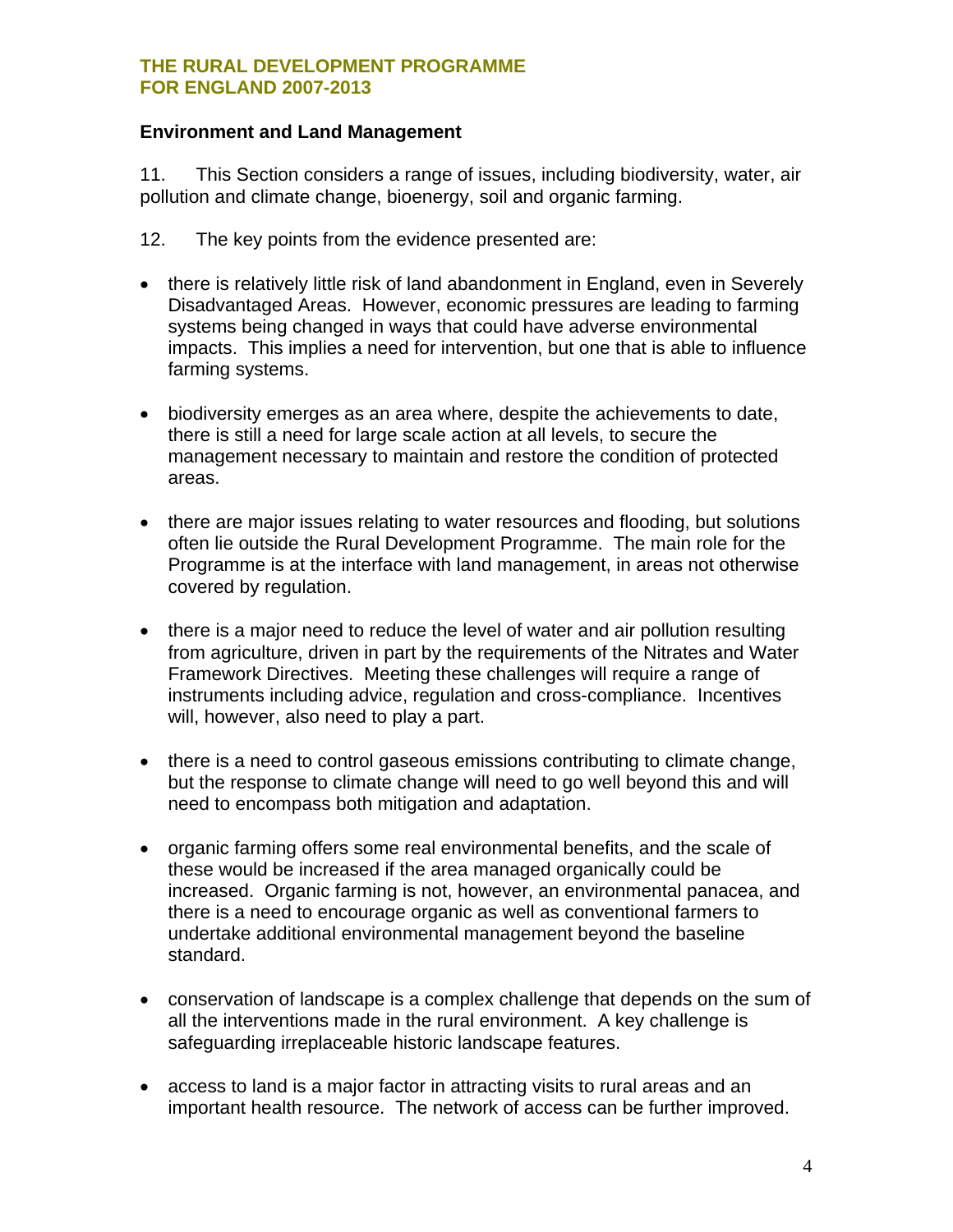#### **Rural Economy and Quality of Life**

13. This section considers: the structure of the rural economy; employment opportunities; micro-business formation and tourism; the provision of services in rural areas; cultural heritage; and, human potential and local capacity for governance.

- 14. The key points from the evidence presented are:
- in general, rural areas are performing well. They are often on a par with or better than, urban areas for a range of social and economic indicators. This includes employment and unemployment rates, although rates are not indicators of the quality of jobs or how well vacancies and skills are matched.
- there are many more similarities between rural and urban areas, taken as a whole, than might be expected. For example, there is no such thing as a distinctive 'rural economy' – the structure of the economy in rural and urban areas is similar in terms of the mix of businesses and employment.
- there is no reliable evidence of any systemic failure in either service delivery or public policy outcomes in rural when compared to other areas. Investment that is needed is generally provided by mainstream government interventions. However, in some cases there are some distinctive rural aspects to the delivery of policy outcomes.
- rural England is not a single, homogeneous entity. It takes many forms and the challenges that different areas face require intelligent, regionally targeted delivery responses.
- the areas where economic performance is poor tend to be distant from economic mass, with sparse populations and associated low densities of businesses and thin labour markets. Here, market failures related to sparsity exist and the case for specific intervention is stronger.
- diversification can help to broaden the business base of farmers, and will continue to be important in the context of continuing CAP reforms and world trade liberalisation. Opportunities to diversify vary.
- in relation to social disadvantage, the available evidence suggests that rural areas fare better than the national averages for virtually all dimensions of deprivation. However, there are still significant absolute numbers of disadvantaged individuals living in rural areas – as there are in all areas.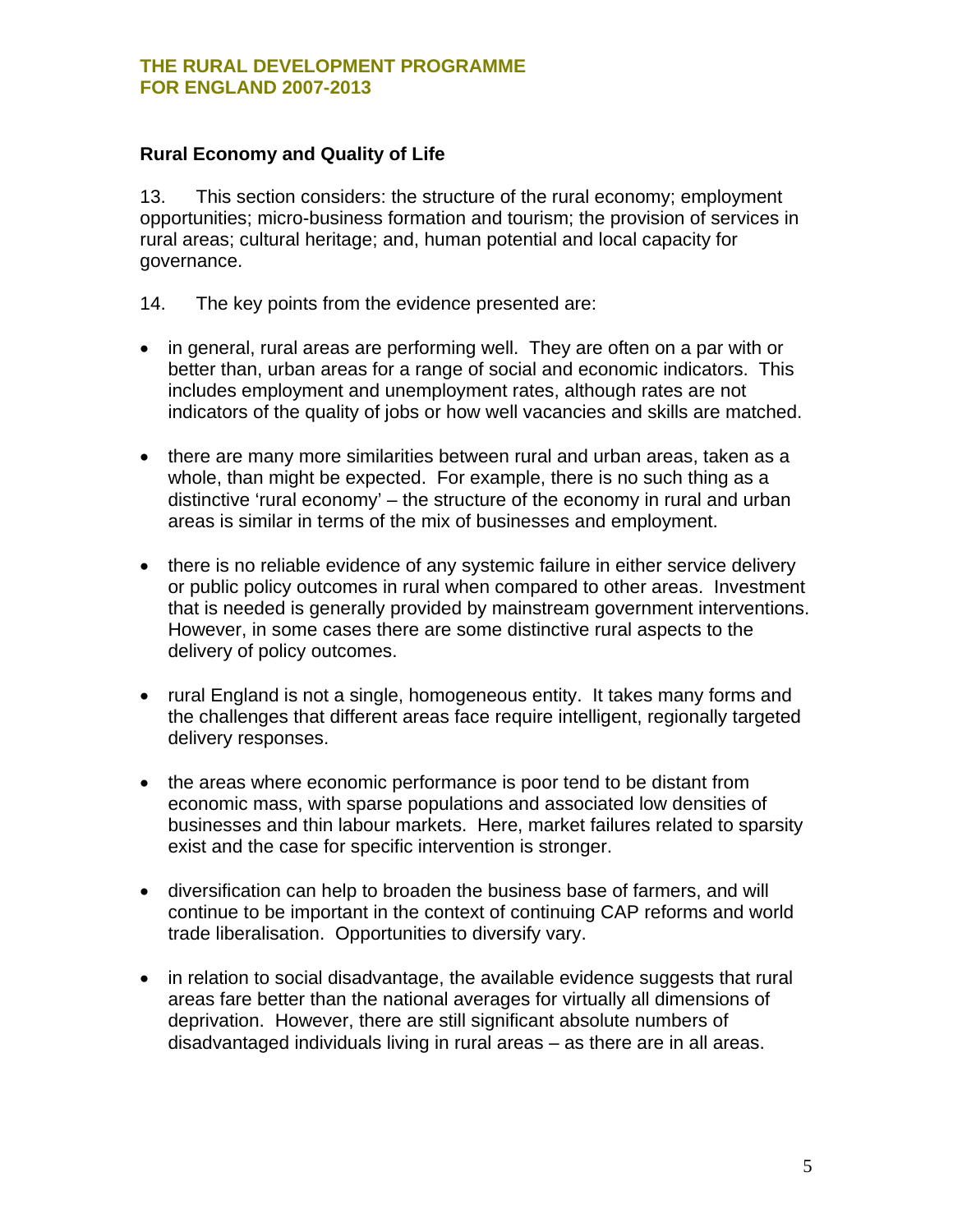#### **Leader**

15. The analysis provided in Section 3.1 ends with a summary of how Leader was used in England over the 2000-2006 Programming period.

- 16. Key points noted about Leader were that:
- the area-based approach and local partnerships were clear strengths. An area-based bottom-up approach created a sense of identity and confidence in communities to influence the future development of their areas. The area based approach helped to deliver leads broad representation on partnerships
- although a wide range of projects were supported across the country, support tended to be weighted towards a small number of sectors, suggesting that most LAGs are successfully targeting resources towards localised issues specific to their areas
- there appeared to be a lack of knowledge or awareness of the wider rural development context, with a considerable inward focus and lack of strategic complementarity
- there is a need for greater linkages between sub-regional partnerships and more local ones which include LAG

#### **3.2 The strategy chosen to meet the strengths and weaknesses**

17. In this section we set out the strategy we have chosen for rural development in England, in the light of the evidence presented in section 3.1, covering the choice and hierarchy of Rural Development Regulation (RDR, EC Reg 1698/2005) measures to be used and the weight given to the different axes.

18. This section begins by setting out the background against the strategy has been chosen, explaining that it is one in which policy is well established and set out in a number of documents including, for example:

- the Strategy for Sustainable Farming and Food;
- the Rural Strategy 2004;
- the Vision for the Common Agricultural Policy published by Defra and HM Treasury in December 2005

19. This section then goes on to summarise the evidence presented in 3.1, and explores what mechanisms already exist to address the issues identified. It then draws conclusions about what the strategic focus for the Programme should be, and which of the RDR measures will be used most in England.

20. For the agricultural, food and forestry sectors, the analysis of the evidence concluded that in each of the areas identified as essential to restructuring and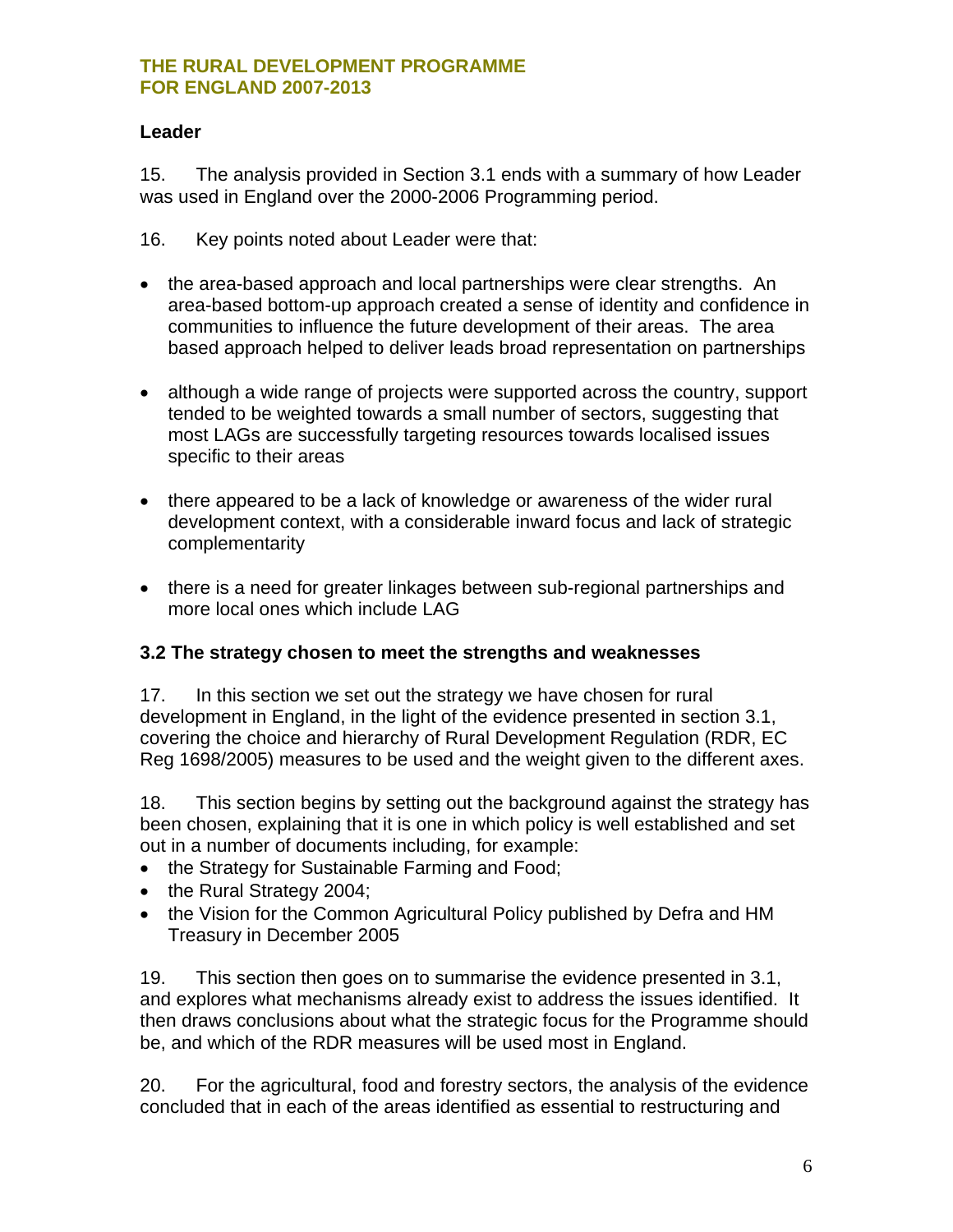modernisation, training and knowledge transfer can play a significant role. Support for training and knowledge transfer and increased innovation, value-add, collaboration and entrepreneurship will therefore form a substantial part of the budget for expenditure under Axis 1 of the programme. This will complement the wide range of existing activities under the umbrella of the Sustainable Farming and Food Strategy. Within this, there will be a specific package of support aimed at the livestock sector, in recognition of the particular challenges that sector faces.

21. Given the important contribution agriculture can play in tackling climate change, Axis 1 funding will also support establishment grants for perennial energy crops, under the Energy Crops Scheme. This Scheme will contribute to both the EU Biomass Action Plan and the Government's Biomass Strategy.

22. In the light of the issues identified in the evidence base, the Rural Development Programme's strategic focus for Axis 1 will be on helping to build profitable, innovative and competitive businesses that meet the needs of consumers and make a net positive contribution to the environment.

23. The section explains that we expect the most commonly used Axis 1 measures across all regions in England to be as follows, though the balance of measures is likely to vary between the English regions to reflect different needs and priorities:

- $\bullet$  121 20.b.i (modernisation)
- 111 20.a.i (vocational training);
- 123 20.b.iii (adding value to products);
- 124 20.b.iv (cooperation)

24. For environment and land management, the analysis of the evidence showed that there are specific environmental problems in England in relation to biodiversity, resource protection, landscape (including historic features), and smaller scale, but still significant problems, in relation to land marginalisation and provision of access. Section 3.1 explained that it has been demonstrated that expenditure under the previous Programme has helped to slow, and in some cases reverse, environmental decline. However, it was also clear that significant expenditure is required in the future to safeguard investments already made and to continue to protect and enhance the environment; as well as address new environmental issues. There is also a range of secondary and indirect benefits from the conservation of the natural and cultural environment.

25. This section explains that market mechanisms alone are not effective in meeting the environmental needs identified in the analysis of the strengths and weaknesses. In addition, there are few alternative sources of funding in England for aspects of this activity. The Rural Development Programme is the only source of funding for addressing and enhancing the environmental impacts of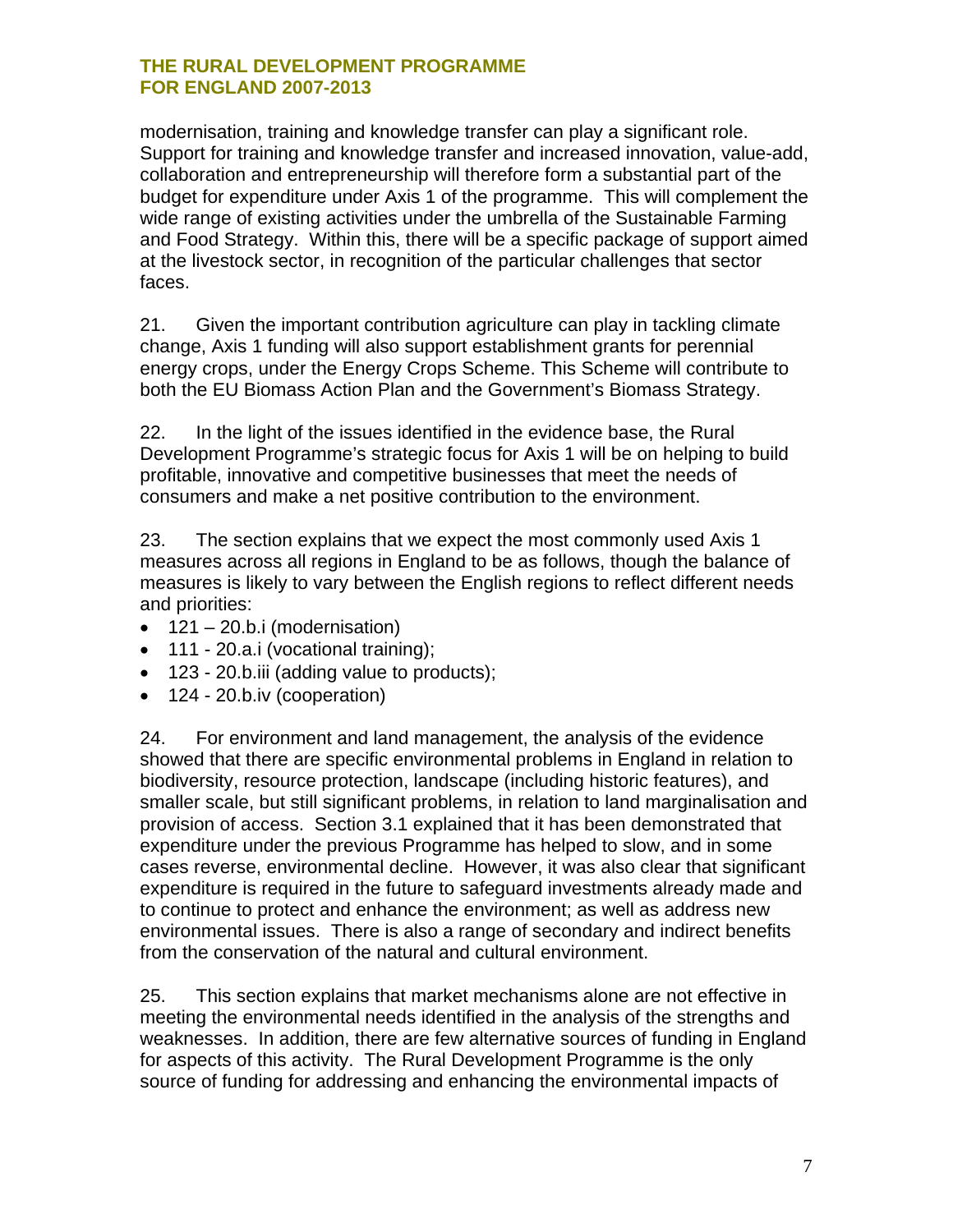land management that is of sufficient scale to begin to address the level of need identified.

26. This section explains that over 70% of the land in England is in agricultural use. The agri-environment measure (214 – 36.a.iv) is therefore the one that is able to make the biggest difference to the way land in England is managed to produce environmental benefits. This measure, delivered through Environmental Stewardship, will therefore receive the majority of expenditure under Axis 2 of the England Programme, and complemented by other measures, particularly:

- 216 36.a.vi (non-productive investments)
- 212 36.a.ii (natural handicaps other than mountain areas)
- 221, 223, 225, 227 (36.b.i, 36.b.iii, 36.b.v, 36.b.vii) (sustainable use of forestry land)

27. For the rural economy and quality of life, the analysis of the evidence demonstrated that the economy in rural and urban areas in England operate in very similar ways. In addition, there is no reliable evidence of any systemic failure in either service delivery or public policy outcomes in rural when compared to other areas. In relation to social disadvantage, the available evidence suggests that rural areas fare better than the national averages for virtually all dimensions of deprivation. In short, rural and urban areas face many of the same challenges. In general, therefore, effectively delivered mainstream policies and programmes will be more successful than stand-alone rural interventions. However, some rural areas have characteristics that do present specific challenges, but regional differences mean that identifying at a national level precisely what rural development programme funding and mainstream funding should cover can be difficult, so regional and local levels are appropriate to ensure the best fit from the available mechanisms.

28. Axis 3 provides support for the conservation of the rural heritage, and the England Programme will use this measure to enhance the landscape benefits delivered through Environmental Stewardship. The Higher Level of the scheme will support the renovation and maintenance of historic farm buildings that form an integral part of the landscape and cultural heritage of farmed land, and thus of the wider rural landscape and rural cultural heritage. The RDAs may also make use of this measure to undertake other projects, which buildings help to maintain the attractiveness of rural areas as a place to visit and live.

29. In the light of the issues identified in the evidence base, the Rural Development Programme's strategic focus for Axis 3 will be on enhancing opportunity in rural areas in a way that harnesses and builds upon environmental quality.

30. The section explains that we expect the most commonly used Axis 3 measures across all regions in England to be as follows, though the balance of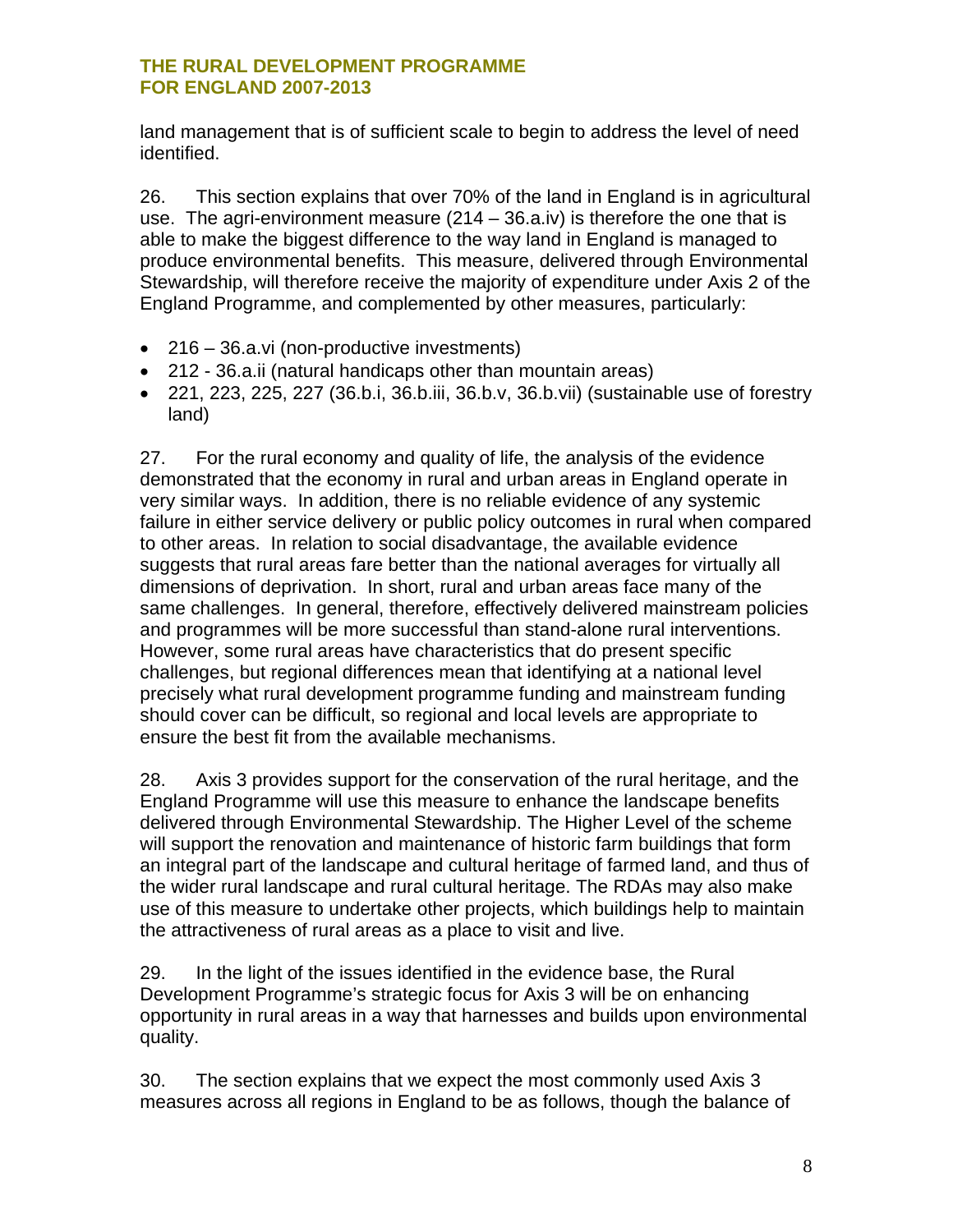<span id="page-8-0"></span>measures is likely to vary between the English regions to reflect different needs and priorities:

- 311 52.a.i (diversification into non-agricultural activities)
- 312 52.a.ii (creation and development of micro-enterprises)
- 313 52.a.iii (encouragement for tourism)
- $\bullet$  323 52.b.iii (conservation and upgrading of the rural heritage)

31. Whilst the strategic focus for Axis 3 of the Programme is broadly economic, we have not excluded any of the measures aimed at enhancing quality of life. In some cases, these measures will make an important contribution to our overall goal of enhancing opportunity. In addition, the objectives of the community-focused measures may be ones which LAGs want to focus on as part of their Local Development Strategies under the Leader delivery approach.

32. In conclusion, section 3.2 highlights the fact that the existing strategic documents, and the analysis of the evidence from section 3.1, demonstrate the importance of land managers to wider rural development, as providers of environmental, and other, public goods that underpin sustainable economic development and quality of life. Healthy functioning of the environment allows economies to grow and many of the benefits do not carry a price in the market which would enable them to be realised without some form of government intervention. Agri-environment schemes under the England Rural Development Programme 2000-2006 have delivered positive developments. However, the environment in England faces further pressures. Whilst not the only issue, there is an increasing focus, at the domestic and international level, on climate change.

33. The needs to be addressed in respect of the environment and the countryside are very significant, and exceed the resources available to address them, apart from those provided through the Rural Development Programme. This section concludes that this is therefore the area where the maximum European Community value added can be obtained from the programme, and accordingly the strategy focuses the maximum possible level of resources – around 80% of the  $E\widetilde{AFRD}^1$  $E\widetilde{AFRD}^1$  budget – on Axis 2. This means that  $E\widetilde{AFRD}$ funding will be around the minimum level permitted by the Regulations for the other Axes: around 10% for Axis 1 and Axis 3 respectively. This is consistent with the position that there are other programmes which seek to meet theses needs, which are often better addressed through mainstream funding.

### **3.3 Ex Ante**

34. We are required to annex the ex ante evaluation to the Programme Document. The ex-ante evaluation of the Programme is designed to help to: identify and appraise the long-term needs, the goals to be achieved, the results

 $\overline{a}$ <sup>1</sup> European Agricultural Fund for Rural Development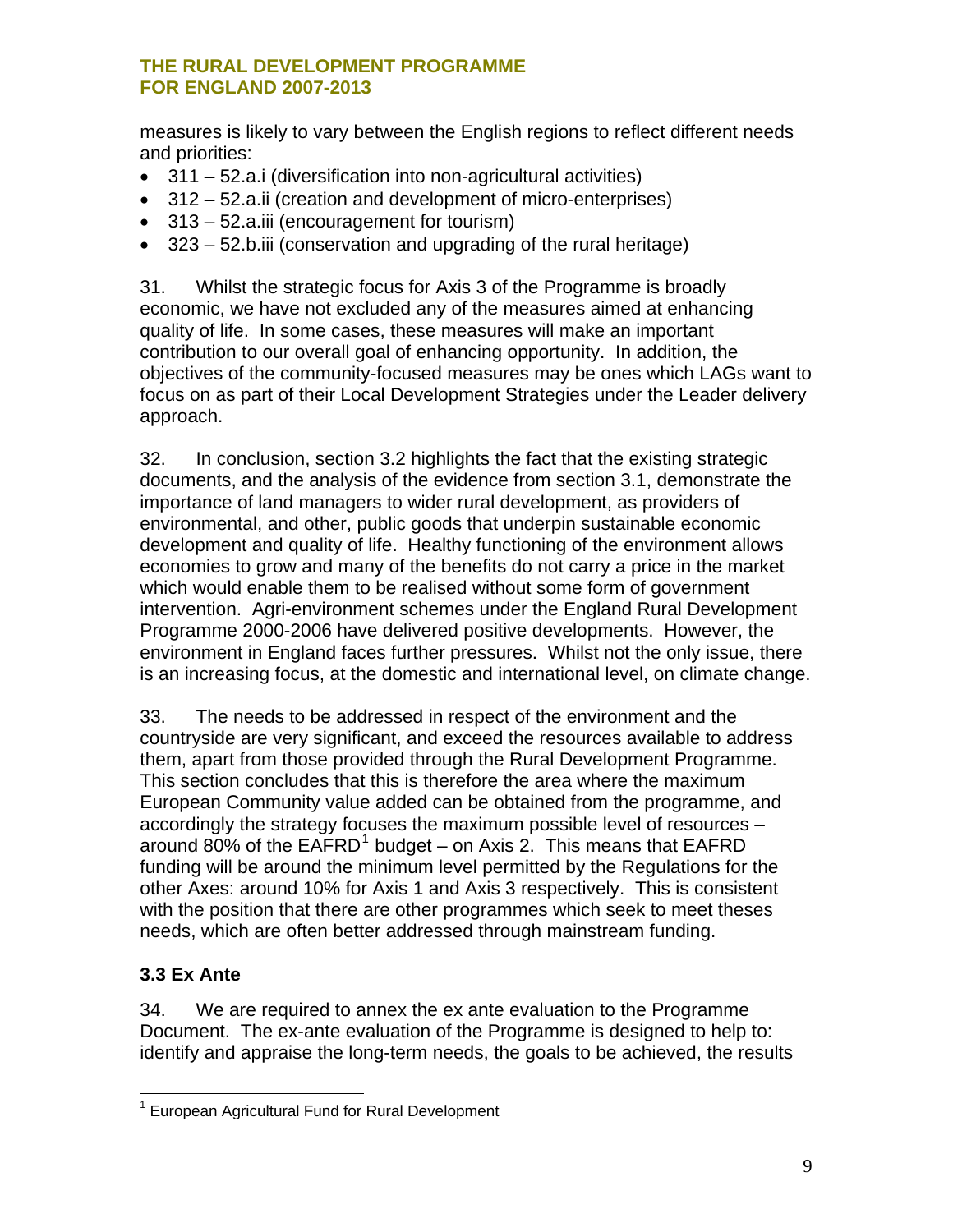<span id="page-9-0"></span>expected, the quantified targets particularly in terms of impact in relation to the baseline situation, the European Community added value, the extent to which the Community's priorities have been taken into account, the lessons drawn from previous programming and the quality of the procedures for implementation, monitoring, evaluation and financial management. The evaluation also addresses the requirements of the environmental assessment provided for by Directive 2001/42/EC of the European Parliament and of the Council, the 'Strategic Environmental Assessment Directive'. The evaluation was commissioned by Defra and carried out by Fraser Associates and the Rural Development Company. The evaluation is summarised in Chapter 4.2.

#### **3.4 Impact of the previous Programme**

35. This section identifies the schemes that ran under the England Rural Development Programme 2000-2006, and the budgets for the schemes. It explains that over the programming period, a total of £1.6 billion ( $\epsilon$ 2.34billion) was allocated to the ERDP, which was made up of 12 main schemes under the ERDP.

36. This section also summarises the results of relevant evaluations of the Programme. For example, evaluations of agri-environment schemes had found that they provided environmental benefits and were valued by the public. However, there were weaknesses and Environmental Stewardship was introduced in 2005 to address these. In line with the findings of the evaluations of the ERDP Project Based Schemes, support available in the 2007-2013 Programme will be more focused on achieving tangible outcomes and simpler to access, with delivery of the economic and social elements of the Programme the responsibility of the RDAs, as recommended in the Review of Rural Delivery.

### **Chapter 4 Justification of the Priorities**

#### **4.1 Justification of the priorities chosen having regard to the Community Strategic Guidelines and the National Strategy Plan**

37. This section explains how our approach supports the Community's own aims for Rural Development, as set out in the Community Strategic Guidelines. Summary tables showing the links between the Community Strategic Guidelines, the UK Strategy for Rural Development, the England Strategy for Rural Development, the priorities for the RDPE and the measures we expect to use most are provided, as follows: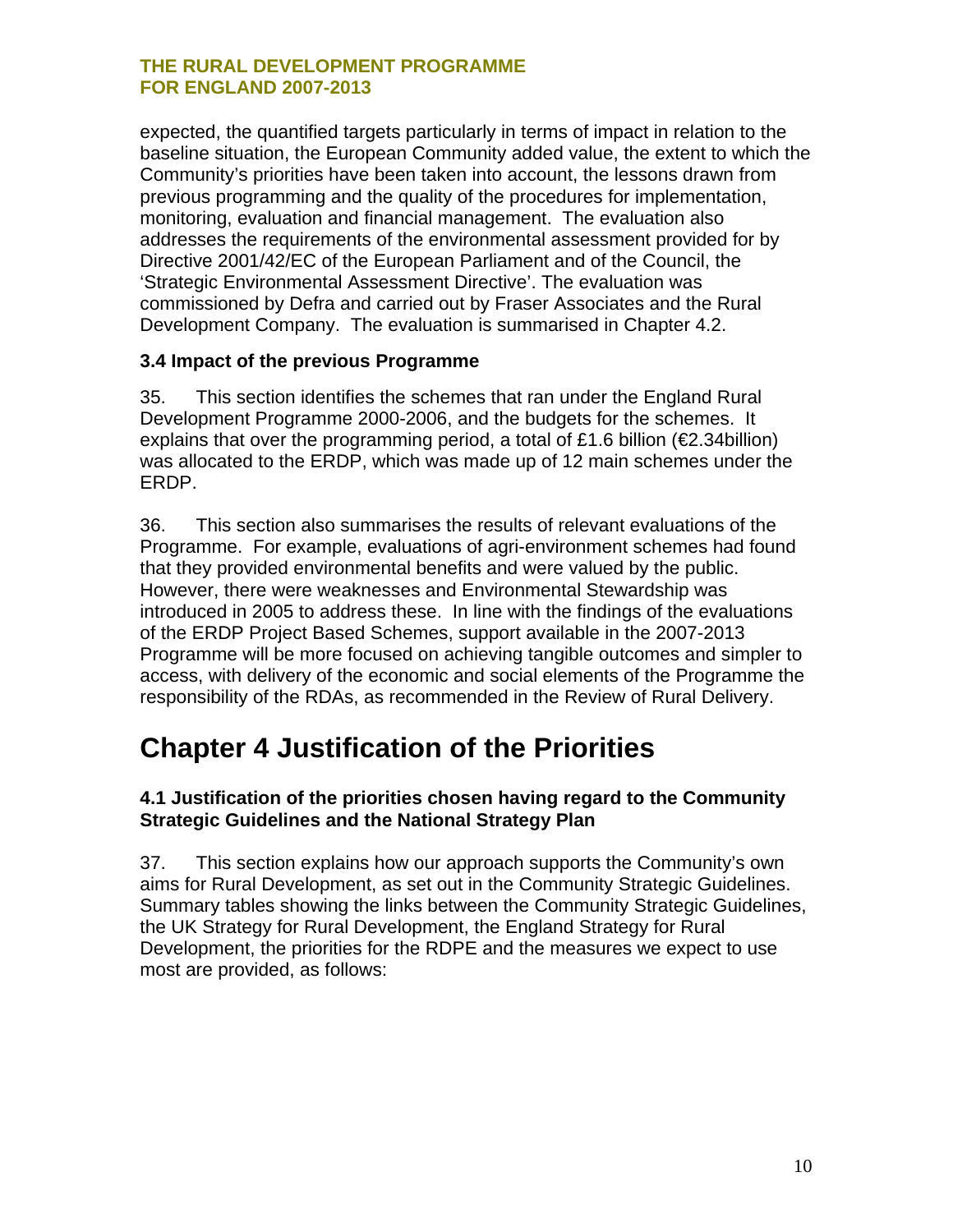| <b>AXIS1</b>                                                                                                                                                                                                                                                                                                                                                                                                                                                                                                                                                                                                                                                                                                                                 |                                                                                                                                                                                                                                                                                                                                                                                                                                                                                                       |                                                                                                                                                                                                                                                                                                                                                                                                                                                                                                                                                                                                                                                                                                                                                                                                                                                                                                                                                                                                                                                                                                                                      |                                                                                                                                                                                                                                                                                                                                                                                                                                                                                               |
|----------------------------------------------------------------------------------------------------------------------------------------------------------------------------------------------------------------------------------------------------------------------------------------------------------------------------------------------------------------------------------------------------------------------------------------------------------------------------------------------------------------------------------------------------------------------------------------------------------------------------------------------------------------------------------------------------------------------------------------------|-------------------------------------------------------------------------------------------------------------------------------------------------------------------------------------------------------------------------------------------------------------------------------------------------------------------------------------------------------------------------------------------------------------------------------------------------------------------------------------------------------|--------------------------------------------------------------------------------------------------------------------------------------------------------------------------------------------------------------------------------------------------------------------------------------------------------------------------------------------------------------------------------------------------------------------------------------------------------------------------------------------------------------------------------------------------------------------------------------------------------------------------------------------------------------------------------------------------------------------------------------------------------------------------------------------------------------------------------------------------------------------------------------------------------------------------------------------------------------------------------------------------------------------------------------------------------------------------------------------------------------------------------------|-----------------------------------------------------------------------------------------------------------------------------------------------------------------------------------------------------------------------------------------------------------------------------------------------------------------------------------------------------------------------------------------------------------------------------------------------------------------------------------------------|
| <b>COMMUNITY STRATEGIC</b><br><b>GUIDELINES</b>                                                                                                                                                                                                                                                                                                                                                                                                                                                                                                                                                                                                                                                                                              | <b>UK STRATEGIC POTENTIAL</b><br>FOR RURAL DEVELOPMENT<br><b>PROGRAMMES</b>                                                                                                                                                                                                                                                                                                                                                                                                                           | <b>ENGLAND STRATEGIC PRIORITIES FOR</b><br>THE NEXT RURAL DEVELOPMENT<br><b>PROGRAMME</b>                                                                                                                                                                                                                                                                                                                                                                                                                                                                                                                                                                                                                                                                                                                                                                                                                                                                                                                                                                                                                                            | <b>RURAL DEVELOPMENT</b><br><b>REGULATION MEASURES TO BE</b><br><b>USED IN ENGLAND</b>                                                                                                                                                                                                                                                                                                                                                                                                        |
| Improving the<br>competitiveness of the<br>agricultural and forestry<br>sectors<br>Great potential to further<br>develop high-quality and<br>value-added products that<br>meet the diverse and growing<br>demand of consumers<br>Focus on priorities of<br>knowledge transfer,<br>modernisation and innovation<br>and quality in the food chain<br>and priority sectors for<br>investment in physical and<br>human capital<br>Focus on key actions such<br>as: a proactive approach to<br>training, improving integration<br>in the agri-food chain,<br>facilitating innovation and<br>access to R&D, encouraging<br>the take up and diffusion of<br>ICT, developing new outlets<br>for products and improving<br>environmental performance. | Recognising that sustainable<br>$\bullet$<br>and competitive agriculture<br>and forestry sectors are a<br>prerequisite for improving the<br>environmental quality of the<br>countryside.<br>Improving resource protection<br>$\bullet$<br>skills and management to<br>address climate change<br>mitigation and adaptation,<br>and contribute to better soil,<br>air and water quality.<br>Improving the ability of<br>$\bullet$<br>farmers to meet increasing<br>demand for quality food<br>products. | To build profitable, innovative and competitive<br>farming, food and forestry sectors, that meet<br>the needs of consumers and make a net<br>positive contribution to the environment by<br>developing a greater awareness of<br>$\bullet$<br>market opportunities, and a greater<br>ability to exploit these opportunities,<br>particularly in relation to renewable<br>energy and added-value products<br>promoting and encouraging greater<br>$\bullet$<br>collaboration and co-operation between<br>producers, and between producers and<br>the rest of the supply chain<br>improving agricultural and forestry<br>$\bullet$<br>industry uptake of technology and<br>entrepreneurial skills<br>increasing opportunities for knowledge<br>$\bullet$<br>transfer and skills enhancement, by<br>enabling better access to mainstream<br>business training;<br>filling gaps in existing training and<br>$\bullet$<br>advice provision, where this does not<br>meet the needs of farming, food and<br>forestry sectors.<br>promoting the adoption and<br>$\bullet$<br>dissemination of innovative business<br>processes and practices | In line with the priorities identified in<br>the UK Strategy, adapted for the<br>specific England national situation,<br>the measures we expect to make<br>greatest use of under this axis are:<br>20.b.i (modernisation)<br>20.a.i (vocational training)<br>20.b.iii (adding value to products)<br>20.b.iv (cooperation)<br>We also expect to use:<br>20.a.iv (Using advisory services)<br>20.a.v (setting up advisory services)<br>20.b.ii (ec value of forests)<br>20.b.v (infrastructure) |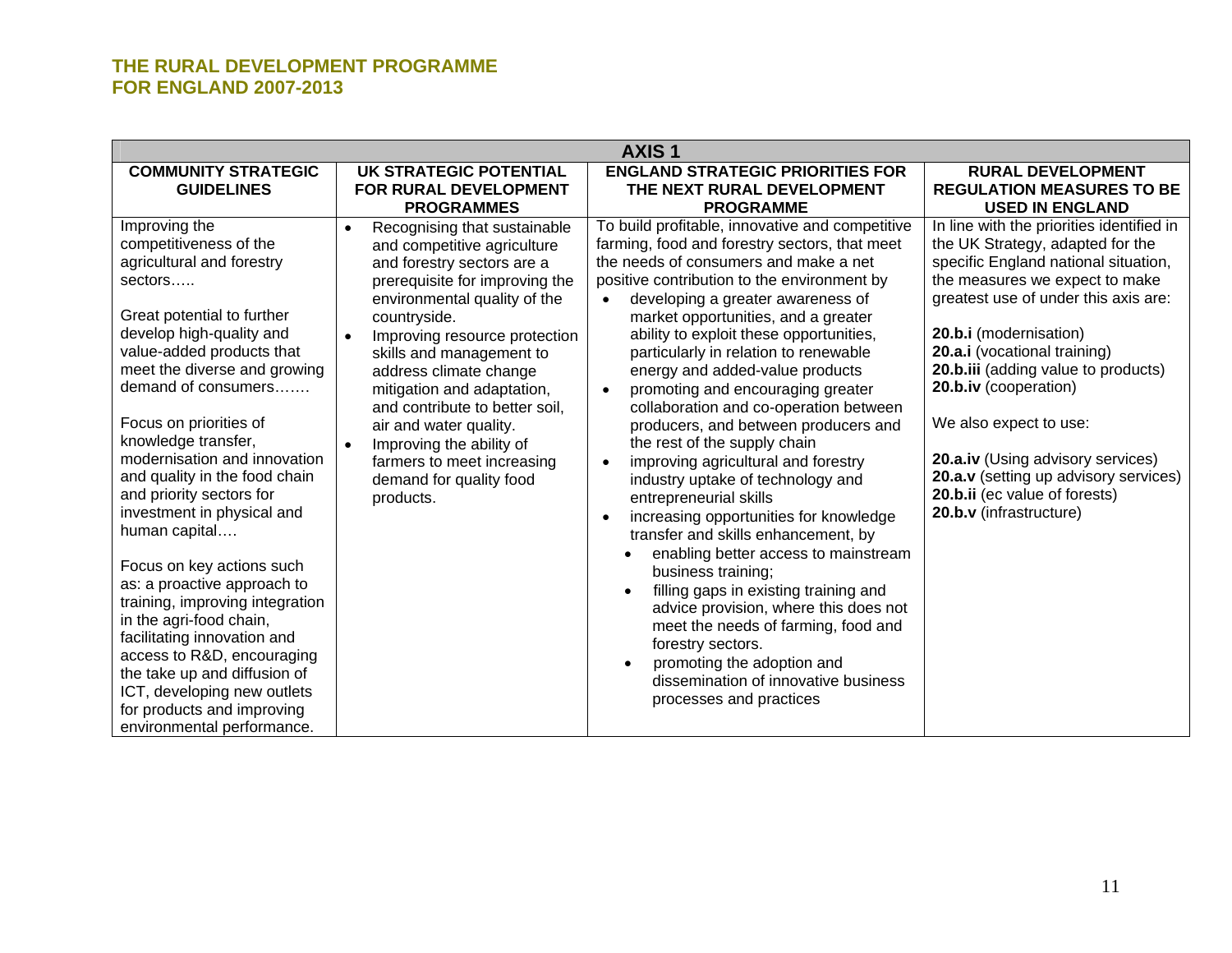| <b>AXIS 2</b>                                                                                                                                                                                                                                                                                                                                                                                                                                                                                                                                                                                                                                                                                                                                  |                                                                                                                                                                                                                                                                                                                                                                                                                                                                                                                                                                                                                                                                                                          |                                                                                                                                                                                                                                                                                                                                                                                                                                                                            |                                                                                                                                                                                                                                                                                                                                                                                                                                                                                                                                                                                                   |
|------------------------------------------------------------------------------------------------------------------------------------------------------------------------------------------------------------------------------------------------------------------------------------------------------------------------------------------------------------------------------------------------------------------------------------------------------------------------------------------------------------------------------------------------------------------------------------------------------------------------------------------------------------------------------------------------------------------------------------------------|----------------------------------------------------------------------------------------------------------------------------------------------------------------------------------------------------------------------------------------------------------------------------------------------------------------------------------------------------------------------------------------------------------------------------------------------------------------------------------------------------------------------------------------------------------------------------------------------------------------------------------------------------------------------------------------------------------|----------------------------------------------------------------------------------------------------------------------------------------------------------------------------------------------------------------------------------------------------------------------------------------------------------------------------------------------------------------------------------------------------------------------------------------------------------------------------|---------------------------------------------------------------------------------------------------------------------------------------------------------------------------------------------------------------------------------------------------------------------------------------------------------------------------------------------------------------------------------------------------------------------------------------------------------------------------------------------------------------------------------------------------------------------------------------------------|
| <b>COMMUNITY STRATEGIC</b><br><b>GUIDELINES</b>                                                                                                                                                                                                                                                                                                                                                                                                                                                                                                                                                                                                                                                                                                | <b>UK STRATEGIC POTENTIAL</b><br>FOR RURAL DEVELOPMENT<br><b>PROGRAMMES</b>                                                                                                                                                                                                                                                                                                                                                                                                                                                                                                                                                                                                                              | <b>ENGLAND STRATEGIC</b><br>PRIORITIES FOR THE NEXT<br><b>RURAL DEVELOPMENT</b><br><b>PROGRAMME</b>                                                                                                                                                                                                                                                                                                                                                                        | <b>RURAL DEVELOPMENT REGULATION</b><br><b>MEASURES TO BE USED IN ENGLAND</b>                                                                                                                                                                                                                                                                                                                                                                                                                                                                                                                      |
| Improving the environment<br>and countryside<br>Protect and enhance the EU's<br>natural resources and<br>landscapes in rural areas<br>Contribute to three EU level<br>priority areas: biodiversity and<br>preservation of high nature<br>value farming and forestry<br>systems, water and climate<br>change.<br>The measures should be<br>used to integrate these<br>environmental objectives.<br>Focus on key actions such<br>as: promoting environmental<br>services and animal friendly<br>farming practices, preserving<br>the farmed landscape,<br>combating climate change,<br>consolidating the contribution<br>of organic farming,<br>encouraging<br>environmental/economic win-<br>win initiatives, promoting<br>territorial balance. | Strengthening the positive<br>$\bullet$<br>and reducing the negative<br>environmental impacts of<br>agriculture through agri-<br>environment support.<br>Improving coverage and/or<br>$\bullet$<br>penetration of agri-<br>environment and forestry<br>schemes to increase habitat<br>networks, combat diffuse<br>pollution e.g. of water and air,<br>and address climate change.<br>Promoting of sustainable<br>$\bullet$<br>management of agricultural<br>land in the uplands<br>Maintaining and where<br>appropriate enhancing rural<br>landscape features and<br>traditional crafts<br>Encouraging energy crops<br>$\bullet$<br>and wood fuel as part of an<br>increasing use of renewable<br>energy | improve the environment<br>To<br>and countryside by:<br>Conserving natural wildlife<br>$\bullet$<br>Protecting natural<br>resources<br>Adapting farming methods<br>$\bullet$<br>around features on farmed<br>land, to enhance<br>biodiversity and resource<br>protection<br>Maintaining and enhancing<br>landscape quality and<br>character<br>Promoting sustainable<br>٠<br>forest management<br>Avoiding marginalisation<br>Contributing to climate<br>change mitigation | In line with the priorities identified in the UK<br>Strategy, adapted for the specific England<br>national situation, the measures we expect to<br>make greatest use of under this axis are:<br>36.a.iv (agri-environment payments)<br>We also expect to use, as appropriate:<br>36.a.i (natural handicaps)<br>36.a.vi (non-productive investments)<br>36.b.i (first afforestation of agricultural land)<br>36.b.iii (first afforestation of non-agricultural<br>land)<br>36.b.v (forest environment payments)<br>36.b.vi (restoring forestry potential)<br>36.b.vii (non-productive investments) |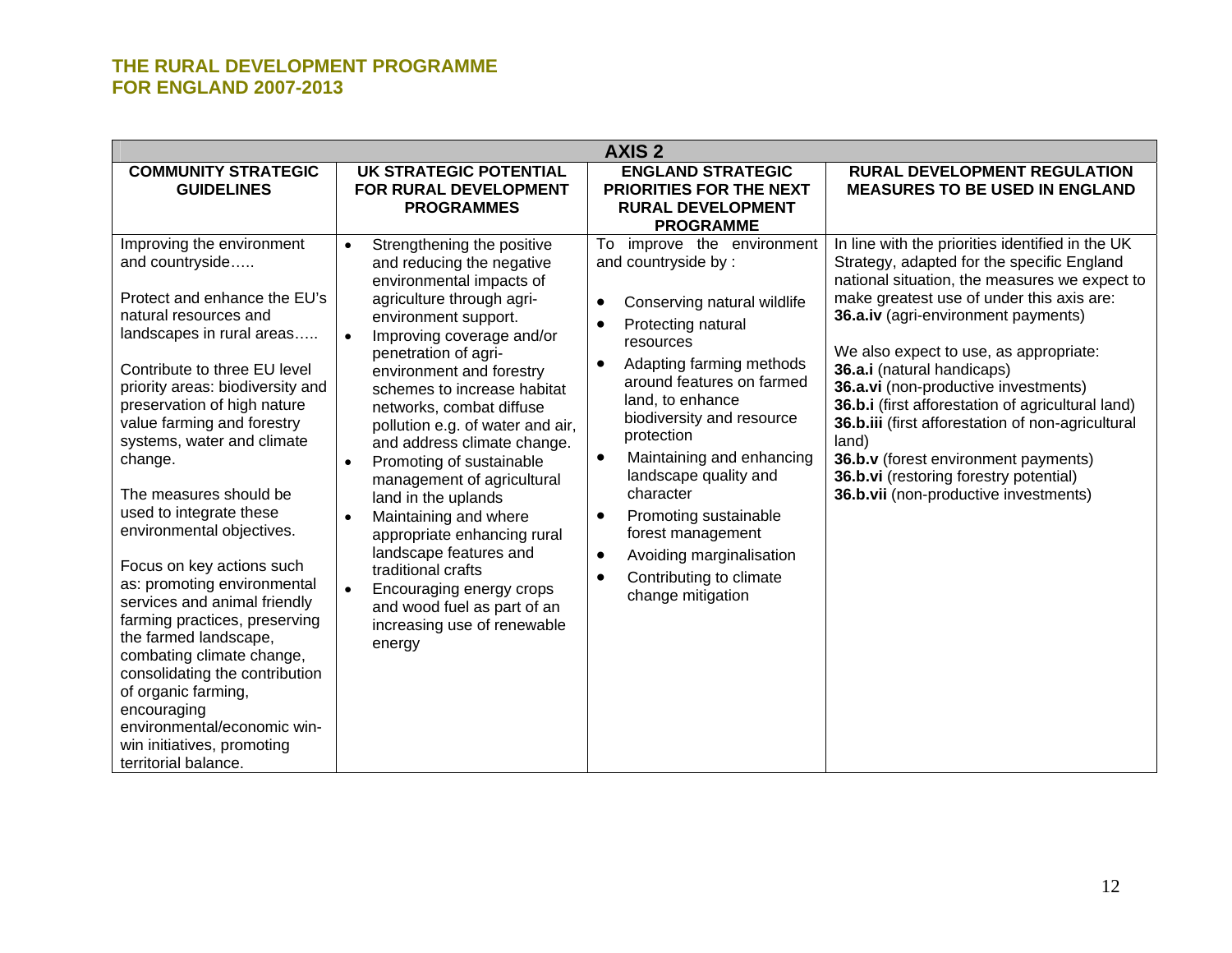#### **OPMENT PROGRAMME THE RURAL DEVEL07-2013 FOR ENGLAND 20**

| <b>AXIS3</b>                                                                                                                                                                                                                                                                                                                                                                                                                                                                                                                                                                                                                                                                                                                                                                                                                                                                                                                                                  |                                                                                                                                                                                                                                                                                                                                                                                                                                                                                                                                                         |                                                                                                                                                                                                                                                                                                                                                                                                                                                                                                                                                                                                                                                                                                                                                                                                                                                                                                                                                                                                                                                      |                                                                                                                                                                                                                                                                                                                                                                                                                                                                                   |
|---------------------------------------------------------------------------------------------------------------------------------------------------------------------------------------------------------------------------------------------------------------------------------------------------------------------------------------------------------------------------------------------------------------------------------------------------------------------------------------------------------------------------------------------------------------------------------------------------------------------------------------------------------------------------------------------------------------------------------------------------------------------------------------------------------------------------------------------------------------------------------------------------------------------------------------------------------------|---------------------------------------------------------------------------------------------------------------------------------------------------------------------------------------------------------------------------------------------------------------------------------------------------------------------------------------------------------------------------------------------------------------------------------------------------------------------------------------------------------------------------------------------------------|------------------------------------------------------------------------------------------------------------------------------------------------------------------------------------------------------------------------------------------------------------------------------------------------------------------------------------------------------------------------------------------------------------------------------------------------------------------------------------------------------------------------------------------------------------------------------------------------------------------------------------------------------------------------------------------------------------------------------------------------------------------------------------------------------------------------------------------------------------------------------------------------------------------------------------------------------------------------------------------------------------------------------------------------------|-----------------------------------------------------------------------------------------------------------------------------------------------------------------------------------------------------------------------------------------------------------------------------------------------------------------------------------------------------------------------------------------------------------------------------------------------------------------------------------|
| <b>COMMUNITY STRATEGIC</b><br><b>GUIDELINES</b>                                                                                                                                                                                                                                                                                                                                                                                                                                                                                                                                                                                                                                                                                                                                                                                                                                                                                                               | <b>UK STRATEGIC POTENTIAL</b><br>FOR RURAL DEVELOPMENT<br><b>PROGRAMMES</b>                                                                                                                                                                                                                                                                                                                                                                                                                                                                             | <b>ENGLAND STRATEGIC PRIORITIES FOR</b><br>THE NEXT RURAL DEVELOPMENT<br><b>PROGRAMME</b>                                                                                                                                                                                                                                                                                                                                                                                                                                                                                                                                                                                                                                                                                                                                                                                                                                                                                                                                                            | <b>RURAL DEVELOPMENT</b><br><b>REGULATION MEASURES</b><br>TO BE USED IN ENGLAND                                                                                                                                                                                                                                                                                                                                                                                                   |
| Improving the quality of life in<br>rural areas and encouraging<br>diversification of the rural<br>$e_{\text{conomy}} \dots$<br>Contribute to the overarching<br>priority of the creation of<br>employment opportunities and<br>conditions for growth<br>Promote capacity building, skills<br>acquisition and organisation, to<br>help ensure that rural areas<br>remain attractive for future<br>generations<br>Focus on key actions such as:<br>raising economic activity and<br>employment rates, encouraging<br>the entry of women into the<br>labour market, putting the heart<br>back into villages, developing<br>micro-business, training young<br>people in skills for diversification,<br>encouraging the take up and<br>diffusion of ICT, developing the<br>provision and innovative use of<br>renewable energy sources,<br>encouraging the development of<br>tourism, upgrading of local<br>infrastructure, particularly in new<br>Member States. | Where appropriate, using<br>$\bullet$<br>agricultural/forestry skills<br>and physical assets for<br>diversification activities<br>Encouraging access to and<br>$\bullet$<br>enjoyment of the<br>countryside, with spin-offs<br>for tourism, health and<br>social inclusion<br>Maintaining "traditional"<br>$\bullet$<br>land management, craft<br>and construction skills for<br>enhancement of the rural<br>landscape.<br>Improving skills potential for<br>$\bullet$<br>a diversified rural economy<br>with high quality<br>employment opportunities. | To enhance opportunity in rural areas, in a<br>way that harnesses and builds upon<br>environmental quality, by:<br>supporting innovative rurally based<br>$\bullet$<br>business development and enterprise,<br>including diversification out of<br>agriculture and encouraging<br>sustainable tourism<br>improving skills in the rural workforce<br>$\bullet$<br>through providing learning opportunities<br>that are not offered by other<br>programmes and mainstream services<br>and facilitating access to mainstream<br>learning and development opportunities<br>tackling social disadvantage through<br>$\bullet$<br>steps to support fair access to services<br>where this will ensure the continued<br>viability of rural communities<br>supporting areas of economic<br>$\bullet$<br>underperformance and individuals<br>experiencing disadvantage.<br>promoting public access to, and<br>$\bullet$<br>understanding of, the countryside, and<br>conserving and enhancing rural<br>heritage, including the traditional<br>farmed landscape | with the<br>line<br>priorities<br>In.<br>identified in the UK Strategy,<br>adapted<br>for<br>the<br>specific<br>England national situation, the<br>measures we expect to make<br>greatest use of under this axis<br>are:<br>52.a.i (diversification)<br>52.a.ii (micro-enterprises)<br>52.a.iii (tourism)<br>52.b.iii (conservation)<br>We also expect to use:<br>52.c (training and information)<br>52.b.i (basic services)<br>52.b.ii (village renewal)<br><b>52.d</b> (skills) |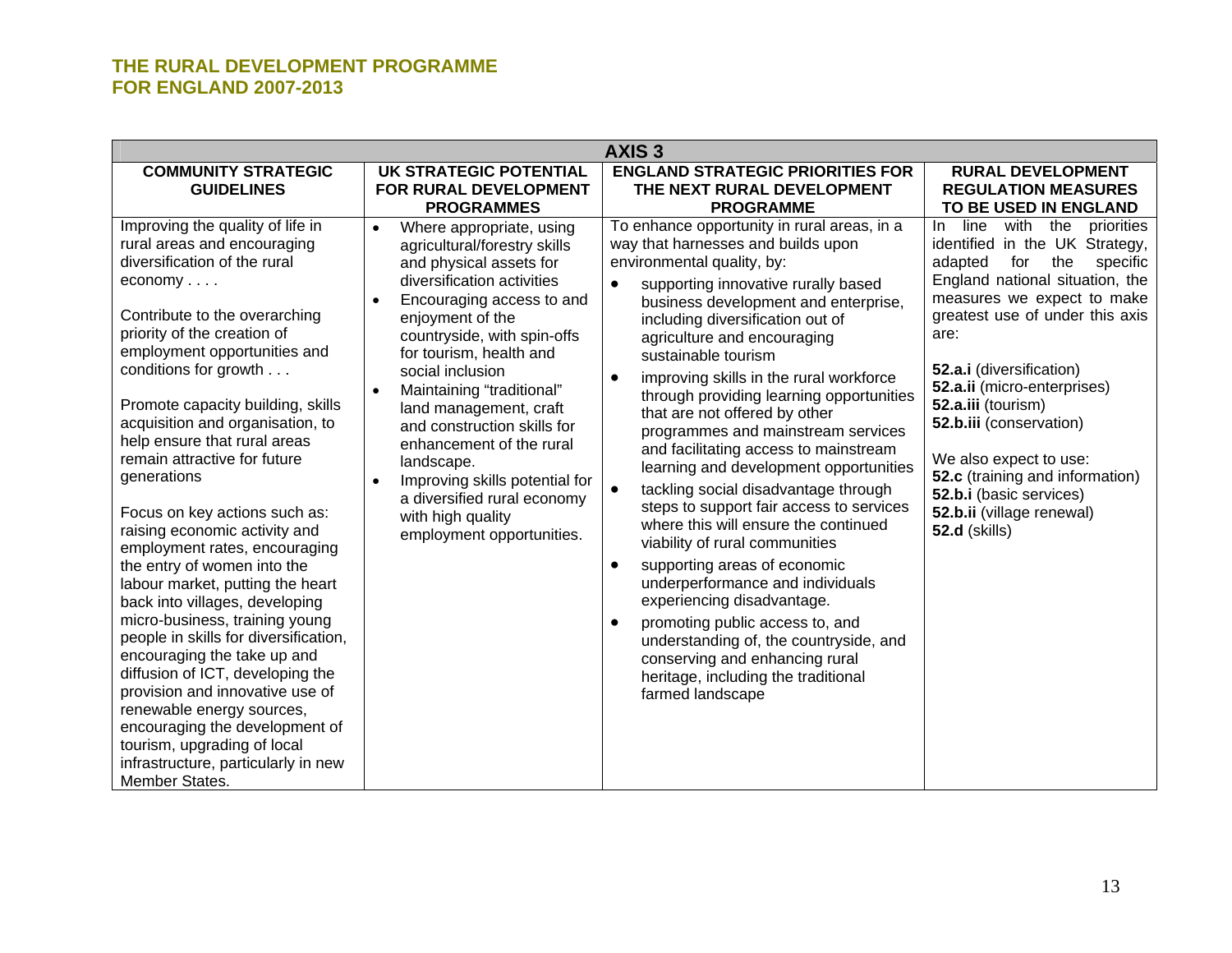#### <span id="page-13-0"></span>**4.2 Expected impacts from the ex ante evaluation**

38. This section provides the independent evaluators' executive summary of ex-ante evaluation of the Rural Development Programme for England. The full report is included in an Annex. Key points from the summary include:

- it is well grounded in the relevant EU and UK policy contexts, although this could be more effectively demonstrated.
- it contains a clear and bold strategy involving a primary focus on the generation of environmental public goods.
- a plausible rationale is advanced for the radical distribution of resources across the Programme which takes account of other domestic funding streams, although the justification of this could be strengthened further.
- although not identified explicitly in the Programme Document, in the judgement of the evaluators, the Programme offers considerable Community Added Value.
- there has been a good level of partnership with key stakeholders and regional interests that has influenced the form of the Programme Document, although wider consultation is presently underway.
- there has been a substantive and participative SEA process.

39. This section also summarises Defra's response to the points made in the evaluation, noting that the process helped to improve the content of the Programme and the clarity and consistency of the Programme Document.

### **Chapter 5 – Information about the measures proposed**

40. This Chapter describes the RDR measures we propose to use in England, and includes information about why we are not planning to use some of the RDR measures that are available. For each measure we set out the rationale for intervention, the objectives for the measure, the activities and beneficiaries eligible for funding, and the targets for the measures (relating to the EU's own indicators). For some measures we also have to provide additional information, such as the fit with cross-compliance requirements. The measures we plan to use, and how we plan to use them, are summarised below, though for the full details it is be necessary to look at the full Programme Document. Particularly for the Axes 1 and 3 measures, where possible we have tried to frame our description as widely as possible whilst respecting the regulatory framework, in order to allow regions as much flexibility as possible in implementing the measure concerned in a way that best meets their regional objectives and priorities.

### **Axis 1**

41. The English Regional Development Agencies (RDAs) will deliver Axis 1 of the Programme. The exception is the small amount of funding that will be delivered by Natural England: a small amount of Axis 1 funding will support the Energy Crops Scheme.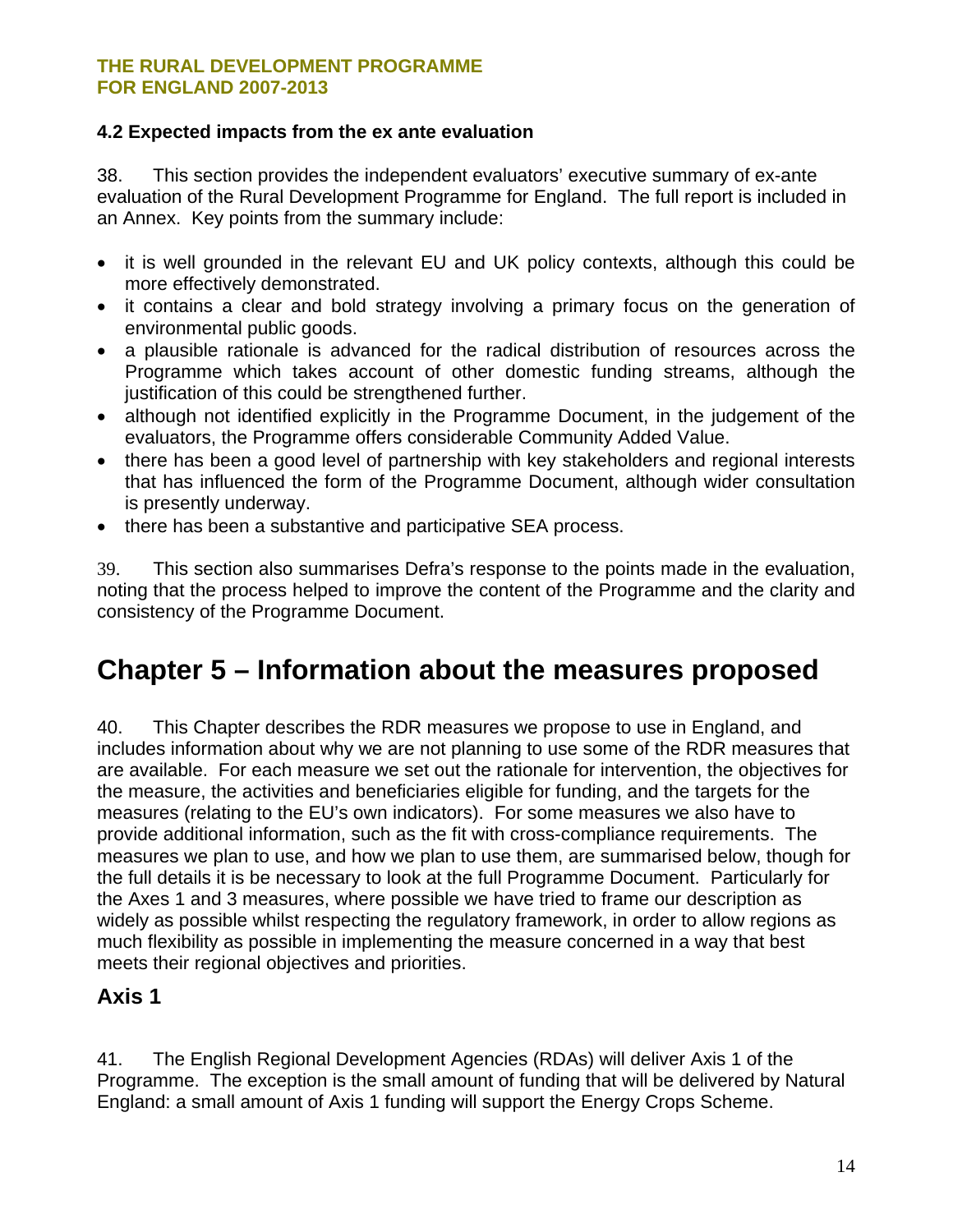<span id="page-14-0"></span>42. Targeting of activity under Axis 1 will be undertaken at a regional level, within the framework of national priorities. It will therefore vary between regions, reflecting identified regional priorities. It may include:

- Geographical targeting, for example on areas of economic underperformance;
- Sectoral targeting on certain types of activity, for example bio-energy/renewable energy;
- Thematic targeting requiring projects to demonstrate characteristics such as collaboration and innovation.

43. The following measures available under Axis 1 of the Rural Development Regulation will not be implemented in England: 112 - Setting up young farmers; 113 - Early Retirement; 131 Adapting to Community Standards; 132 and 133 Participation in food quality schemes; and, 126 Restoring agricultural production

|              | Vocational training and information actions             |
|--------------|---------------------------------------------------------|
| Article      | Article 20(a)(i) and 21 of Regulation (EC) No 1689/2005 |
| Measure Code | 111                                                     |

44. This measure will be used in England to raise the overall level of skills in the farming, food<sup>[2](#page-14-0)</sup> and forestry sectors as a means of improving the competitiveness of these industries and the contribution they can make to a better environment and healthy and prosperous communities. The objective will be to broaden the scope of training, advice, information, facilitation and diffusion of knowledge activities to all adults dealing with agricultural, food and forestry matters, to enhance the competitiveness and sustainability of their enterprises and to ensure high environmental and quality standards.

45. The measure will support both individual trainees and providers of training and information services. However, trainees can only be final beneficiaries of the service and cannot receive funds directly.

45. The type of training to be supported will vary, but will only be provided where a gap in provision exists (so it cannot, for example, support courses or training which form part of normal programmes or systems of agricultural and forestry education at secondary level). It could cover, for example, the following areas:

- management skills, including (though not limited to) those needed to run collaborative ventures effectively and to take forward new product development effectively;
- business skills, for land-based businesses including forestry businesses, including (though not limited to) those aimed at introducing innovation;
- practical and technical livestock, crop and non-food crop husbandry skills;
- ICT and the use of other new technology specific to agriculture/forestry;
- animal health and welfare:
- benchmarking;
- supply chain efficiency;

**EXECUTE:**<br>2 "food" throughout this document shall be taken to cover the food and drink sector.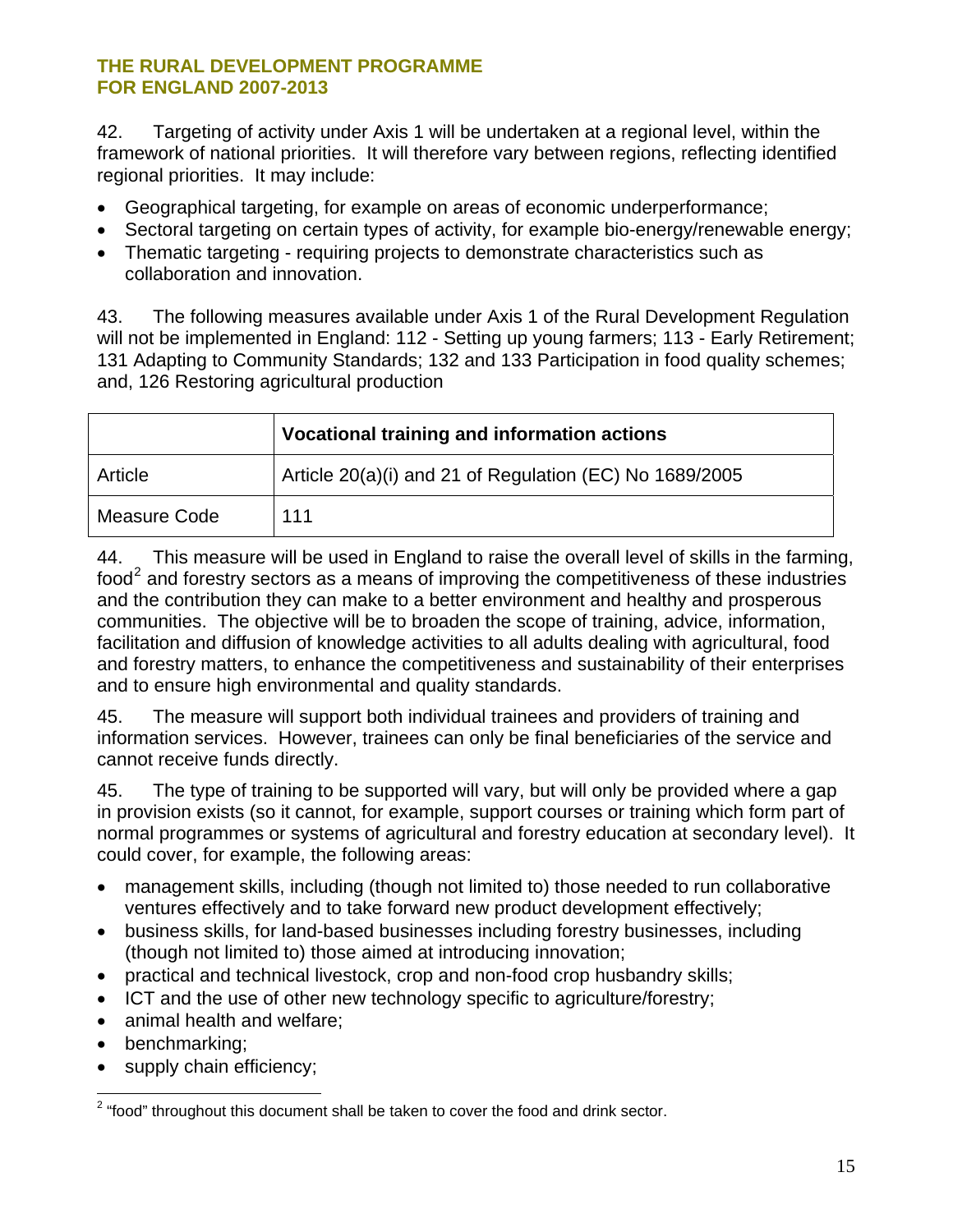- climate change adaptation and mitigation;
- resource use, including waste reduction, waste management, water use (including diffuse water pollution), energy efficiency;
- bio-energy, information on production and utilisation, including training;
- environmental land management topics, including environmentally sensitive methods of harvesting bioenergy and avoiding disturbance to protected species;
- training to support primary processing in the agricultural and forestry sectors.

46. Knowledge transfer is also an important element in achieving a more competitive and sustainable agricultural, food and forestry sector. In particular, increasing the ability to disseminate knowledge and information about innovative techniques and products is central to the main thrust of support under Axis 1 of the programme: that is, to focus on projects which stimulate transferable outputs rather than long term structures. It is expected, therefore, that this measure will cover a wider range of activities other than formal training course, including:

- seminars;
- business clubs:
- workshops and farm demonstrations;
- support and mentoring;
- technical and management information;
- support for knowledge and technology transfer networks.

|              | Use of advisory services by farmers and forest holders      |
|--------------|-------------------------------------------------------------|
| Article      | Article 20 (a) (iv) and 24 of Regulation (EC) No 1698/2005. |
| Measure Code | 114                                                         |

45. Support may be granted under this measure in order to help farmers and forest holders to meet costs arising from the use of advisory services. However, in the case of farmers, there are constraints on the conditions under which support is available: "As a minimum the advisory service to farmers shall cover:

- the statutory management requirements and the good agricultural and environmental conditions provided for in Articles 4 and 5 of and in Annexes III and IV to Regulation (EC) No 1782/2003;
- occupational safety standards based on Community legislation".

46. In England, these requirements are being funded separately. The Farm Advisory System is delivered through an advice contract currently fulfilled by Momenta and from material and support from Defra and the Rural Payments Agency. Advisory services for farmers will not therefore be supported under this measure, though the vocational training and information services measure will be used extensively. The measure will however be used for providing advisory services to woodland owners.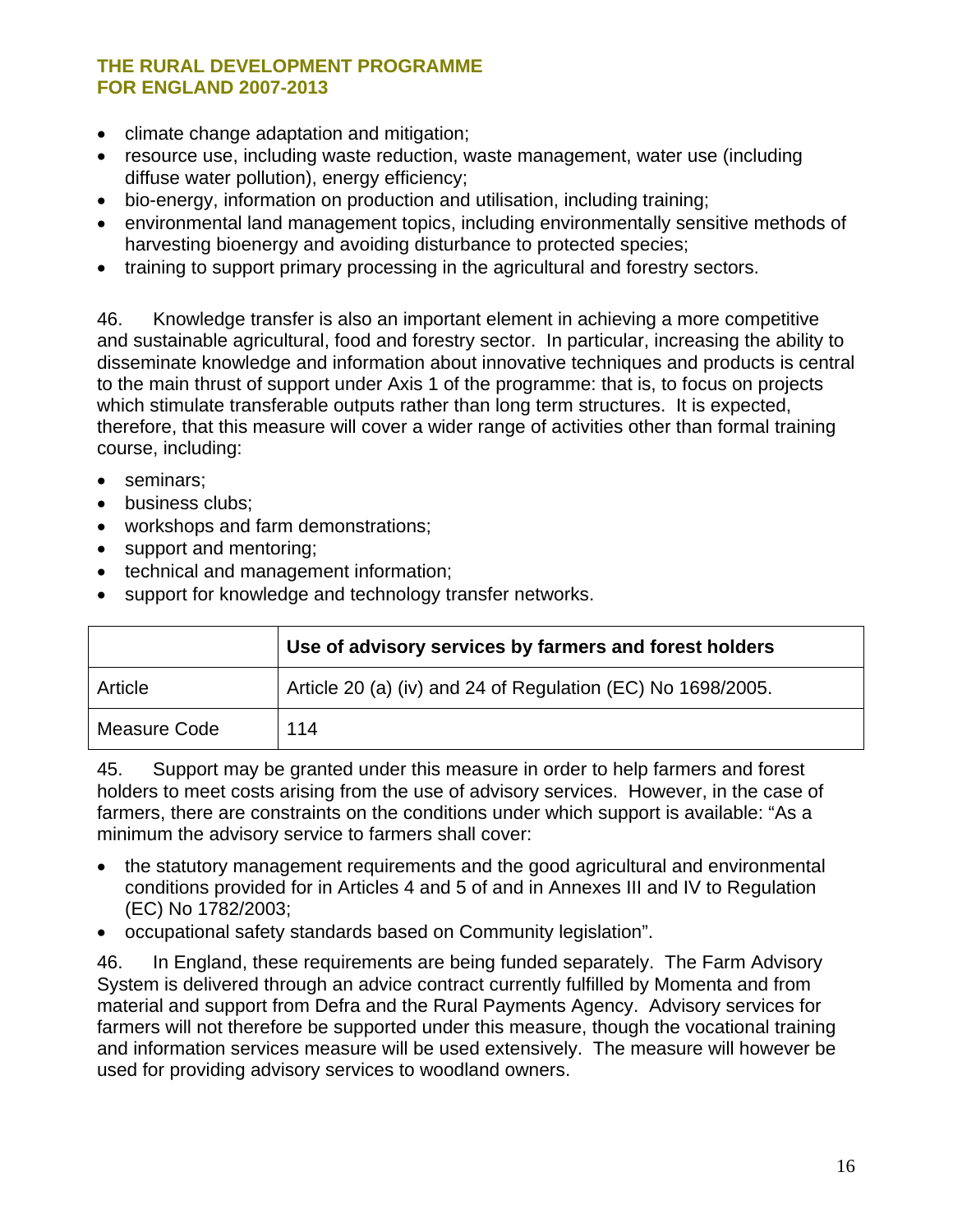47. The objective of the measure will be to improve the sustainable management of neglected woodlands. Advice would cover, as a minimum, compliance with legislation that is directly relevant to the woodland. The provision of advice may also be geographically targeted to those areas deemed to be of greatest public interest. Examples of such geographic targeting might include: woods near to centres of population, woods in designated landscapes and protected sites.

48. The rate of support will be in the range of 50 - 80% of the costs of the advice, depending on local need and demand, up to a maximum of 1500 Euro per advisory service

|              | Setting up of farm management, farm relief and farm<br>advisory services, as well as of forestry advisory services |
|--------------|--------------------------------------------------------------------------------------------------------------------|
| Article      | Articles 20(a)(v) and 25 of Regulation (EC) No 1698/2005.                                                          |
| Measure Code | 115                                                                                                                |

49. The objective of this measure is to help farmers and forest holders to adapt to changing circumstances (including market changes, environmental changes and regulatory changes), to improve and facilitate management, and to improve overall performance by further enhancing human potential.

50. This measure will be used in a way that recognises that collaborative farm management ventures, such as buying groups and labour and machinery rings, allow farm businesses to operate more efficiently through the sharing of labour and machinery, and through purchasing inputs and raw materials more efficiently. Tailored farm advisory services that address gaps in existing advisory provisions can help with adaptation and improve overall farm performance. The rationale for using this measure in England also recognises that the existing provision of low cost but high quality forestry advice is not evenly distributed across the country. Forestry advisory services enable the development and marketing of forestry added-value products, new products and new market development.

51. With this in mind, support under this measures for farms will be used to establish, and where appropriate expand, joint management services (covering issues such as business planning and joint venture operational planning) and advisory services (such as machinery rings). A variety of actions will be used to achieve this, including (though not restricted to) facilitation, group workshops, syndicate establishment and group mentoring. For forestry, the aim will be to increase the number, range and quality of advisory services available at an affordable level to forest holders and remedy gaps in provision of advisory services.

52. The rate of support will be 75% in the first year, 50% in the second year and 25% in the third year, with no support provided beyond the third year.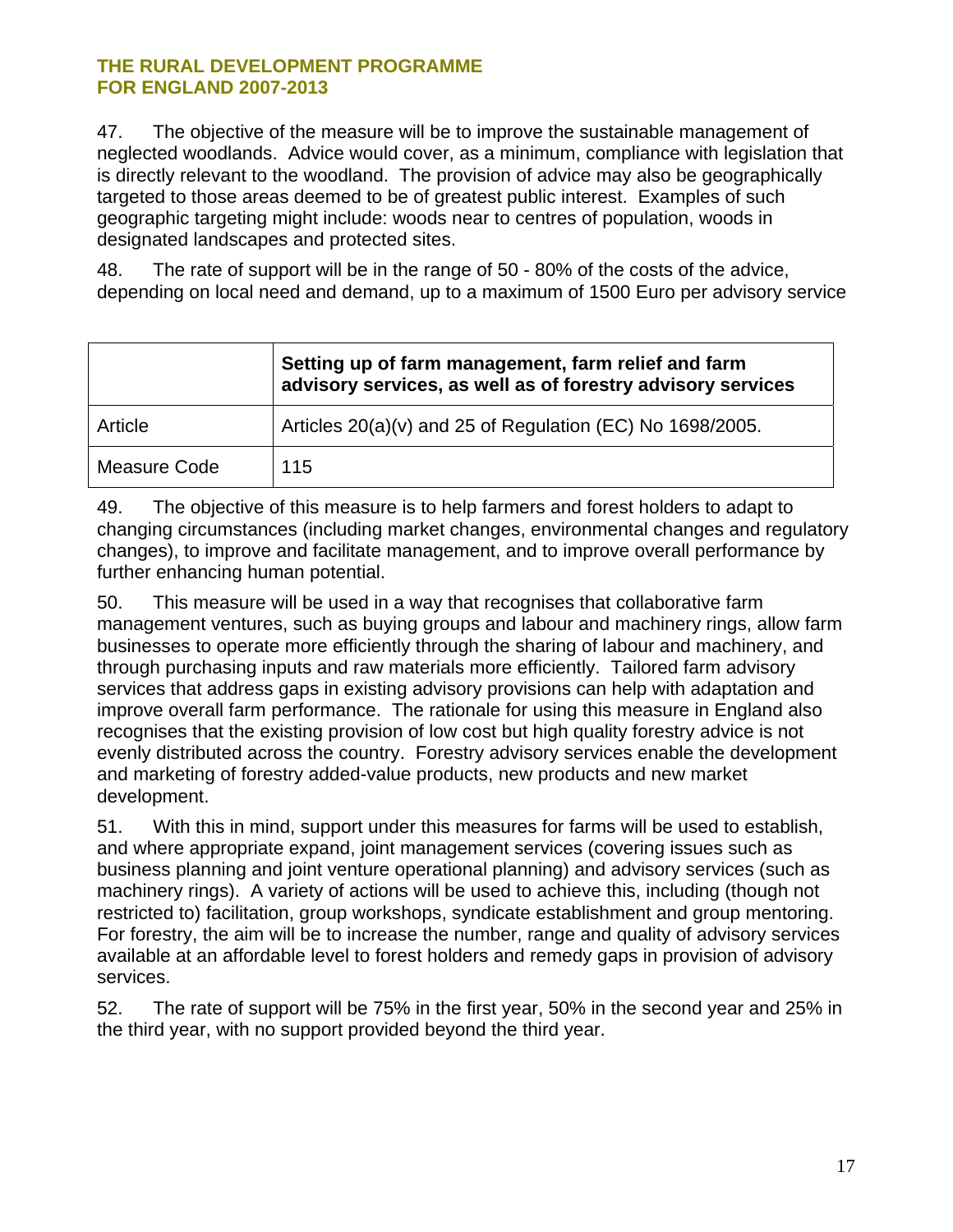<span id="page-17-0"></span>

|              | 5.1.1 Modernisation of agricultural holdings              |
|--------------|-----------------------------------------------------------|
| Article      | Articles 20(b)(i) and 26 of Regulation (EC) No 1698/2005. |
| Measure Code | 121                                                       |

53. In England this measure will be used in two ways. It will be used by the RDAs at the regional level, and it will be used to support the establishment of perennial energy crops (miscanthus and short rotation coppice) under the national energy crops scheme.

#### **Regional level**

54. The objective will be to improve the economic performance of holdings through better use of production factors, as well as improving the environmental, occupational safety, energy efficiency, hygiene and animal welfare status of the holding. There are a number of ways in which modernisation projects can improve the economic and environmental performance of farm holdings. For example, significant cost savings can arise from effective on farm nutrient management. Investments that improve the efficiency of production techniques, and that enable the farm business to take advantage of the opportunities offered by new products and markets, also have an important role to play. Care must be taken to ensure that projects deliver additionality, and do not displace other similar business enterprises that are not supported by public funds. There is, therefore, a need to take a targeted approach, with the focus on providing a clear public benefit over and above that provided to the individual beneficiary.

Projects could include:

- developing energy projects or small scale on farm renewable energy technologies (such as biogas and anaerobic digestion from raw material used for heating and power generation, installation of heating installations fuelled by wood products, installation of hydro or wind turbines for power generation);
- alternative agriculture (diversification into non-food markets e.g. raw material energy products, bio energy crops, niche and novel crops and livestock) $3$ ;
- improving crop storage in order to improve the quality of the product (for example, specialised storage and handling buildings, provision of ventilation, insulation and refrigeration);
- improving on farm nutrient management (capital investment in systems and management equipment to improve resource efficiency such as nutrient testing equipment and innovative manure application systems).

 3 The purchase of agricultural production rights, animals, annual plants, and their planting shall not be eligible for investment support. Simple replacement investments shall not be eligible for investment support.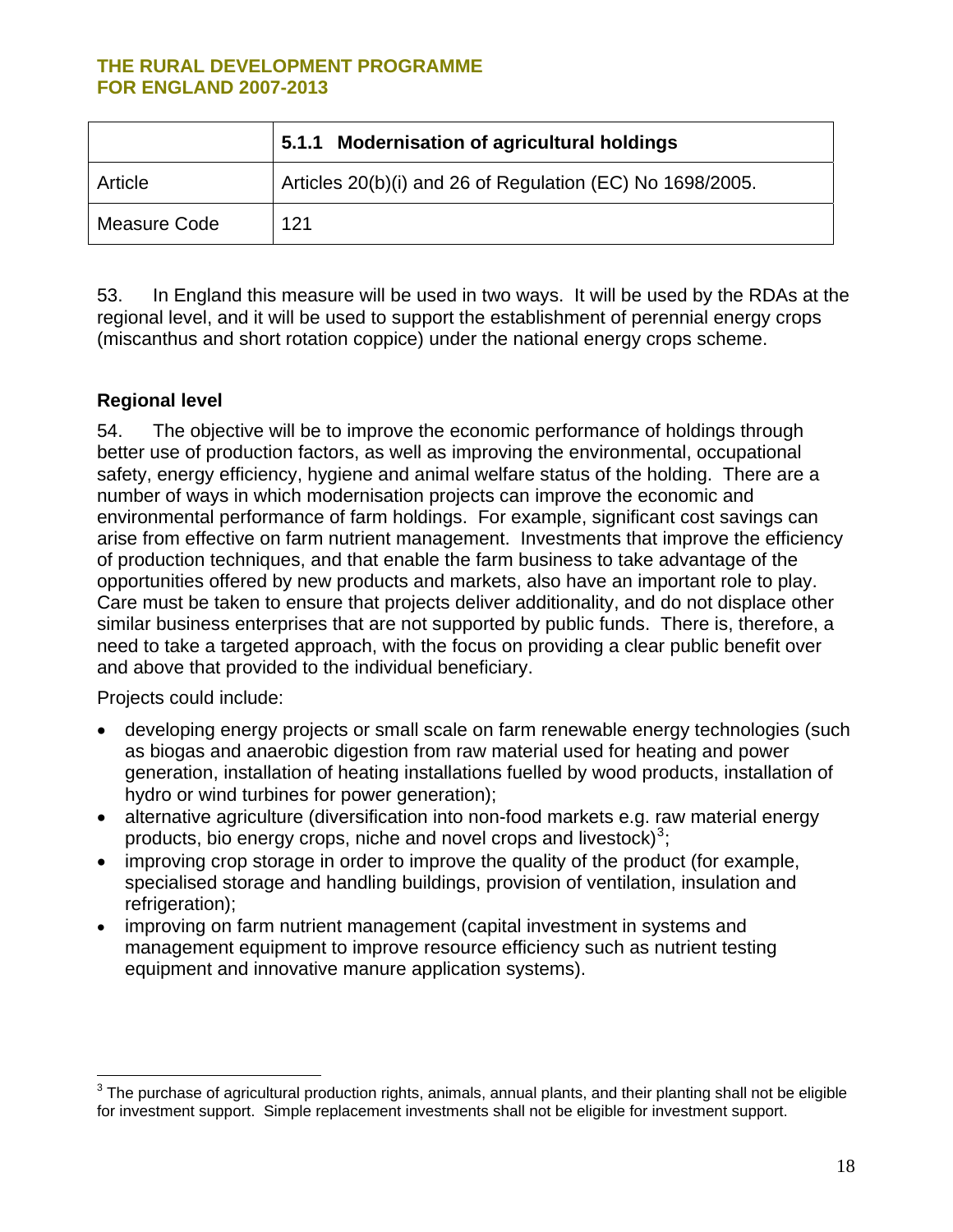#### <span id="page-18-0"></span>**Energy Crops**

55. Perennial energy crops can provide renewable energy sources and supply emerging markets for biomass such as for heating, for biomass power stations and co-firing of biomass within existing fossil fuel power stations, and possibly for second generation biofuels. Perennial energy crops provide carbon savings, the value of which are not reflected in their market price. Initial costs of establishing such crops are very high, and the return is not immediate, but once established they can be harvested for up to 30 years. Without intervention, there is likely to be very little planting, thus missing an opportunity for climate change mitigation and denying farmers the option of diversifying into crops of the future which will provide a steady return over many years.

56. Support will be delivered through a nationally administered establishment grant: the Energy Crops Scheme, to be delivered by Natural England. Applications for the national grant scheme will be considered in the light of indicative maps which will show areas of optimal siting for yield, statutory designations and landscape character areas. The proximity of markets for the crops will also be taken into account as will other carbon impacts.

56. Natural England will be working with Regional Development Agencies to co-ordinate the establishment of crops and the development of supply chains with local biomass markets, but individual on-farm use will also be encouraged where appropriate facilities are available. All applications will be subject to individual environmental assessment, which will take account of issues relating to the specific site. For Short Rotation Coppice, the Forestry Commission will be undertaking this assessment. . . Permission for planting will not be granted on Natura 2000 sites such as Special Protection Areas, Special Areas of Conservation and Ramsar sites, and extreme caution will be exercised when considering applications adjacent to these sites. Miscanthus applications which include permanent grassland or semi-natural areas will be subject to the EIA (Agriculture) England Regulations. Short Rotation Coppice applications will be subject to Forestry EIA Regulations.

|              | 5.1.2 Improving the economic value of forests             |
|--------------|-----------------------------------------------------------|
| Article      | Articles 20(b)(ii) and 27 of Regulation (EC) No 1698/2005 |
| Measure Code | 122                                                       |

56. The volume of timber harvested is only 31% of the volume increment across England as a whole, so the stock of standing timber in England's woodlands is rising rapidly<sup>[4](#page-18-0)</sup>. This is not economically or ecologically beneficial. Increases in standing volume (basal area) and consequential shading were identified as the variable most closely correlated with the 30 year decline in woodland ground flora abundance and diversity in the 'Bunce' plots<sup>[5](#page-18-0)</sup>.

 $\overline{a}$ <sup>4</sup> England Woodfuel strategy, 2007.

<sup>5</sup> Kirby et al (2005), Long term ecological change in British woodland 1971 – 2000, Research Report 655, English Nature. [www.english-nature.org.uk.](http://www.english-nature.org.uk./)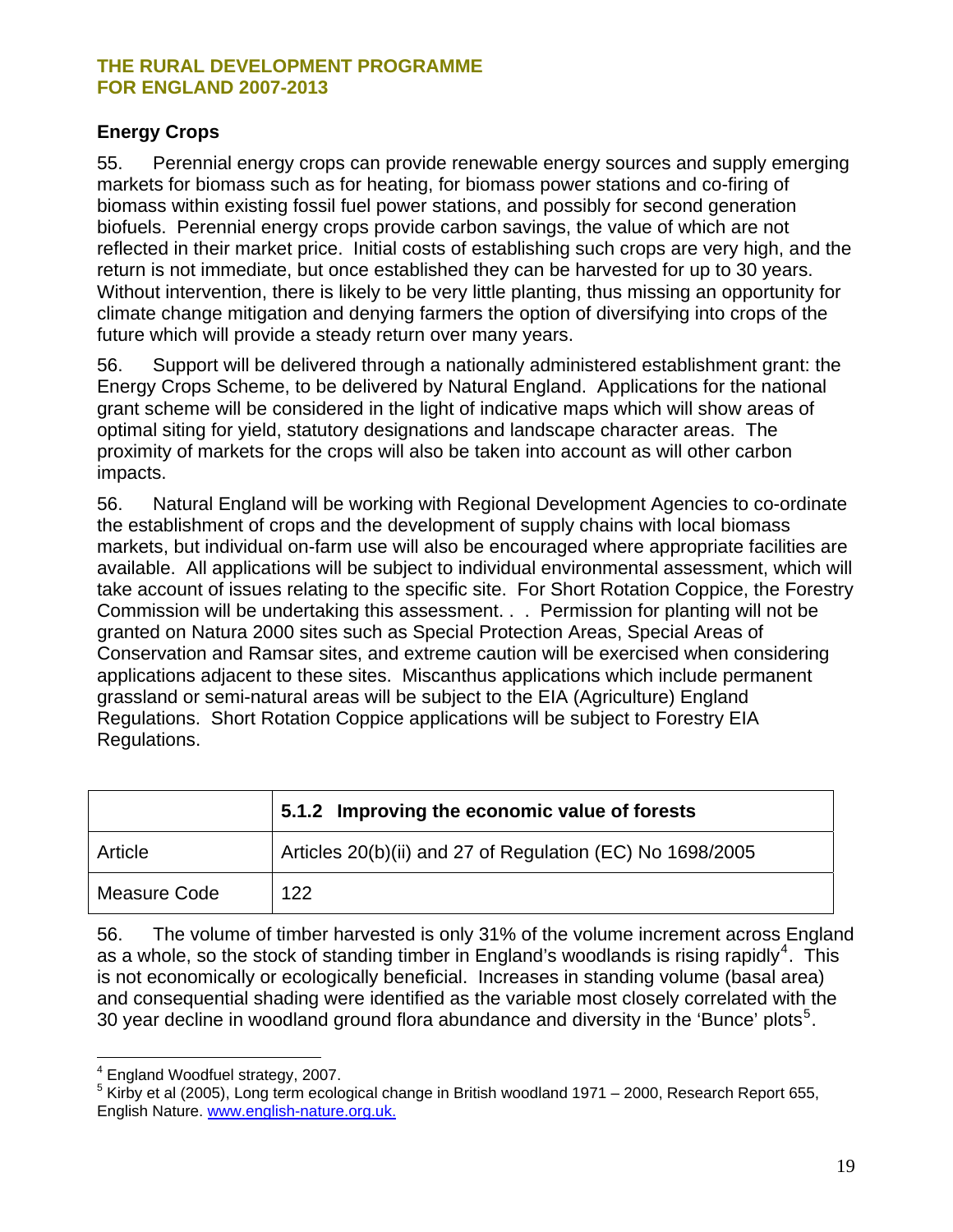Declines in timber prices have seriously reduced net income from forest management, and this has been closely correlated with a decline in the area under active management. Timber harvesting remains the most common means of enhancing the economic value of forests. Harvesting timber, especially non-native species, usually has an ecological as well as an economic value.

57. Woodfuel is a major new market opportunity for both coniferous and broadleaved woodland. The recently produced England Woodfuel Strategy concludes that an additional 2 million cubic metres of woodfuel can be readily harvested from England's woodlands. This will mean overcoming obstacles to harvesting in managed woodland, but also bringing tens of thousands of hectares of 'neglected' woodland into active management. There are also opportunities to generate more significant income from more formalised active recreational uses of woodland.

58. The objective of this measure will be to improve and broaden the economic value of private forests, increase diversification of production, and enhance market opportunities, whilst maintaining sustainable management by supporting investments in forest property or machinery which will in turn help secure the public interest or enhance the provision of public benefits.

59. The beneficiaries of this measure will be owners of private forests, including private owners or their associations or local authorities. Investments need to be based on a forest management plan appropriate to the size and use of the forest area.

59. Eligible activities are those that will improve the economic value or potential of the forest, and protect the public interest or enhance public benefits including:

- in-forest activities up to and including harvesting (this could include thinning).
- the cost of producing the management plans where linked to investments under this article.

|              | 5.1.3 Adding value to agricultural and forestry products     |
|--------------|--------------------------------------------------------------|
| Article      | Articles 20(b) (iii) and 28 of Regulation (EC) No 1698/2005. |
| Measure Code | 123                                                          |

59. Many agricultural firms may have problems innovating because of their size. The agricultural and forestry sectors are largely populated by small firms isolated from the services and information sources available to other sectors. Any existing consulting services are expensive, particularly for the small firms that constitute the agricultural and forestry sectors, and as a result the sectors are unable, without intervention, to invest in the research necessary to achieve innovation. Similar market failures exist in the forestry sector.

60. The objective of the measure will therefore be to improve the processing and marketing of primary agricultural and forestry products through investment in improved efficiency, renewable energy, new technologies and new market opportunities, and to improve the overall performance of the enterprise. The measure will also be used to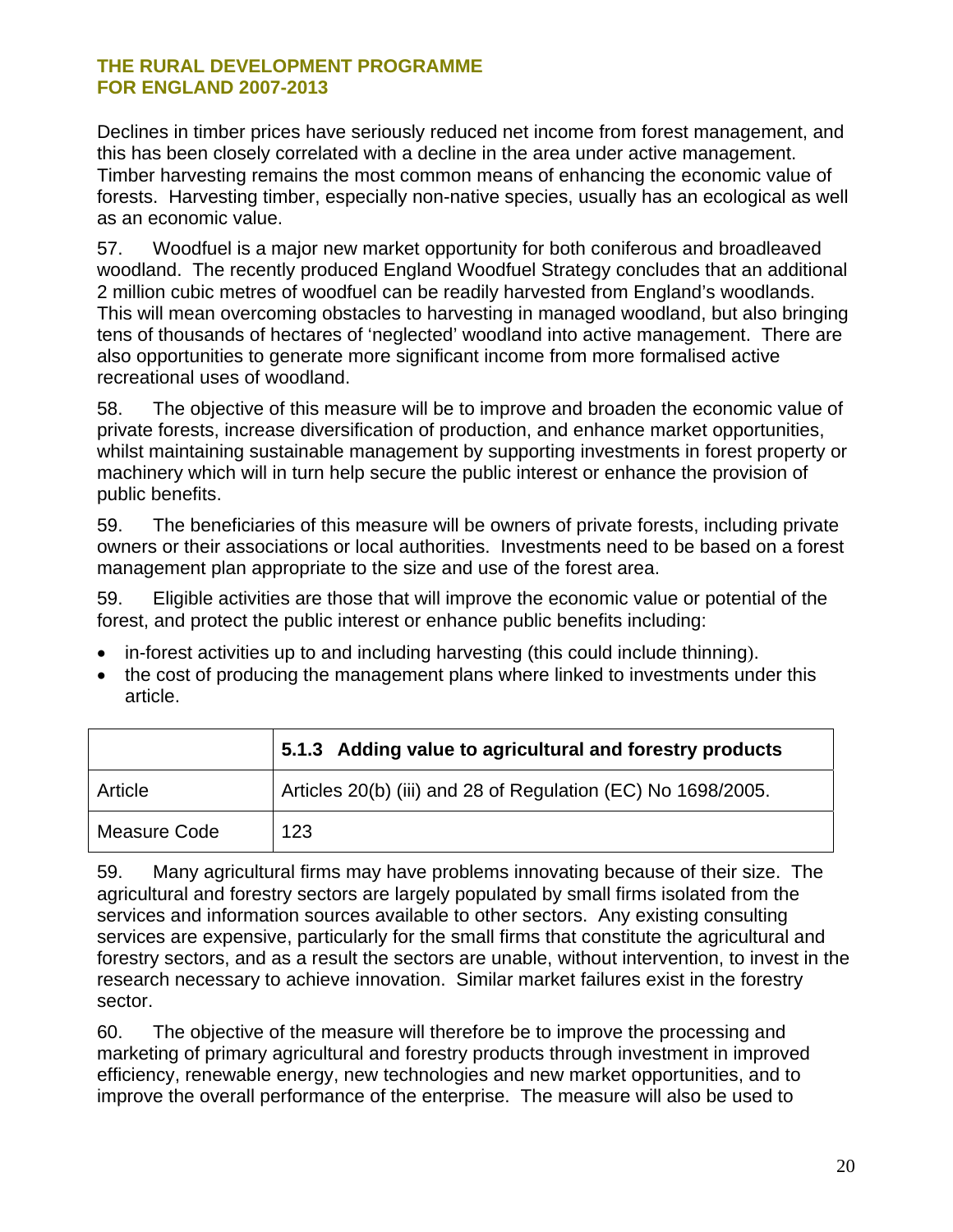promote the development of new markets for forestry products (for example, woodfuel) which will in turn support management of woodland which will protect the public interest and enhance the public benefits it provides.

61. Investments will be expected to lead to one or more of the following improvements to an enterprise:

- develop new products and open up new markets, including local and/or niche markets;
- introduce new technology or processes;
- improve quality standards, occupational health and safety;
- enhancing environmental performance and reducing waste.

62. The following types of activity may be eligible for support:

- capital costs including new build and conversions, equipment and machinery and associated infrastructure;
- architects', engineers' and consultants' fees;
- feasibility studies;
- product development, branding and design costs.

63. As a general rule the measure will be targeted on, micro, small and medium-sized enterprises and other enterprises under a certain size, which are better placed to add value to local products. For forestry products eligibility will be limited to micro-enterprises.

|              | 5.1.4 Cooperation for development of new products,<br>processes and technologies |
|--------------|----------------------------------------------------------------------------------|
| Article      | Articles 20 (b) (iv) and 29 of Regulation (EC) No 1698/2005.                     |
| Measure Code | 124                                                                              |

63. The Government's Strategy for Sustainable Farming and Food (SFFS) recognised the importance of reconnecting all elements of the food chain, and in particular farmers with their markets. In the non-food sector, building supply chains is an important component in facilitating the future growth of renewables markets. The development of new products, processes and technologies has an important role to play in achieving these aims. By collaborating to pool resources and knowledge, businesses will be better able to pursue the development and uptake of more efficient ways of working and to exploit, for example, the growing demand for quality foods and renewable raw materials such as wood fuel. However, the investment and knowledge base necessary to do this is beyond the reach of many of the, often small, businesses that make up the agriculture, food and forestry sectors.

64. The objective of the measure will be to ensure that the agriculture and food sector can take advantage of market opportunities through widespread innovative approaches in developing new products, processes and technologies. For this purpose, cooperation between farmers, the food and the raw materials processing industry and other parties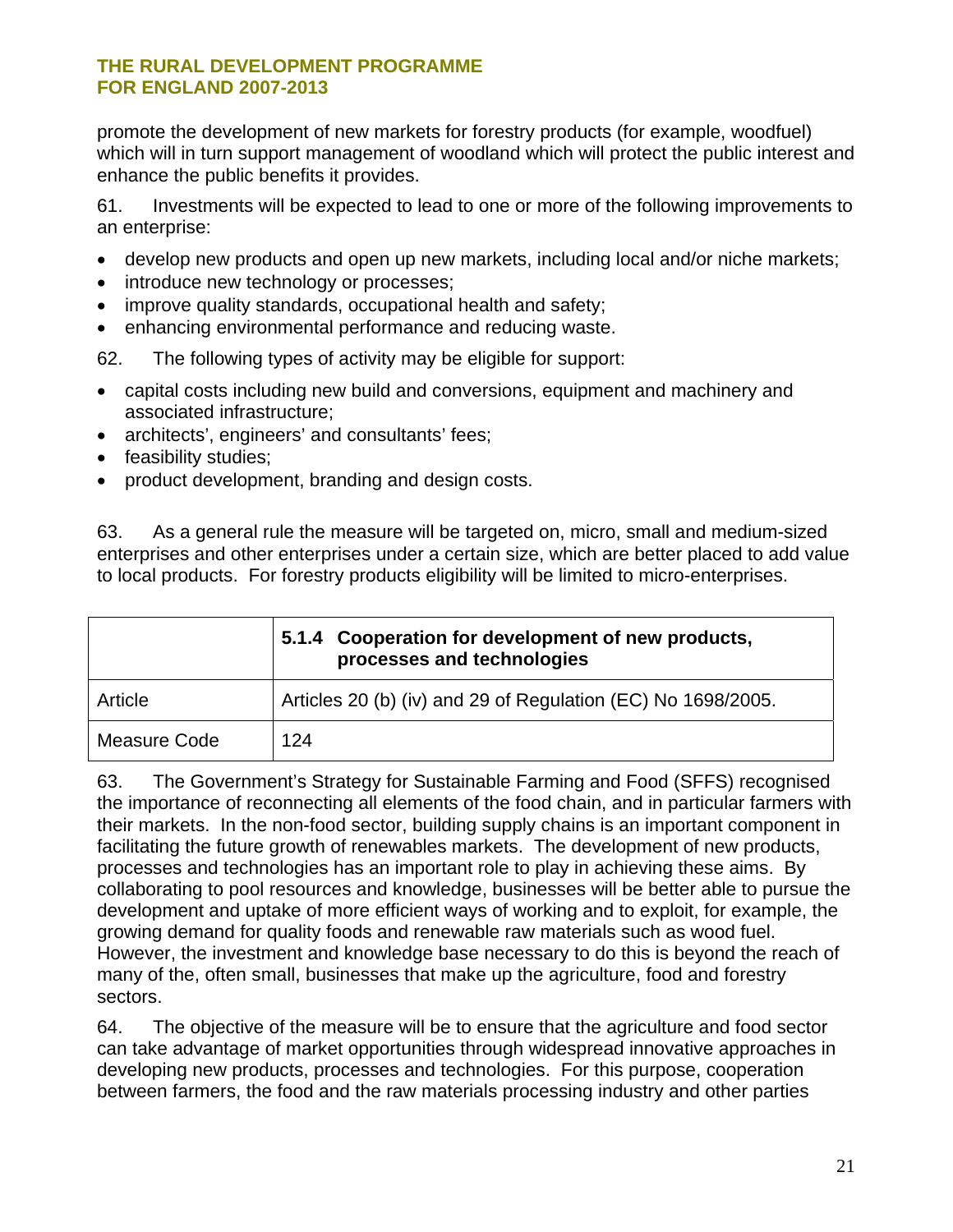should be encouraged. It will also aim to promote cooperation between producers and processors to develop innovative uses for forest products, this will in turn lead to management of woodlands, which protects their pubic interest and enhances the public benefits.

65. The eligible beneficiaries under this measure are:

- primary producers in agriculture and forestry, the processing industry and/or third parties (no limitation in size);
- partners involved in the cooperation projects.

Primary producers will always be involved in the cooperation activity concerned.

66. The following are eligible costs:

• preparatory operations such as design, product, process or technology development and tests and other tangible and/or intangible investments related to the cooperation (such as legal fees/accountancy costs), before the use of the newly developed products, processes and technologies for commercial purposes.

|              | Infrastructure related to the development and adaptation of<br>agriculture and forestry |
|--------------|-----------------------------------------------------------------------------------------|
| Article      | Articles 20 (b) (v) and 30 of Regulation (EC) No 1698/2005.                             |
| Measure Code | 125                                                                                     |

67. The measure will mostly be used on two issues in England: access to forest and woodland and water management.

68. Inadequate access is one of the most common reasons for forest and woodland not being managed, and hence not realising its full economic potential. Most operations to reverse environmental decline and enhance public benefits require good access. The development of new enterprises and hence diversification of the forest sector usually require installation of some new infrastructure. The high capital cost of such infrastructure is commonly a major barrier to such diversification.

69. While much of England is well supplied with water, there are significant pressures on water resources in many of the drier areas of the country, particularly in the East and South East Regions. It is also likely that there will be more water shortages in the future. There is therefore a need for increased capacity for water storage and effective water management.

70. The objective of the measure will to provide support for investments in infrastructure related to the development and adaptation of agriculture and forestry. Support under this measure may cover operations related to (non-exhaustive list):

- development of high flow storage reservoirs;
- improvement of existing irrigation and drainage networks
- water recycling, water harvesting and treatment
- construction or improvement of access roads and tracks to farm and forest land;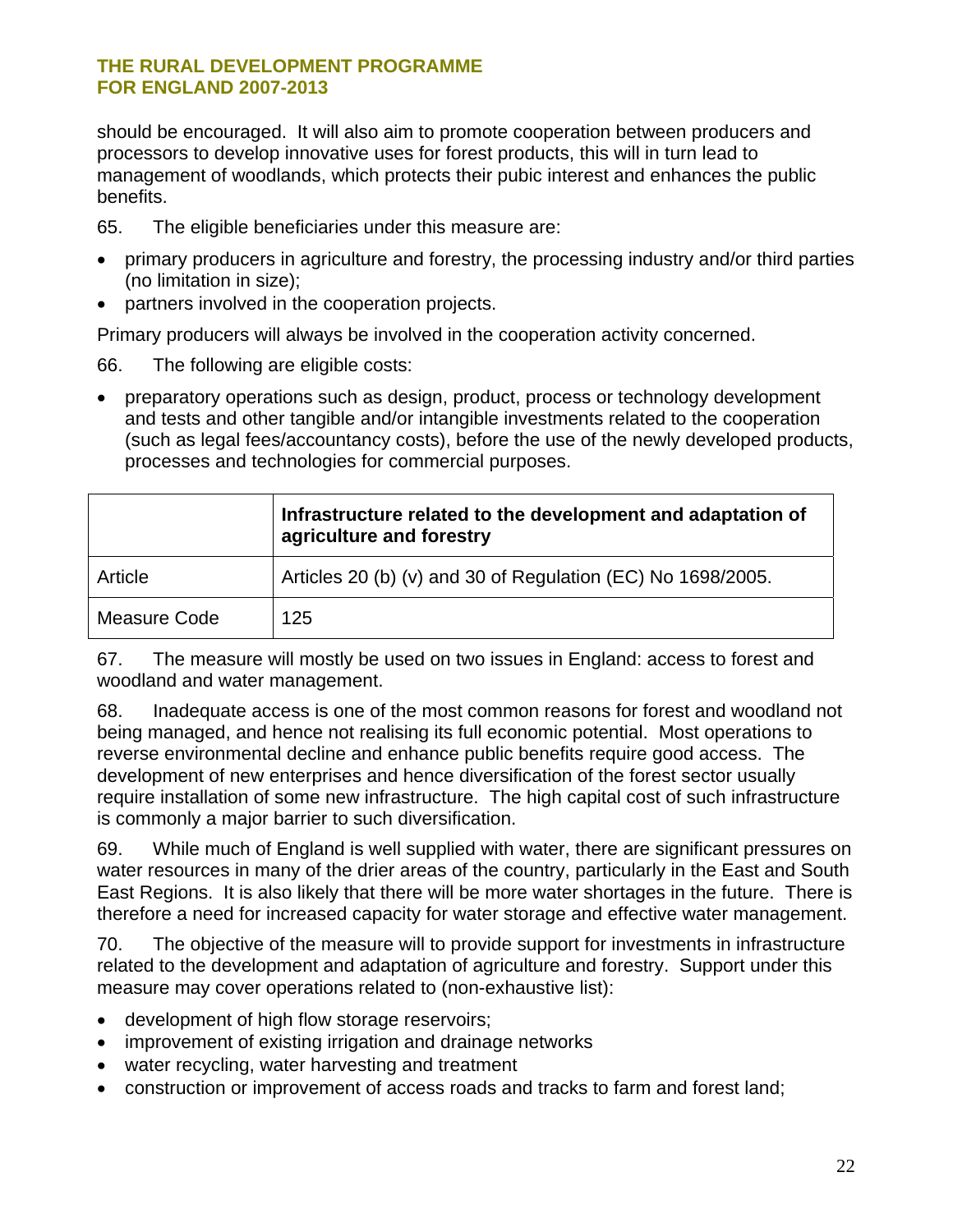<span id="page-22-0"></span>• improvement or restoration of bodies of water that will contribute to the economic viability of the wood or farm.

### **Axis 2**

70. Natural England and the Forestry Commission will deliver the measures under Axis 2 of the England Programme. The following measures targeting the sustainable use of agricultural land available under Axis 2 of the Rural Development Regulation will not be implemented in England: 211 Natural Handicaps; 213 Natura 2000 payments etc; 215 Animal Welfare Payments; 222 First establishment of agro-forestry systems; 224 Natura 2000 payments; and, 226 Restoring forestry potential and introducing prevention actions.

|              | Payments to farmers in areas with handicaps, other than<br>mountain areas                                                                                                                                                                                  |
|--------------|------------------------------------------------------------------------------------------------------------------------------------------------------------------------------------------------------------------------------------------------------------|
| Article      | Articles 36 (a) (ii), 37 & 93 of Council Regulation (EC) No<br>1698/2005                                                                                                                                                                                   |
|              | Articles 13(a), 14 (1), 14(2) (first two indents), 15, 17, 19, 20, 51<br>(3) & 55 (4) of Council Regulation (EC) No 1257/1999 (These<br>articles remain in force until 31 <sup>st</sup> December 2009 under Article 93<br>of Regulation (EC) No 1698/2005) |
|              | Points 9.3.V.A(1), 9.3.V.B(1),(2) & (3) and 9.3.V.B (second<br>indent) of Annex II to Regulation (EC) No 817/2004 (These points<br>apply until 31 <sup>st</sup> December 2009 under Point 5.3.2.1.1 of Annex II<br>of Commission Regulation 1257/1999)     |
| Measure Code | 212                                                                                                                                                                                                                                                        |

70. The English uplands, designated as Less Favoured Areas (LFAs), provide a wide range of important public benefits. They are nationally and internationally important for biodiversity, as well as being of significant landscape, archaeological, recreational, cultural and natural resource value. However, the characteristics of the LFAs make it more difficult for farmers to compete, and farming is at its most marginal. This is particularly as a result of the natural characteristics, such as topography, soil, attitude, and climate, but can also be a result of remoteness and sparseness of population. There is therefore a case for providing specific support to farmers in the LFA, in particular in the Severely Disadvantaged Areas (SDAs), where farming is marginal yet necessary to deliver wider environmental and landscape benefits. In England this is done through the Hill Farm Allowance (HFA)

71. The HFA aims to preserve the farmed upland environment by ensuring that land in the LFAs is managed in a sustainable way. Area payments will be made to farmers using eligible land to keep extensively grazed sheep breeding flocks and suckler-cows for beef production in the English LFA.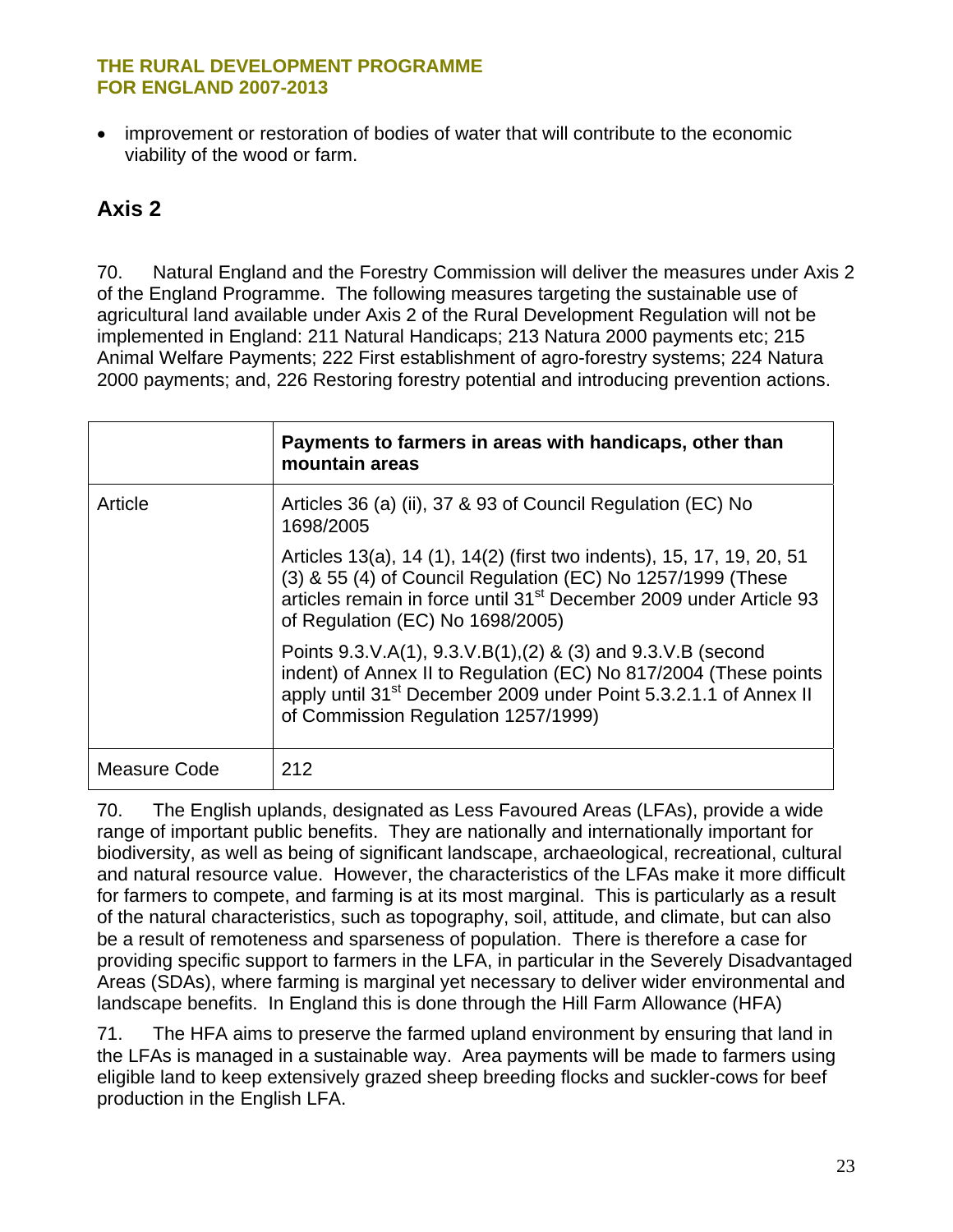72. Historically, special support has been available in the uplands to sustain food production, and because of perceived social benefits. More recently, support has moved away from subsidising food production. Since the introduction of the Hill Farm Allowance (HFA) in 2001, LFA support in England has been focused on supporting continued agricultural use of the uplands in a more sustainable way. The Programme will continue the HFA in the early years, through until 2009. The objectives of the scheme will remain unchanged. From 2008 the geographic coverage of the HFA will be narrowed, focusing support on the most severely disadvantaged areas.

73. From 2010 onwards, it is proposed to integrate LFA support into Environmental Stewardship. The objective is to ensure that public expenditure for maintaining upland farming is targeted directly towards the provision and maintenance of wider public benefits – and in particular, environmental and landscape benefits.

|              | <b>Agri-environment payments</b>                             |
|--------------|--------------------------------------------------------------|
| Article      | Articles 36 (a) (iv) and 39 of Regulation (EC) No 1698/2005. |
| Measure Code | 214                                                          |

74. From the late 1980s efforts have been made in England to halt and reverse the widespread loss of habitats and degradation of the farmland environment through the use of agri-environment schemes. Following a wholesale review of the schemes available, the Environmentally Sensitive Area and Countryside Stewardship schemes were closed to new applicants in 2004. They were replaced by a single new scheme, Environmental Stewardship (ES), launched in 2005. This comprises three elements:

- Entry Level Stewardship (ELS) a broadly based element aimed at all conventional farmers in England;
- Organic Entry Level Stewardship (OELS) a broadly based scheme aimed at organic farmers;
- Higher Level Stewardship (HLS) a more targeted scheme aimed at the most valuable habitats and environmental features that require complex and locally adapted management.

75. The England Rural Development Programme 2000-2006 has made significant progress in improving the ecological condition of the highest value sites. These improvements need to be sustained and further improvements made during the years to come. The Programme for England 2007-2013 will build on the achievements of the previous programme, using ELS to continue to improve the quality of the wider farmed environment, OELS to secure the additional environmental benefits associated with organic farming and HLS to continue to concentrate resources on the most valuable features with the most complex requirements.

76. The specific primary objectives of ES are:

• the conservation of natural wildlife (on farm land, both in protected areas and the wider countryside);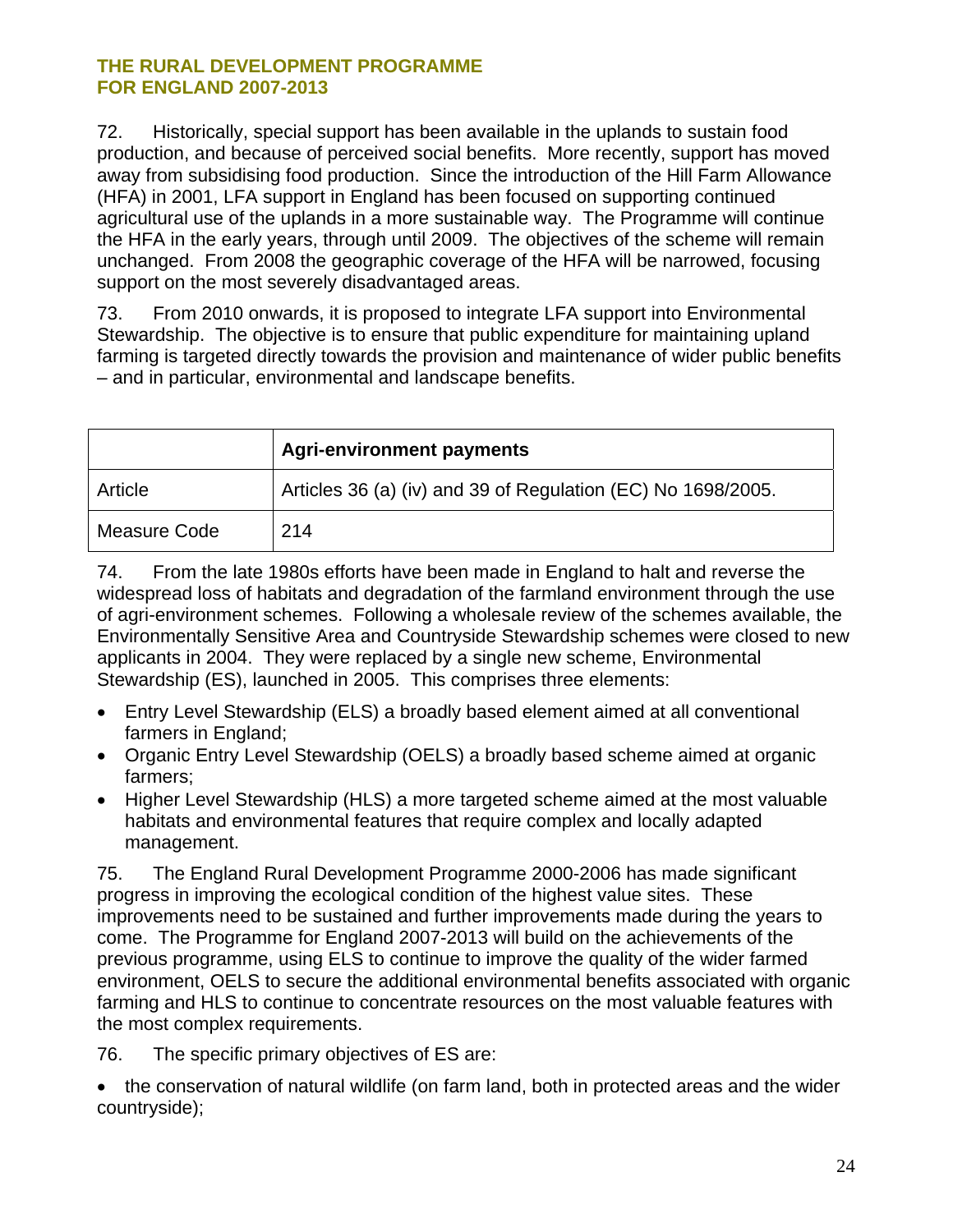- natural resource protection (focusing on the management of soil and water).
- the adaptation of farming methods around features on farmed land, to enhance biodiversity and resource protection;
- the maintenance of landscape quality and character;

• the promotion of public access and understanding (this element of the scheme is described in measure 313);

77. In addition, the HLS strand will also address the following as secondary objectives:

- flood management;
- genetic conservation.

78. Scheme design will ensure that wherever possible agreements with farmers under ES will benefit a range of these objectives in an integrated fashion. Secondary objectives will only be covered by agreements where they are complementary to the delivery of one or more of the primary objectives and therefore will not form the sole basis of an agreement.

79. Responding to the challenge of climate change will be an objective of ES over the period of the Programme but the scheme does not currently include specific options designed to address climate change. We have commissioned research to review what ES is already delivering, and to help us determine what more can be done and the results of this have fed into the review of progress of ES. Following that exercise amendments to the Programme will be proposed, to maximise the contribution that ES can make to climate change mitigation and adaptation. The scheme does, however, already include many options which will contribute to reducing greenhouse gas emissions from agriculture (e.g. livestock extensification, input reduction, restoration of peat bogs.)

|              | <b>Support for non-productive investments</b>                      |
|--------------|--------------------------------------------------------------------|
| Article      | Article 36 (a) (vi) and Article 41 of Regulation (EC) No 1698/2005 |
| Measure Code | 216                                                                |

80. Support for non-productive investments will be provided in conjunction with land management agreements under the HLS element of ES. The Higher Level element of ES pays for more complex and demanding management, and support for capital works is often needed to enable and complement this management. Support is needed from the Rural Development Programme for these investments because the nature of the capital works is such that they generate an insignificant financial return for the farmer to finance them on a commercial basis.

81. The Farm Environment Plan under HLS will identify whether capital investments are likely to be needed. The nature, costs and timing of these investments will then be negotiated between the delivery body for the scheme (Natural England) and the applicant. Support is offered for a wide range of non-productive investments that support the full range of objectives of the scheme.

82. Support will be offered for the following categories of non productive investments: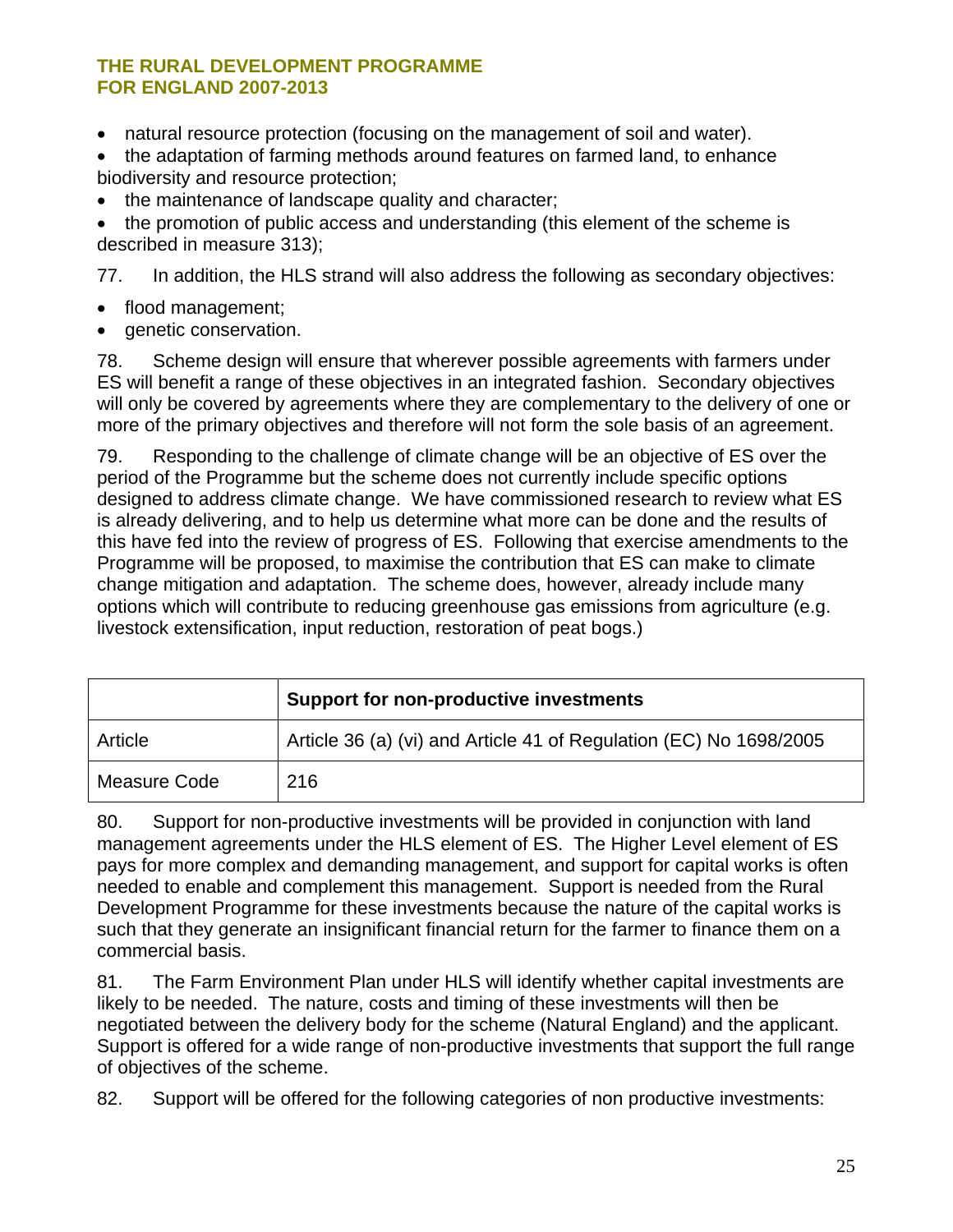- the restoration and re-instatement of traditional boundary features;
- fencing and other works needed to facilitate conservation management, including the reintroduction of grazing and to improve the protection of water;
- the planting and management of trees;
- the restoration of wetlands and moorland;
- control of scrub and bracken;
- works to assist the reversion of land to heathland or species-rich grassland;
- restoration of landscapes and features;
- structures to accommodate or support the requirement of specific species;
- changes to farm access tracks and gateways to improve the protection of soil and water.

|              | First afforestation of agricultural land                                               |
|--------------|----------------------------------------------------------------------------------------|
| Article      | Articles 36 (b) (i), 43 and 50(6) of Regulation (EC) No 1698/2005.                     |
|              | Articles 30 and 31 and point 5.3.2.2.1 of Annex II of Regulation<br>(EC) No 1974/2006. |
| Measure Code | 221                                                                                    |
|              | First afforestation of non-agricultural land                                           |
| Article      | Articles 36 (b) (iii), 45 and 50(6) of Regulation (EC) No<br>1698/2005.                |
|              | Article 30 and point 5.3.2.2.3 of Annex II of Regulation (EC) No<br>1974/2006          |
| Measure Code | 223                                                                                    |

83. These measures will be used to support the establishment of permanent woodland on agricultural and non-agricultural land through the English Woodland Grant Scheme (EWGS).

84. It is national policy as stated in the Strategy for England's Trees, Woods and Forests (ETWF) (and supported in all eight of the Regional Forestry Frameworks) to promote the expansion of woodlands in England in order to provide a wide range of public benefits. There is evidence that government intervention in forestry is required to overcome market failure in recreation, carbon sequestration, watershed regulation, biodiversity conservation, landscape amenity and air pollution reduction. Under the UK Biodiversity Action Plan (BAP), and the revised Biodiversity Strategy for England, a target has been set for the expansion of native woodland by 1% per annum (5300 ha p.a.). Several priorities have been identified for the location of this new woodland including:

• buffering the margins of woodland or other habitats;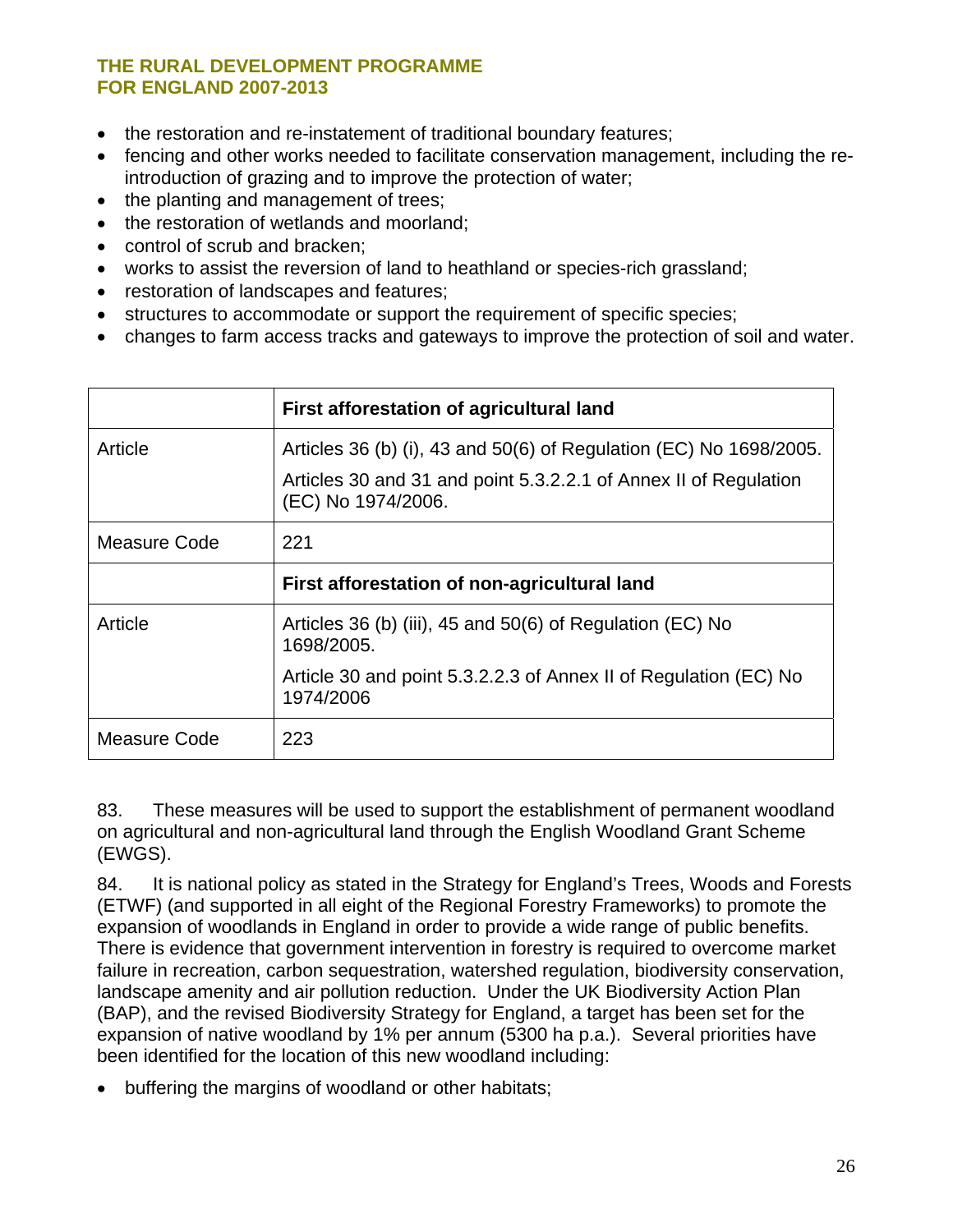- expanding small woods;
- complementing and diversifying the age structure of even-aged woods;
- contributing to habitat networks and 'ecological connections' across landscapes;
- developing clusters of inter-connected woodland;
- creating some large new woods.

85. The objective of the measures will be to contribute to the protection of the environment and to mitigate and assist in the adaptation to climate change by increasing forest cover throughout England through afforestation. Support will be targeted to locations which maximise the public benefit from afforestation, such as:

- close to centres of population where there is inadequate provision of access to existing woodland;
- to buffer, enlarge or create habitat networks which enhance high nature value woodlands (which are frequently of small individual size and fragmented);
- to buffer watercourses or to prevent soil erosion as part of an approach to catchment sensitive farming; and
- to enhance ex-industrial and other low-quality landscapes.

|              | <b>Forest environment payments</b>                                                                        |
|--------------|-----------------------------------------------------------------------------------------------------------|
| Article      | Articles 36 (b) (v) and 47 of Regulation (EC) No 1698/2005.<br>Article 30 of Regulation (EC) No 1974/2006 |
|              | Point 5.3.2.2.5 of Annex II of Regulation (EC) No 1974/2006.                                              |
| Measure Code | 225                                                                                                       |

85. A number of adverse trends affecting the biodiversity of such woodland, including a decline in the abundance and diversity of ground flora, birds and butterflies, have been identified. Although there are a number of causes of these declines, the cessation of traditional forms of woodland management and increased grazing by deer are thought to be important causal factors. Intervention is required to support annual or regular management operations to reverse such declines and to enhance the biodiversity interests.

86. The objective of the measure will be to increase the area of woodland, particularly that of High Nature Value, that is being managed in a manner that will protect its public interest and enhance the environmental benefits it provides, through voluntary commitments by forest holders.

87. Support for the management of existing woodland is primarily delivered under the English Woodland Grant Scheme (EWGS). The aid provided by EWGS includes Forest Environment Payments – an area-based standard grant paid in five annual instalments and called Woodland Management Grant (WMG). The eligible work is described in full in the scheme literature and will be kept under review and modified as required, but initially will include: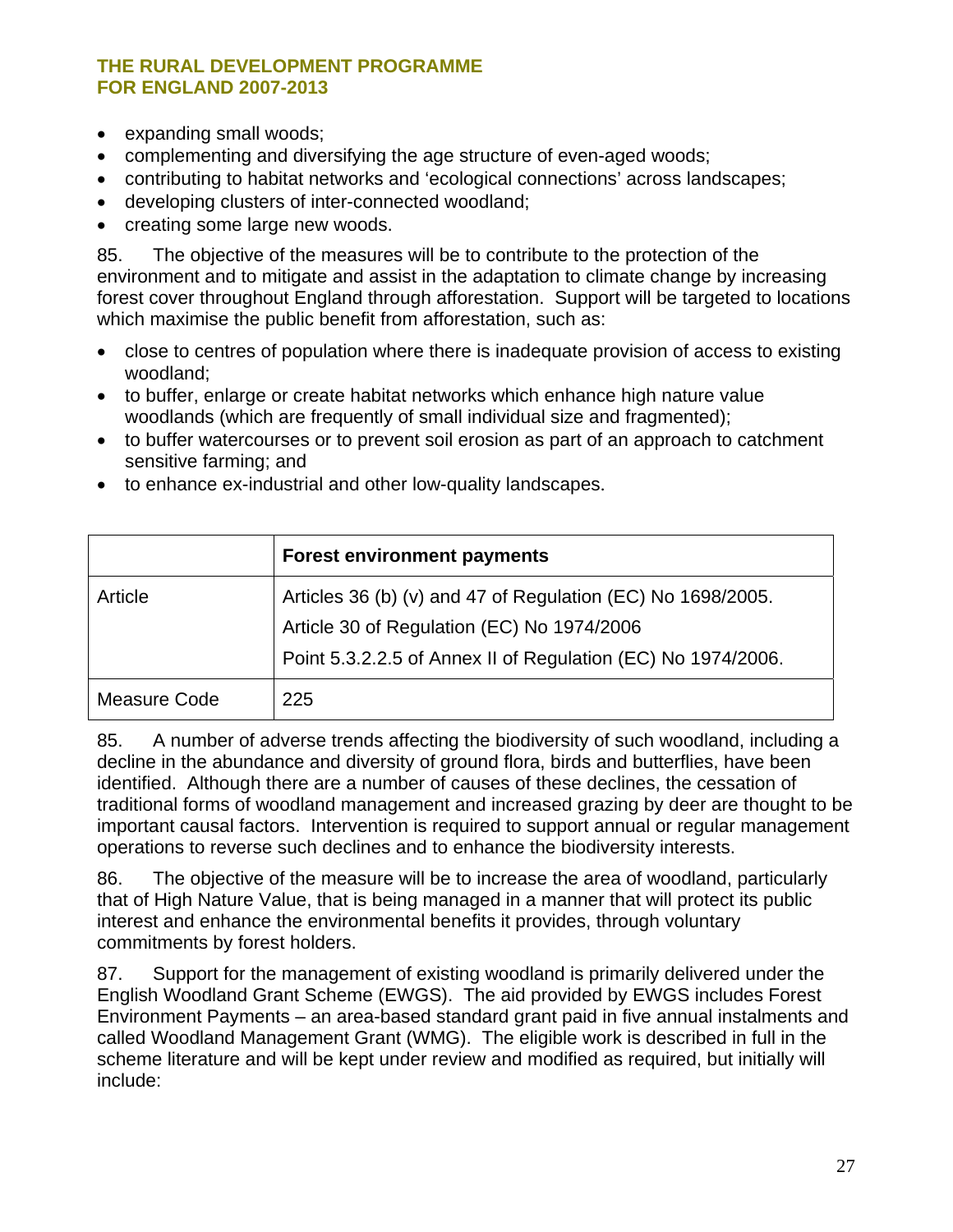- management to benefit biodiversity interest and protect the woodland resource sustainability monitoring;
- soil and ground water protection e.g. reducing the effects of the adjacent use of fertilisers, fuels, oils and farm sprays etc;
- woodland light management (canopy);
- woodland open space management (floor);
- management of veteran trees
- maintenance of woodland boundaries;
- grey squirrel control
- controlling non-native species
- managing the impacts of deer.

88. Examples of the priorities that may used to select applications include:

- woodland within SSSIs (including woodlands in SACs and SPAs);
- ancient woodlands and their sites;
- semi-natural woodlands:
- semi-natural and native woodland habitats:
- protected or threatened woodland species.

|              | <b>Support for non-productive investments</b>                                                                                                                               |
|--------------|-----------------------------------------------------------------------------------------------------------------------------------------------------------------------------|
| Article      | Articles 36 (b) (vii) and 49 of Regulation (EC) No 1698/2005.<br>Article 30 of Regulation (EC) No 1974/2006<br>Point 5.3.2.2.7 of Annex II of Regulation (EC) No 1974/2006. |
| Measure Code | 227                                                                                                                                                                         |

89. While many of the management needs of existing woods can be addressed through the types of regular management supported by measure 225, woods may first need to be assessed and the management requirements planned. In some cases more intensive but non-recurring intervention may also be needed. A good example is the control of invasive Rhodedendron. Where this species has become dominant the impact of the invasion on the environmental and social value of the wood may need to be assessed and the management planned. There will then need to be a programme of clearance work, followed by maintenance to avoid re-invasion. The assessment, planning and clearance may all require capital investment. Another example is the restoration of ancient semi-natural woodland that was converted to coniferous plantation in the past.

90. The objective of this measure will therefore be to support forest holders for nonremunerative investments where they are necessary to achieve forest-environment commitments and other environmental objectives, or to protect the public interest in the woodland and enhance the public benefits it is providing.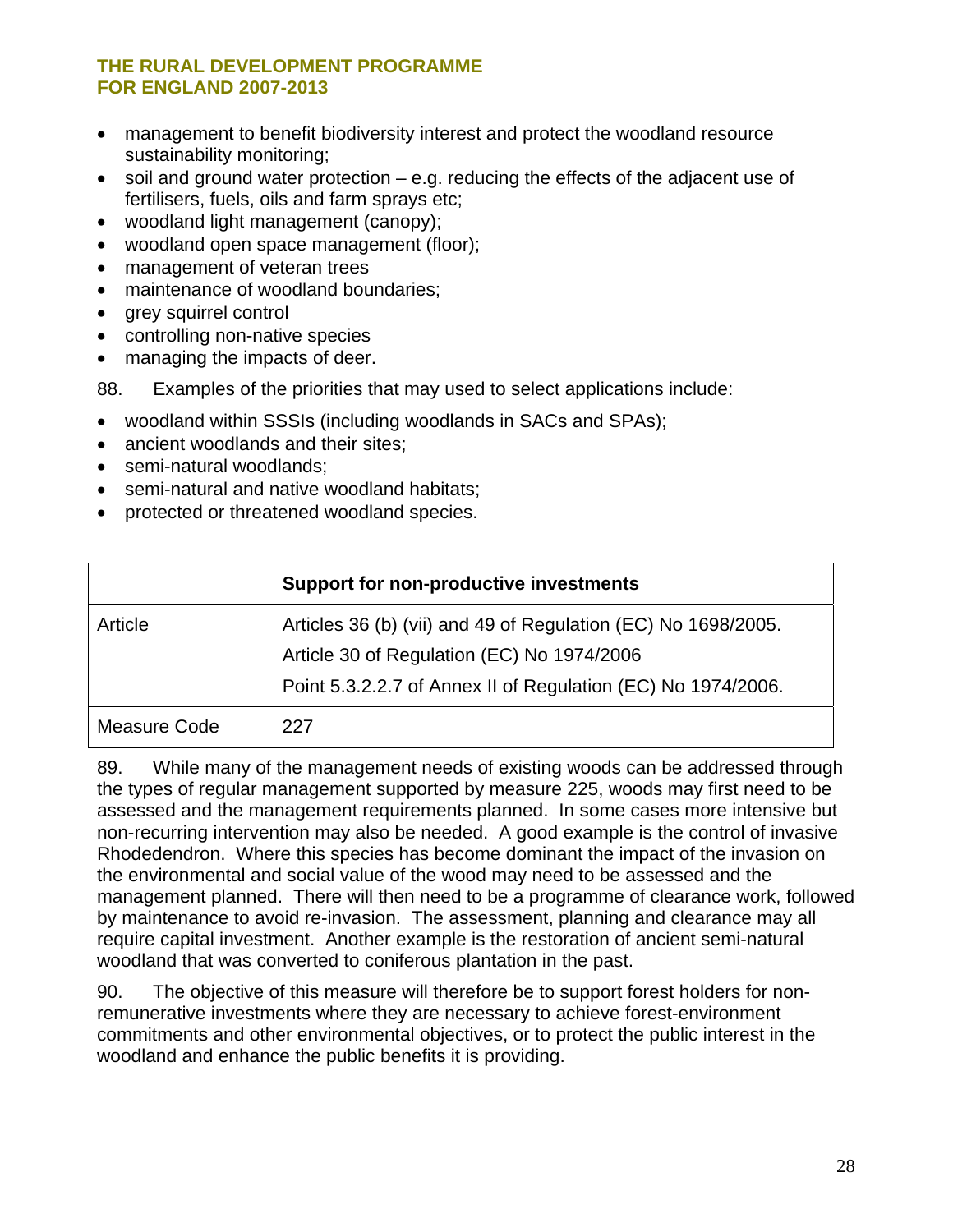<span id="page-28-0"></span>91. Support for the management of existing woodland is primarily delivered under the EWGS. In the first instance the aid provided by EWGS will initially include three types of non-productive investment types:

- Woodland Planning Grants that contribute to the costs of preparing a woodland management plan to consider and direct opportunities for sustainable working across the whole woodland holding;
- Woodland Assessment Grants that contribute to the costs of determining the extent of important environmental and social aspects of the woodland to prevent work taking place, unknowingly, in unsustainable ways;
- Woodland Improvement Grants that contribute towards the costs of improving the environmental and social values of woodland, and the costs of creating new environmental and social public benefits from woodlands. This grant can be used to support changes that are required to complement work supported by Forest Environment Payments (Woodland Management Grant) under measure 225 or to implement actions identified through the Woodland Assessment or Woodland Planning processes under this measure.
- 92. Grants under this measure are delivered through the use of standard costs

### **Axis 3**

93. The English Regional Development Agencies (RDAs) will deliver Axis 3 of the Programme. The exception is a small amount that will be delivered by Natural England: a small amount of Axis 3 funding will fund some elements of the Environmental Stewardship agri-environment scheme, aimed at the maintenance and protection of historic buildings on farmland.

94. Targeting of activity under Axis 3, as for Axis 1, will be undertaken at a regional level, within the framework of national priorities set out here. It will therefore vary between regions, reflecting identified regional priorities. The RDAs will have particular regard to rural economic underperformance and disadvantage in rural areas (as defined by the rural definition described in Chapter 3) when deciding, with their regional and local partners, which areas resources will be allocated to.

94. There may be sectoral targeting on certain types of activity, for example on farmers wishing to diversify their businesses or small-scale tourism activity. There may also be thematic targeting - requiring projects to demonstrate characteristics such as benefits to the wider rural community or environmental sustainability.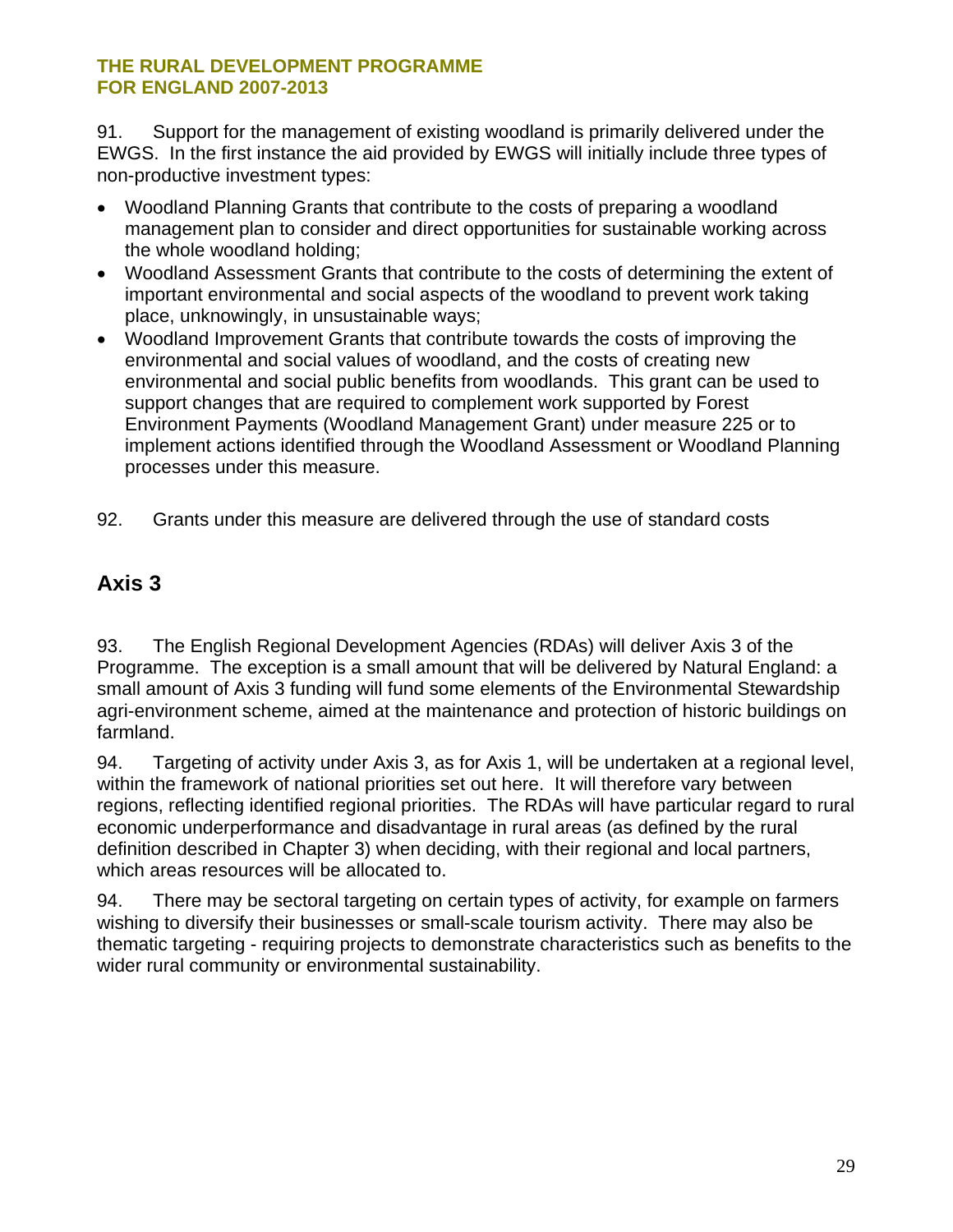|              | Diversification into non-agricultural activities         |
|--------------|----------------------------------------------------------|
| Article      | Articles 52(a)(i) and 53 of Regulation (EC) No 1698/2005 |
| Measure Code | 311                                                      |

94. Agriculture is going through some key economic changes at the current time, which will further expose farmers to market forces and free them from the constraints of coupled direct payments, but also provides new business challenges. Benefits of farm diversification to farms are clear, with diversified enterprises providing a quarter or more of total farm incomes in over half of businesses with diversified enterprises. Grant funding for farms can also help to lever in other forms of investment, contributing to the viability of farms through building capacity and increasing the scale of operation. Farm diversification can also have wider benefits beyond the farm gate, especially where there are linkages between farms and the local economy. Care will be taken to ensure that projects deliver additionality, and do not displace other similar business enterprises that are not supported by public funds. Therefore a targeted approach will be taken, with the focus on providing a clear benefit that would not otherwise be delivered.

95. The objective of this measure will therefore be to support farm business restructuring through the development of diversified activities that provide alternative income sources. Support under this measure will only be available to members of a farm household.

96. While a definitive list of diversification activities cannot be provided, domains that might be supported could include:

- retailing, manufacturing or service industries, including self-made products, recreation, equestrian and creative industries (for example, artisan crafts, sculpture);
- environmental services, including the traditional trades required to maintain and enhance the landscape;
- renewable energy, including storage/supply of woodfuel (planting support and forestry processing activity are eligible under other measures).
- 97. Support will be provided through:
- grant aid towards the costs of capital investment;
- start-up revenue costs (if such support involves salary costs, this investment will be degressive if it is spread over several years);
- market research and feasibility studies, where these are linked to the investment to be made;
- marketing support, product development, branding and design costs; technical support to help new businesses become established and to help existing businesses to consolidate and expand.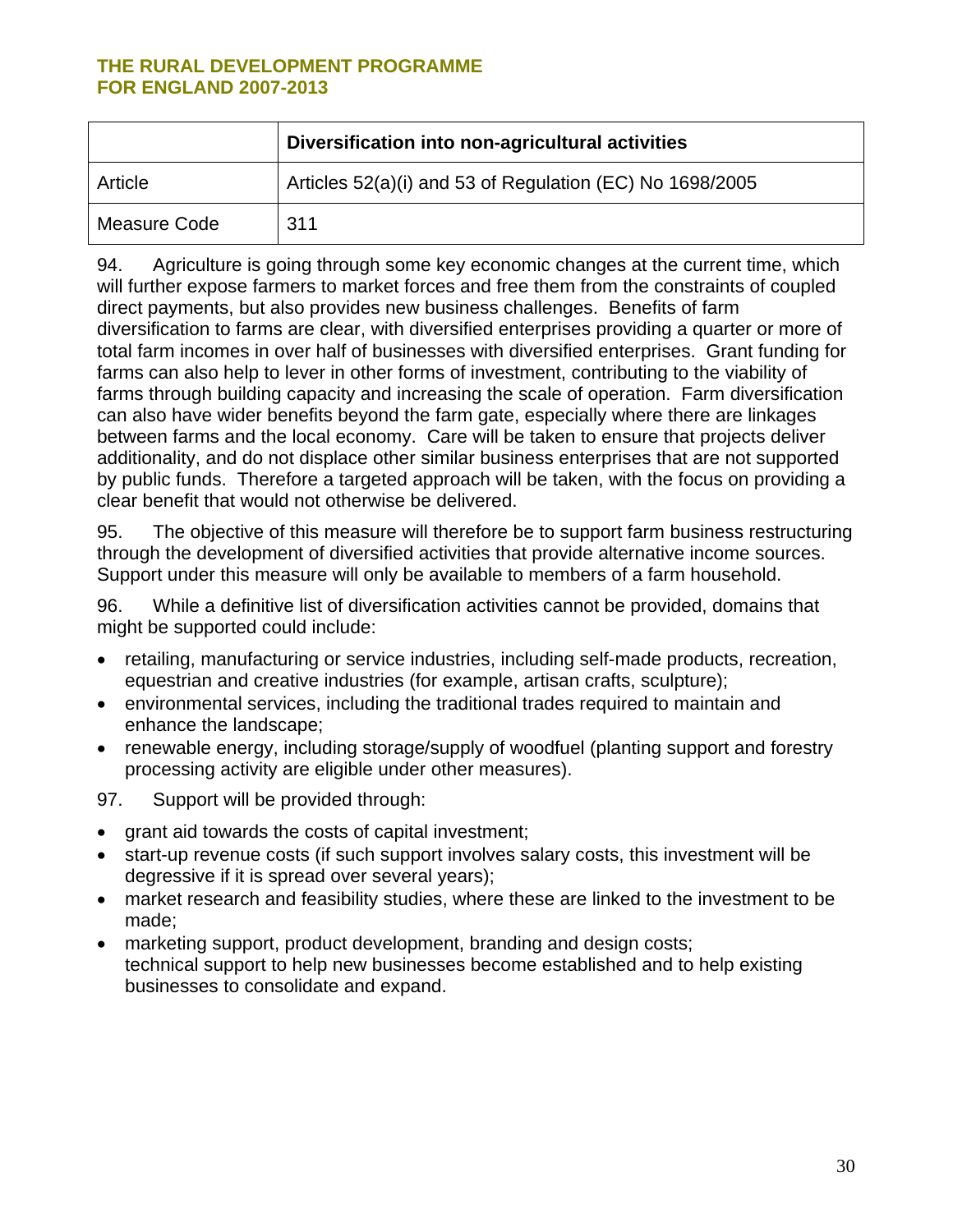<span id="page-30-0"></span>

|              | Support for the creation and development of micro-enterprises |
|--------------|---------------------------------------------------------------|
| Article      | Articles 52(a)(ii) and 54 of Regulation (EC) No 1698/2005     |
| Measure Code | 312                                                           |

98. In England micro-enterprises account for approximately 91% of the total number of firms in rural areas and form a vital component of the rural economy providing jobs and underpinning social cohesion. With appropriate help, many micro businesses could be established or expanded to stimulate economic growth, innovation, competitiveness and to create employment opportunities.

99. Micro enterprises can also be social enterprises<sup>[6](#page-30-0)</sup>. Social enterprises are an effective way of delivering and maintaining services, maintaining employment and providing local solutions to local problems. There is an opportunity to provide support for the development of sustainable rural social enterprises to help improve access to services and opportunities in rural areas.

99. The objective for this measure will therefore be to support for the creation and development of micro-enterprises with a view to promoting entrepreneurship and creating employment opportunities. Given the high proportion of micro-enterprises among rural businesses, a key objective of the measure will be support for achieving the growth aspirations of small rural businesses. Eligible beneficiaries are existing micro-enterprises as defined in the Commission Recommendation 2003/361/EC<sup>[7](#page-30-0)</sup>; or persons wishing to set up a new micro-enterprise.

100. The following costs will be eligible for support under this measure:

- grant aid towards the costs of capital investment;
- start-up revenue costs;
- market research and feasibility studies;
- marketing support, product development, branding and design costs;
- technical support to help new businesses and social enterprises become established and to help existing businesses and social enterprises to consolidate and expand.

|              | <b>Encouragement of tourism activities</b>                 |
|--------------|------------------------------------------------------------|
| Article      | Articles 52(a)(iii) and 55 of Regulation (EC) No 1698/2005 |
| Measure Code | 313                                                        |

101. The England Rural Development Programme 2000-2006 (and Objective One EAGGF) provided substantial investment for new tourist accommodation and in upgrading

 $\overline{a}$  $6$  A social enterprise is "a business with primarily social objectives whose surpluses are principally reinvested for that purpose in the business or in the community, rather than being driven by the need to maximise profit for shareholders and owners."

<sup>7</sup> Less than 10 workers and less than 2 MEUR of turnover.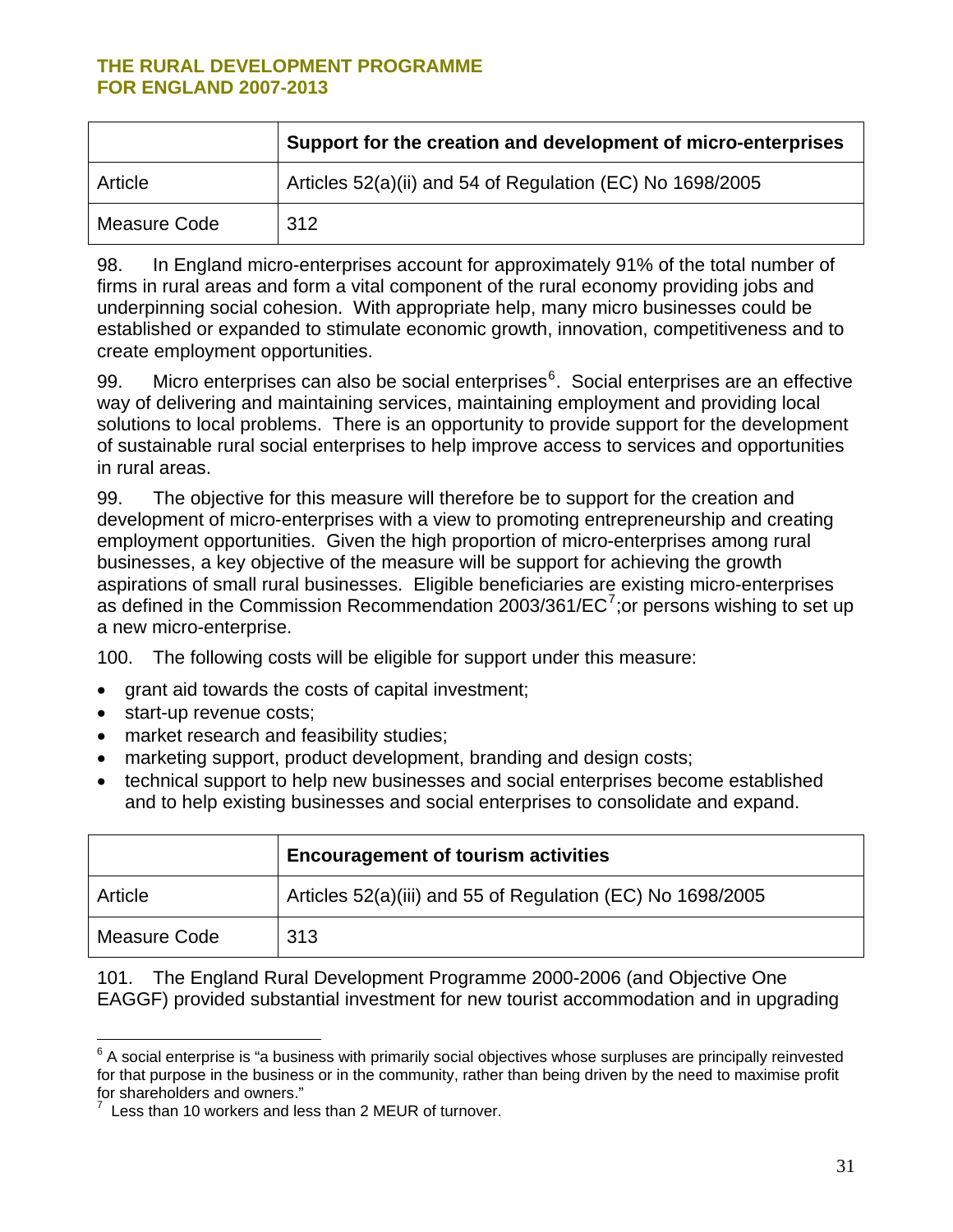tourist accommodation, with some associated marketing. In most parts of the country, there remains limited justification for public intervention at individual business level except where there are significant wider benefits that can be achieved. However, there are opportunities to improve the services offered and make rural tourism more sustainable, e.g. by forging better links between the businesses and their local environmental and cultural assets (including food and drink), and by encouraging collaboration and more effective use of ICT. There is also the potential for investments in recreational infrastructure (e.g. long distance walking, cycling and riding routes) to deliver both economic and health benefits. Further progress needs to be made in improving the environmental performance of the businesses themselves (e.g. through resource efficiency, adoption of renewable energy; and promoting the use of public transport and car-free holidays). It is in areas such as these that targeted intervention is needed. Encouragement of rural tourism activities is also important for rural employment.

102. The objective for this measure will therefore be to use the natural and cultural resources in England's rural areas to attract visitors and create new employment opportunities through the development of the tourism sector of the rural economy, and to make rural tourism businesses more sustainable through collaboration, resource efficiency (including the management of visitor impacts) and effective use of ICT.

103. Support under this measure will be targeted primarily towards the development and marketing of tourism services relating to rural tourism, for example:

- small-scale infrastructure such as information centres and the signposting and interpretation of tourist sites;
- recreational infrastructure such as that offering access to natural areas and the historic environment;
- small-capacity accommodation provision and upgrading of existing provision when justified by significant wider benefits;
- the development and/or marketing of rural tourism services;
- assisting tourism providers to develop clusters and business initiatives to meet visitor needs and market their products and services;
- networking and collaboration within the tourism industry including benchmarking;
- supporting the development of new niche markets e.g. 'green tourism';
- promotion of tourism activities linked to quality regional and local food culture and rural crafts;
- improved information and booking arrangements, including e-tourism and other use of ICT.

104. In addition, through measures available as an integrated element of Environmental Stewardship, the promotion of public access to, and understanding of, the countryside will be supported, including encouragement for visits to farms for educational purposes. Farmers participating in the Higher Level of Environmental Stewardship may receive support to promote public access and understanding of the countryside. This support is funded completely from national funds and are a non-agricultural de minimis state aid in accordance with Regulation 1998/2006.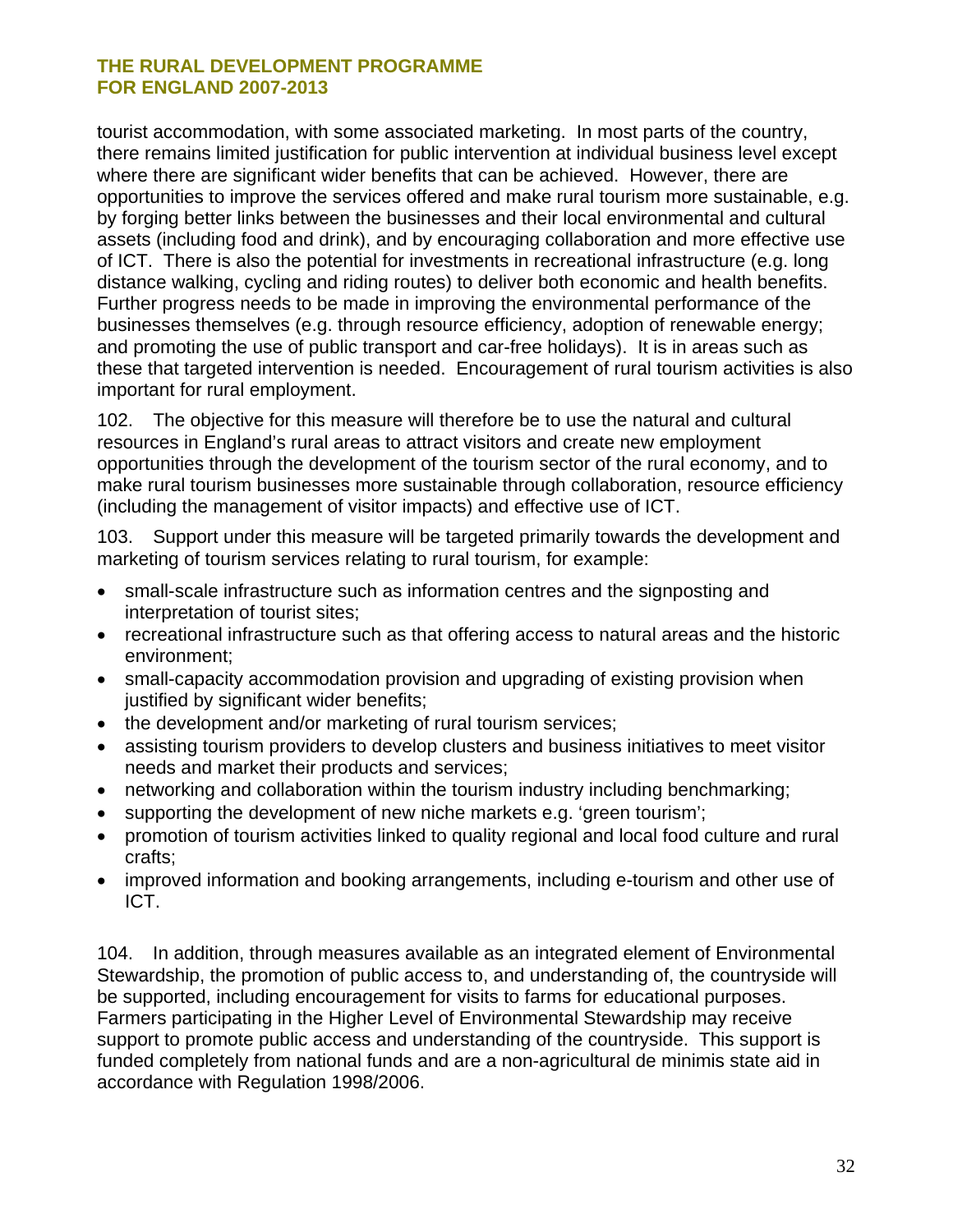|              | Basic Services for the economy and rural population      |
|--------------|----------------------------------------------------------|
| Article      | Articles 52(b)(i) and 56 of Regulation (EC) No 1698/2005 |
| Measure Code | 321                                                      |

104. In England basic services are generally of a high standard. However, there are issues that adversely affect the rural population's ability to access services. Provision of local services such as small-scale transport arrangements, local shops and community facilities would help to this end.

105. The objective of this measure will be to improve or maintain the living conditions and welfare of those living in rural areas and to increase the attractiveness of such areas through the provision of more and better basic services for the economy and the rural population.

106. The needs of rural communities are often most effectively identified by the communities themselves, and we expect this measure to be used in England, for the most part, through the bottom-up Leader approach to delivery. It is therefore not possible to give a definitive list of activities. However, financial support may be provided for, amongst others:

- cultural and leisure activities e.g. places for the production and display of local art and culture, including for community festivals and events, recreational facilities, for instance development of local sports grounds and community parks/gardens etc
- development of community buildings to provide services;
- developing community enterprises to provide key services e.g. childcare/eldercare;
- energy services e.g. woodfuel based heat/and or power system for village /community buildings and community renewable energy projects.
- shop/retail services;
- support of ICT for community benefit.

|              | Village renewal and development                   |
|--------------|---------------------------------------------------|
| Article      | Article 52(b)(ii) of Regulation (EC) No 1698/2005 |
| Measure Code | 322                                               |

107. Quality of life in rural areas will benefit from high quality local amenities such as community buildings and public spaces and from strong social capital to sustain local capacity for development. There are opportunities to build on and sustain existing community ties, capitalising on the strong traditions of civic engagement in rural areas, to close local access gaps through the co-production and community ownership of services and facilities. In this context there are potential roles for the third sector and parish councils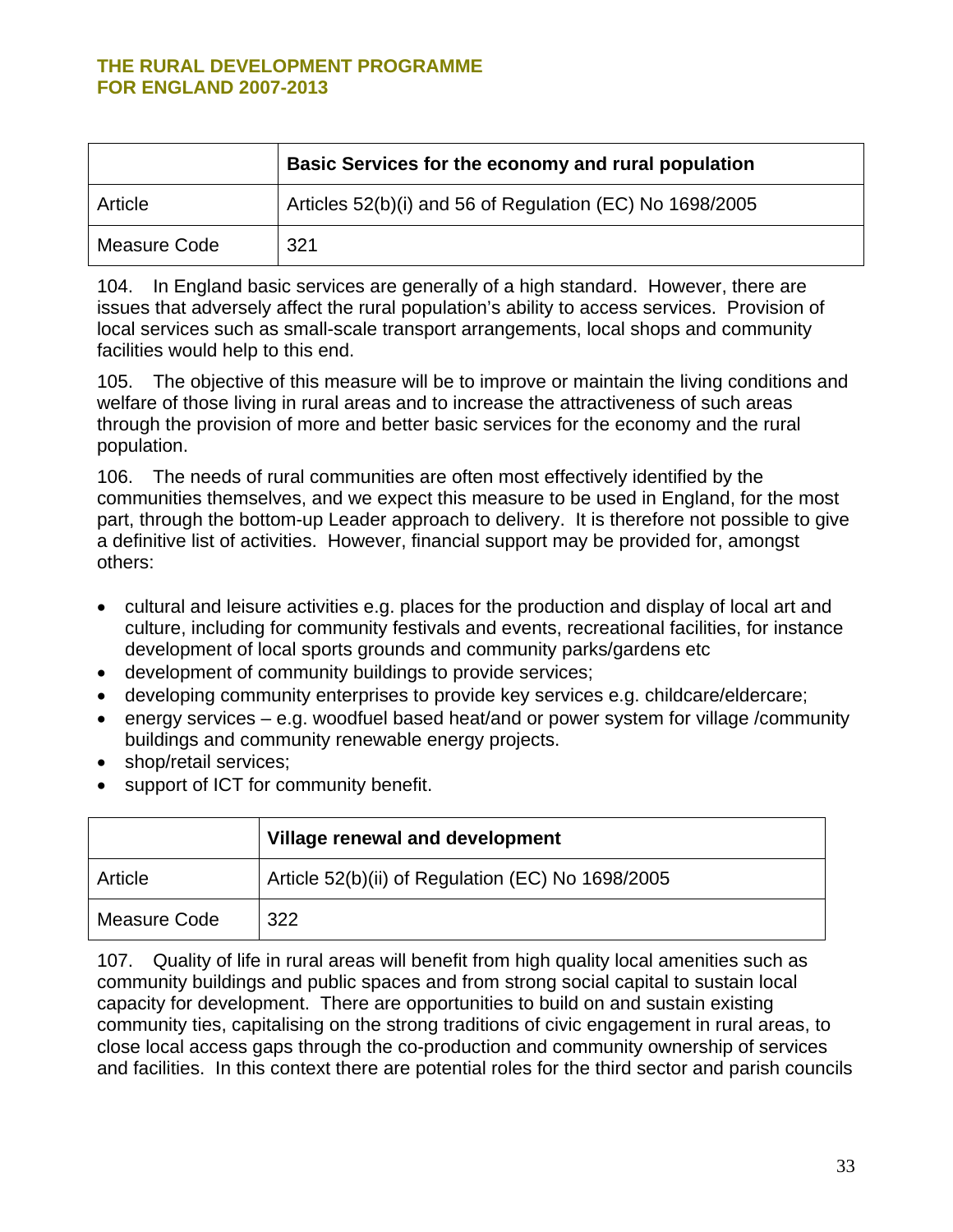to build community cohesion and develop the capacity of rural communities to meet their own needs where possible.

108. The objective of this measure will therefore be to support integrated village initiatives which promote cross-community development and regeneration.

109. The needs of villagers are often most effectively identified by the communities themselves, and we expect this measure to be used in England, for the most part, through the bottom-up Leader approach to delivery. It is therefore not possible to give a definitive list of activities. However, financial support may be provided to:

- support small-scale infrastructure projects to develop or enhance:
	- o village approaches
	- o main streets
	- o community buildings
	- o amenity spaces
	- o workspaces
- where possible, some aspects of the measure will be linked with environmental land management support under Axis 2;
- the encouragement of collaborative, networking social enterprises;
- improving the functionality of community facilities.

|              | Conservation and upgrading of the rural heritage           |
|--------------|------------------------------------------------------------|
| Article      | Articles 52(b)(iii) and 57 of Regulation (EC) No 1698/2005 |
| Measure Code | 323                                                        |

110. England has a rich archaeological and built heritage which includes archaeological sites, monuments and listed buildings. Sustainable development within England requires the protection, management and conservation of these historic resources. The natural and built environment can be used as a basis for economic growth in rural areas, particularly in relation to recreation and tourism. Such development brings benefits to the rural economy and communities but it also means that the use and management of such resources must be soundly based on the principles of conserving and upgrading the rural heritage.

111. One of the objectives of Environmental Stewardship is to maintain and enhance landscape quality and character. To further enhance the landscape benefits delivered, the Higher Level of Environmental Stewardship helps to maintain the overall coherence and character of the farmed landscape by supporting the renovation and maintenance of historic farm buildings. The renovation and maintenance of historic farm buildings also supports the aims of Environmental Stewardship, for example, many buildings provide a habitat for birds and bats.

111. The objective of this measure will therefore be to conserve and enhance the rural heritage as the basis for sustainable economic growth in rural areas.

112. When it is deployed at the regional level, this measure may address needs identified both strategically, and by the rural population through the Leader "bottom-up" approach it is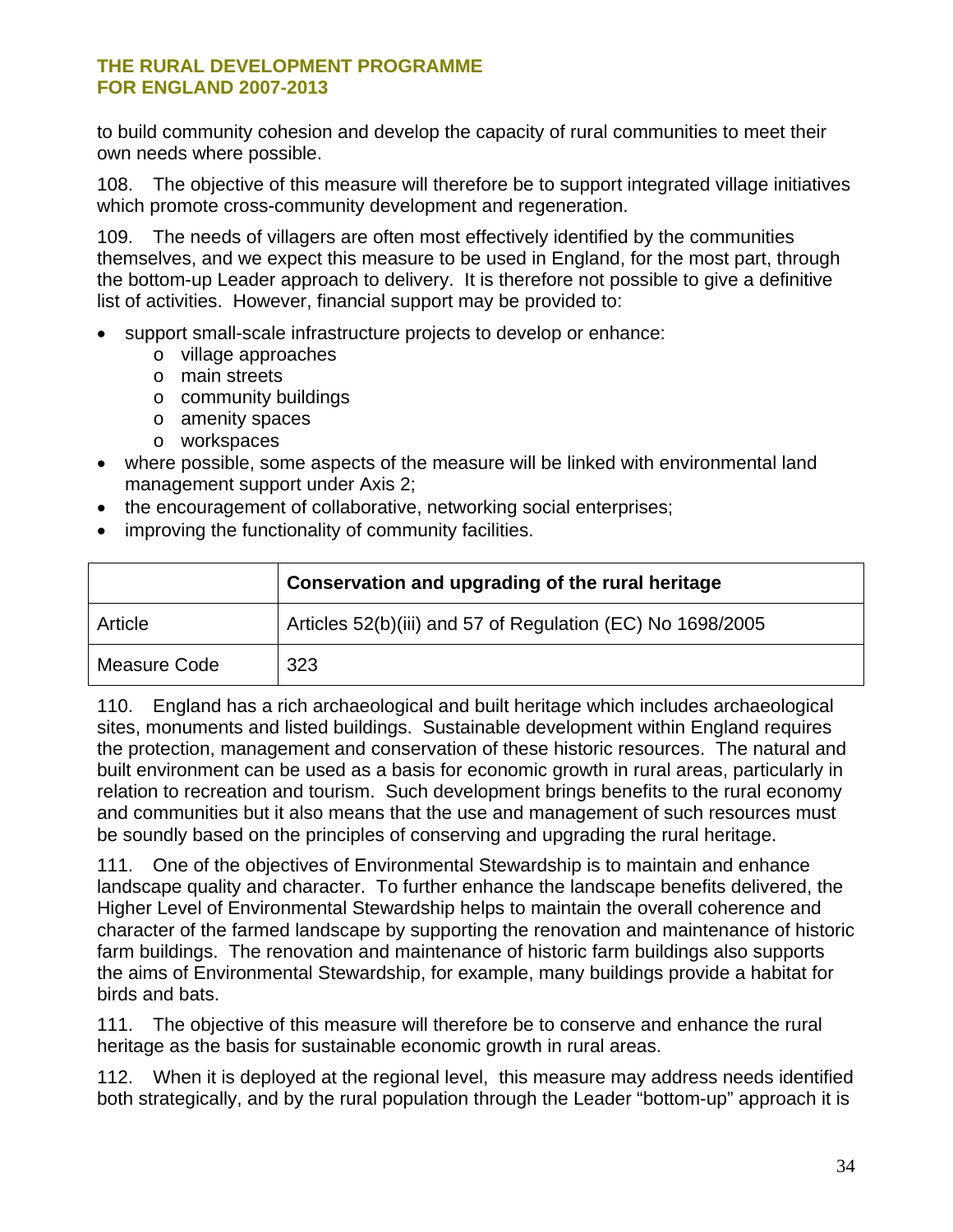not possible to give a definitive list of activities. However, support under this measure could cover the following activities:

- environmental awareness actions and investments associated with the maintenance restoration and upgrading of the natural heritage;
- undertake small-scale infrastructural improvements;
- studies and investments associated with maintenance, restoration and upgrading of the cultural heritage, such as the cultural features of cultural and environmental heritage.

111. Support will also be available for the farm building maintenance and restoration options offered under the Higher Level of Environmental Stewardship.

|              | Training and information for economic actors operating in the<br>fields covered by Axis 3 |  |
|--------------|-------------------------------------------------------------------------------------------|--|
| Article      | Articles 52(c) and 58 of Regulation (EC) No 1698/2005                                     |  |
| Measure Code | 331                                                                                       |  |

#### **5.1.4.1 Rationale for Intervention**

113. Whilst skills needs in rural areas are similar to that of the national economy, the delivery of education and training in rural areas can present challenges. By encouraging more highly skilled, possibly high technology based, employment into rural areas, there will be an equal need to make appropriate training opportunities available to provide the skilled, flexible workforce these businesses would demand.

114. Small businesses, which are a significant part of the rural business stock, could face problems releasing employees for training purposes in terms of time and funding. However, rural businesses are also less likely to have training plans, dedicated training budgets and training management compared to their urban counterparts. Planning and undertaking such activity in small rural businesses would help to overcome these barriers.

115. The objective of this measure is therefore to enhance human potential required for the enhancement of the rural economy. It will support the achievement of the outcomes listed for the measures under their Axis (diversification into non-agricultural activities, developing micro-enterprises, encouraging tourism etc) by developing the skills of the economic actors in the rural area.

116. The type of training to be supported through the Programme will therefore vary according to need, but will only be provided where a gap in provision exists. In broad terms, however, the following activities will receive support under the programme:

- training in ICT skills
- training, coaching and mentoring in business skills
- training in traditional rural skills
- training related to diversification away from agriculture.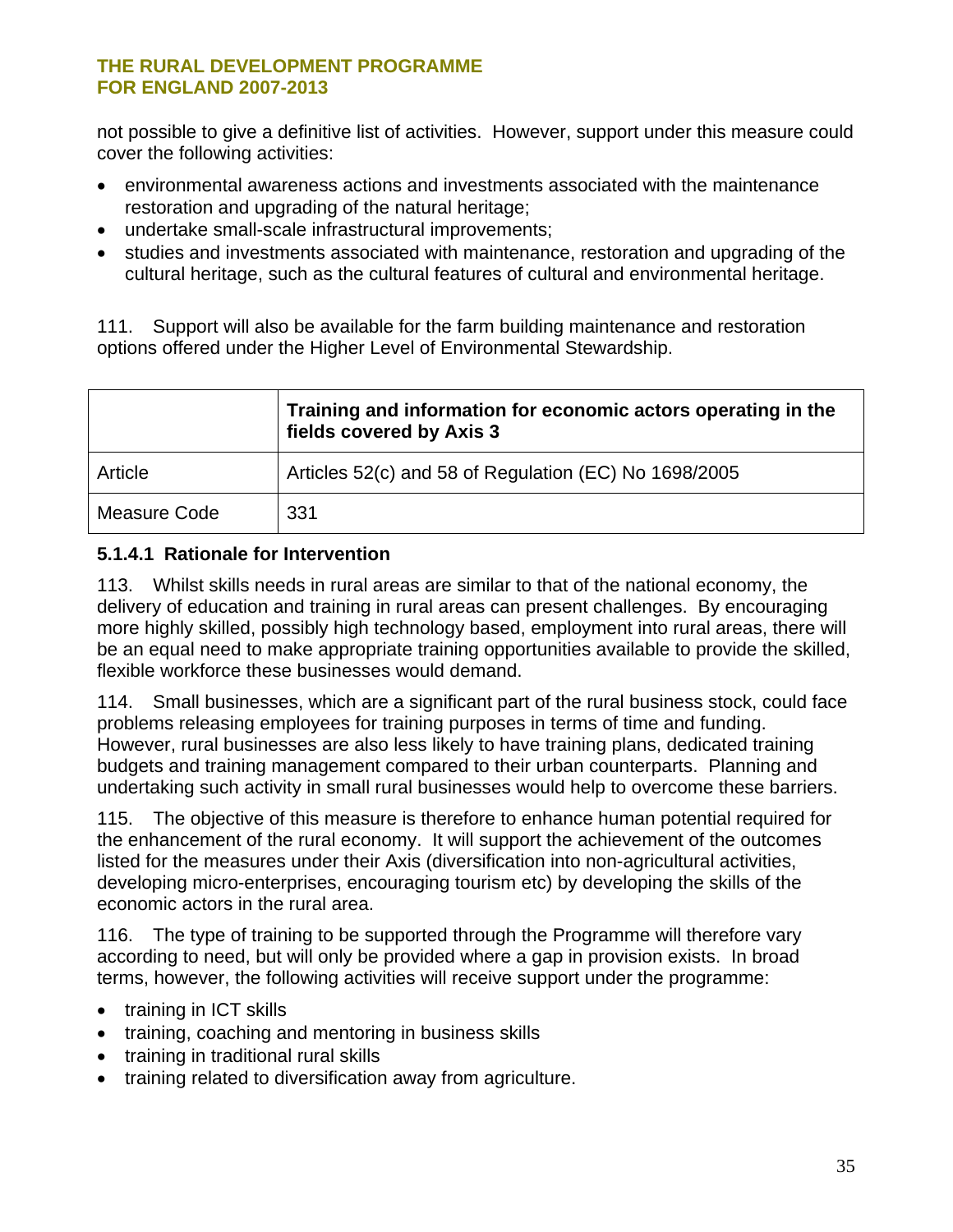<span id="page-35-0"></span>

|              | Skills acquisition and animation with a view to preparing and<br>implementing a local development strategy |  |
|--------------|------------------------------------------------------------------------------------------------------------|--|
| Article      | Article 52(d) and 59 of Regulation (EC) No 1698/2005                                                       |  |
| Measure Code | 341                                                                                                        |  |

117. Experience of previous community-led initiatives suggests that most local groups consider the main part and value of their work comes from animation activities. This would have a direct read across to the formation of local strategic cooperation-type groups brought together outside the formal Leader constituted Local Action Groups (LAGs). Successful operation of LAGs could encourage the formation of similar partnerships outside Axis 4 supported groups.

118. The objective of this measure is therefore to increase capacity for the implementation of local strategies (other than those developed through the Leader approach).

119. The support provided could cover:

- studies of the area concerned;
- measures to provide information about the area and the local development strategy;
- the training of staff involved in the preparation and implementation of a local development strategy;
- promotional events and the training of leaders;
- implementation of a local development strategy, except Local Development Strategies being implemented by a Local Action Group established under Axis 4.

### **Axis 4**

120. The objective of Axis 4 is to implement the Leader approach in the mainstream rural development programme and thereby to contribute to the objectives of the other three axes.

|                     | Implementation of the local development strategies    |  |
|---------------------|-------------------------------------------------------|--|
| Article             | Articles 63(a) and 64 of Regulation (EC) No 1698/2005 |  |
| <b>Measure Code</b> | 41                                                    |  |

121. The current LEADER+ programme has had considerable in terms of tailoring interventions to local circumstances and by delivering through a broad partnership, taking a more co-ordinated approach to tackling issues. It is intended to harness this in the Programme by targeting the approach at locally identified need and opportunity to allow the approach to complement other ,more top down, interventions.

122. Establishment of Local Action Groups (LAGs) can add value in three key areas: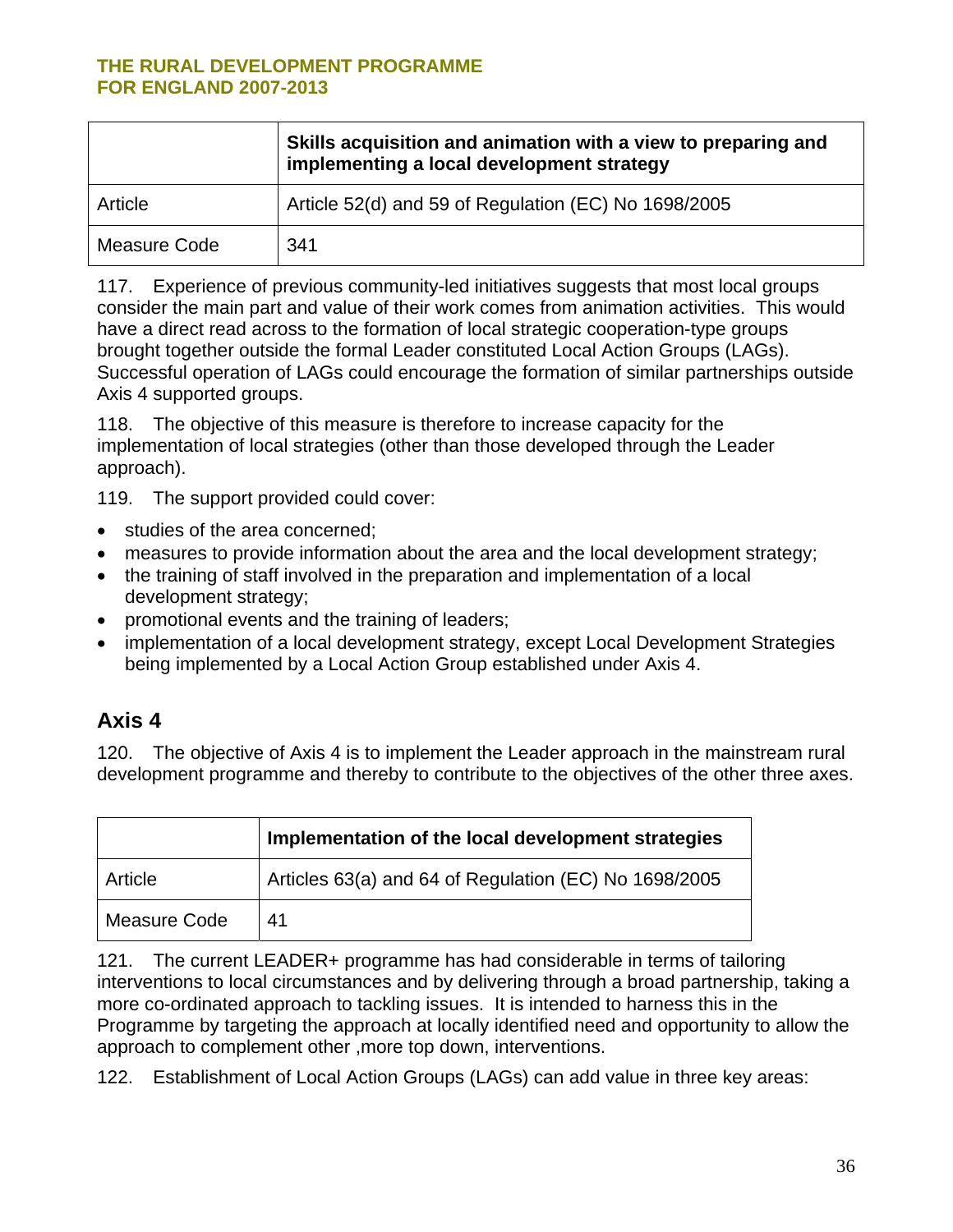<span id="page-36-0"></span>**Endogenous local development** – allowing communities themselves to identify their problems and address them in sustainable ways

**Governance** – greater integration can be achieved through partnership working between social, economic and environmental interests;

**Innovation (in approaches to delivery and projects)** – finding new solutions to long standing problems including the transfer and adaptation of innovations developed elsewhere.

123. This measure will be used to add value to delivery of the Programme's objectives through mobilising local resources to co-ordinate the implementation of actions in a locally relevant way. There is also a desire to see LAGs develop their capacity so that they can deliver other programmes and projects within their area which fall outside the Rural Development Programme.

124. To ensure consistency across the Programme and, in particular, equal treatment of LAGs, there will be a single national framework involving a set of criteria to which regard will be had in each region. These criteria will be: appropriateness of the partnership; coherence of the area; quality of the local development strategy; financial and administrative capacity; fit with Programme objectives (including innovation); integration of sustainable development principles; commitment to integration; commitment to cooperation. However, reflecting the flexibility we intend for devolved decision-making, there will be a degree of regional flexibility in the selection process achieved by the addition of "regional fit" as a criterion to which regard will be had. This will cover the local development strategy's fit with regional priorities.

124. Until there are calls for proposals there is some uncertainty as to how many areas might fall outside the population limit of 5,000-150,000. However, it is expected that all but a very few LAG areas will fall within the limits. The principal reason for an exemption to these limits is likely to be where the exclusion of a given settlement, such as a market town<sup>[8](#page-36-0)</sup>, would have an impact on the coherence of the area, or, at the other extreme, where there is a very clear case on the basis of an area's coherence being compromised. An upper population exemption limit of 165,000 will apply.

124. Initial calls for proposals for LAGs will take place within two years of Programme approval. Some regions are likely to have more than one call for proposals, particularly given that many of the LAGs are likely to be new. It is envisaged at present that there will be around 50 LAGs in England, representing a significant increase from the current 25 under the LEADER+ Programme.

 $\overline{a}$  $8$  In the case of market towns an upper population limit of 30,000 will apply.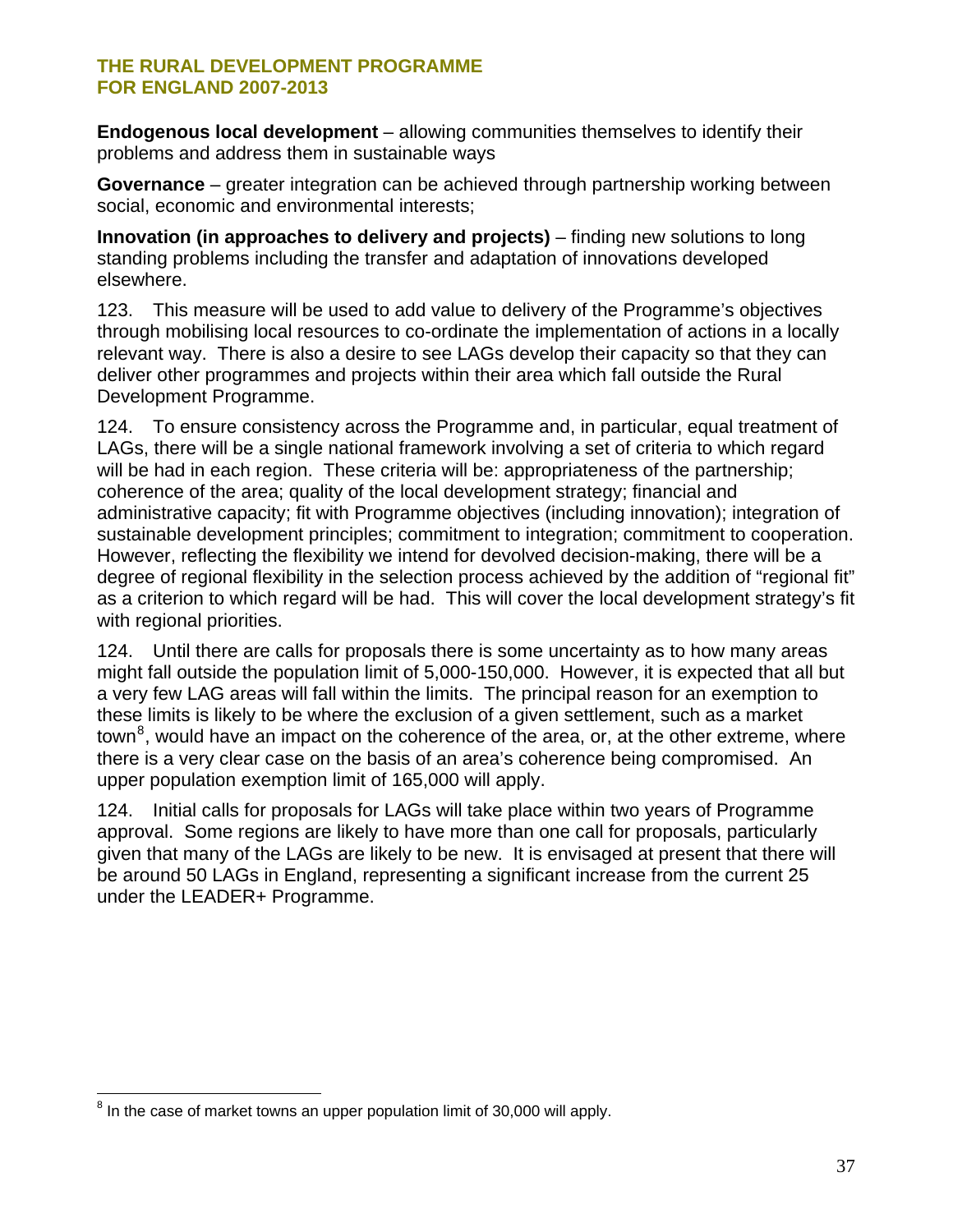|              | Implementing cooperation projects                     |  |
|--------------|-------------------------------------------------------|--|
| Article      | Articles 63(b) and 65 of Regulation (EC) No 1698/2005 |  |
| Measure Code | 421                                                   |  |

124. Working on co-operation actions has been a way to get access to information and new ideas, to learn from other regions or countries, to stimulate and support innovation and to acquire skills and means to improve delivery. But implementing this measure is notoriously difficult and steps will need to be taken to: a) promote the benefits of cooperation to LAGs; b) simplify procedures and keep them flexible to facilitate this aspect of the programme; and, c) ensure that the tools are in place to assist LAGs in their preparations. The National Rural Network will have a role to play in this through the organisation of co-operation seminars; establishing systems to gather examples of good practices; providing a partner search tool; and by providing technical assistance to LAGs.

125. The principal objective of co-operation is to widen local views in order to improve local strategies. The main expected result will be mutual learning.

126. The scope of the co-operation measure will be broad to allow LAGs to work with other areas on projects that they demonstrate to add value to the programme. In general the specific themes that LAGs intend to co-operate on will be incorporated into their local development strategy. The co-operation measure will be used to encourage and support a LAG to undertake a joint action with another Leader group, or with a group taking a similar approach, in another region, Member State, or even a third country.

127. In most cases it is expected that co-operation will be an integral part of the local development strategies and will follow normal LAG selection procedures. However, where co-operation activities arise later in the Programme and which were not included in a local development strategy, proposals will need to be considered by the relevant Regional Development Agency.

|              | Running costs, acquisition of skills and animation |  |
|--------------|----------------------------------------------------|--|
| Article      | Article 63(c) of Regulation (EC) No 1698/2005      |  |
| Measure Code | 431                                                |  |

127. The objective of this measure will be to ensure the effective design and implementation of LAG local development strategies.

128. Implementing the Leader axis in the Programme is likely to result in a significant increase in numbers of LAGs as compared to the LEADER+ Programme. It is expected that new LAGs will have most need of support to carry out studies of the area concerned; provide information about the area and the local development strategy; train staff involved in the preparation and implementation of a local development strategy; hold promotional events and train leaders , especially in the early stages.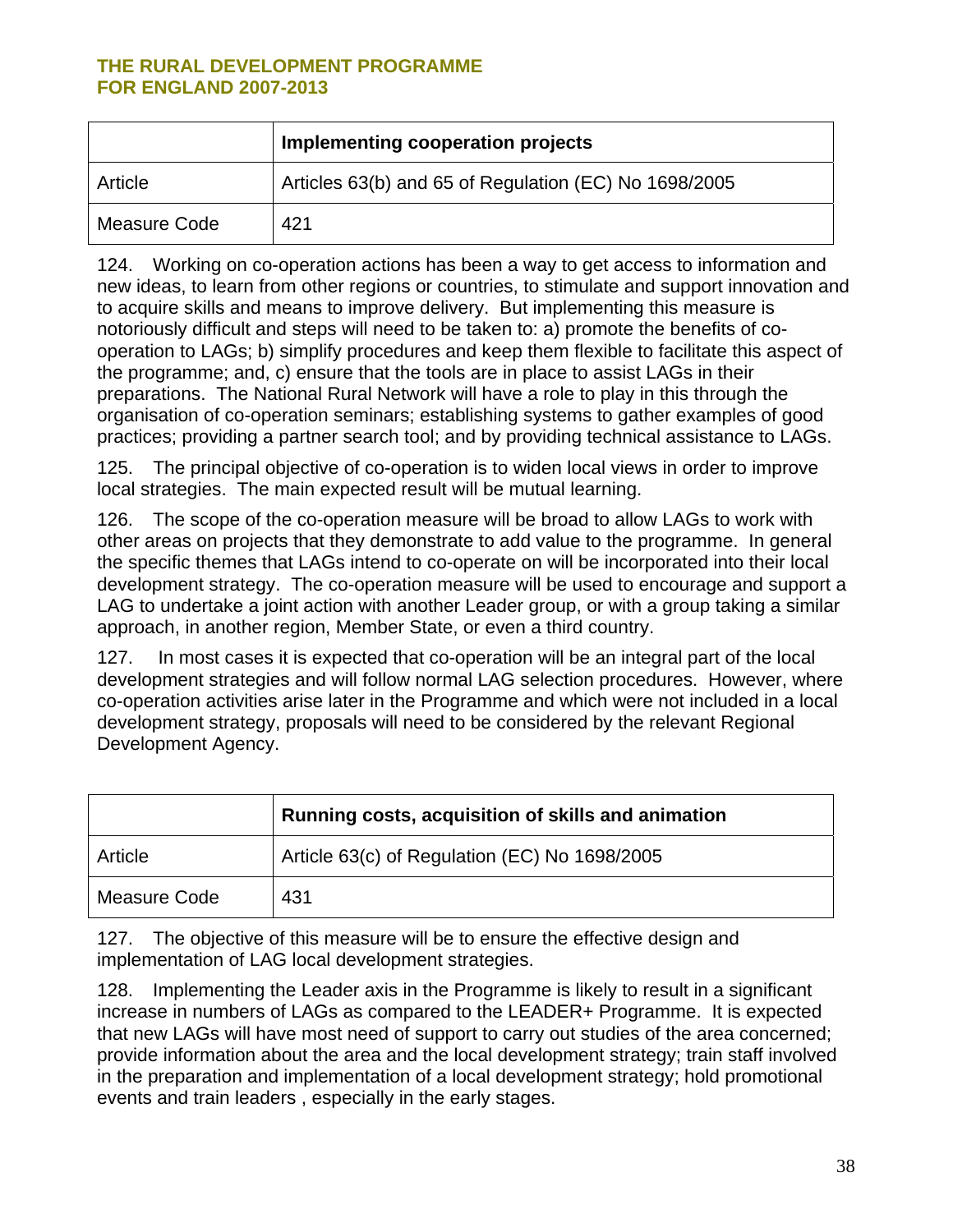<span id="page-38-0"></span>129. Ongoing training will also be required during implementation, covering for example LAG management, self-evaluation, and monitoring. There will also be a need for animation, especially in new areas or where partnerships are expanding to include new members

130. The limit on the share of the LAG budget for running the LAGs will be 20% of total public expenditure on the local development strategy. Under the LEADER+ Programme around 2% of local development strategy budgets has been spent on acquisition of skills and animation. We envisage a similar amount being spent under RDPE. However, the level of animation and skills development required will differ between LAGs depending on the needs identified as part of the development of local strategies.

### **Chapter 6 – 8 – The financing plans**

131. These Chapters provide a summary of all the financing arrangements for the Rural Development Programme for England 2007-2013 as required by the European Rural Development Regulations. The Programme will be funded from a variety of different sources:

- funding from the European Agricultural Fund for Rural Development (EAFRD) and associated national co-financing;
- planned funding from the 'new' voluntary modulation system and associated national cofinancing;
- funding related to the old voluntary modulation system under the old rural development programme (2000-2006) and associated national co-financing;
- state aid top ups

132. The table below, which is included in Chapter 7, provides indicative breakdown of Programme spend by Rural Development Measure (in EUR, total period). The exchange rate used is  $\epsilon$ 1 = £ 0.685.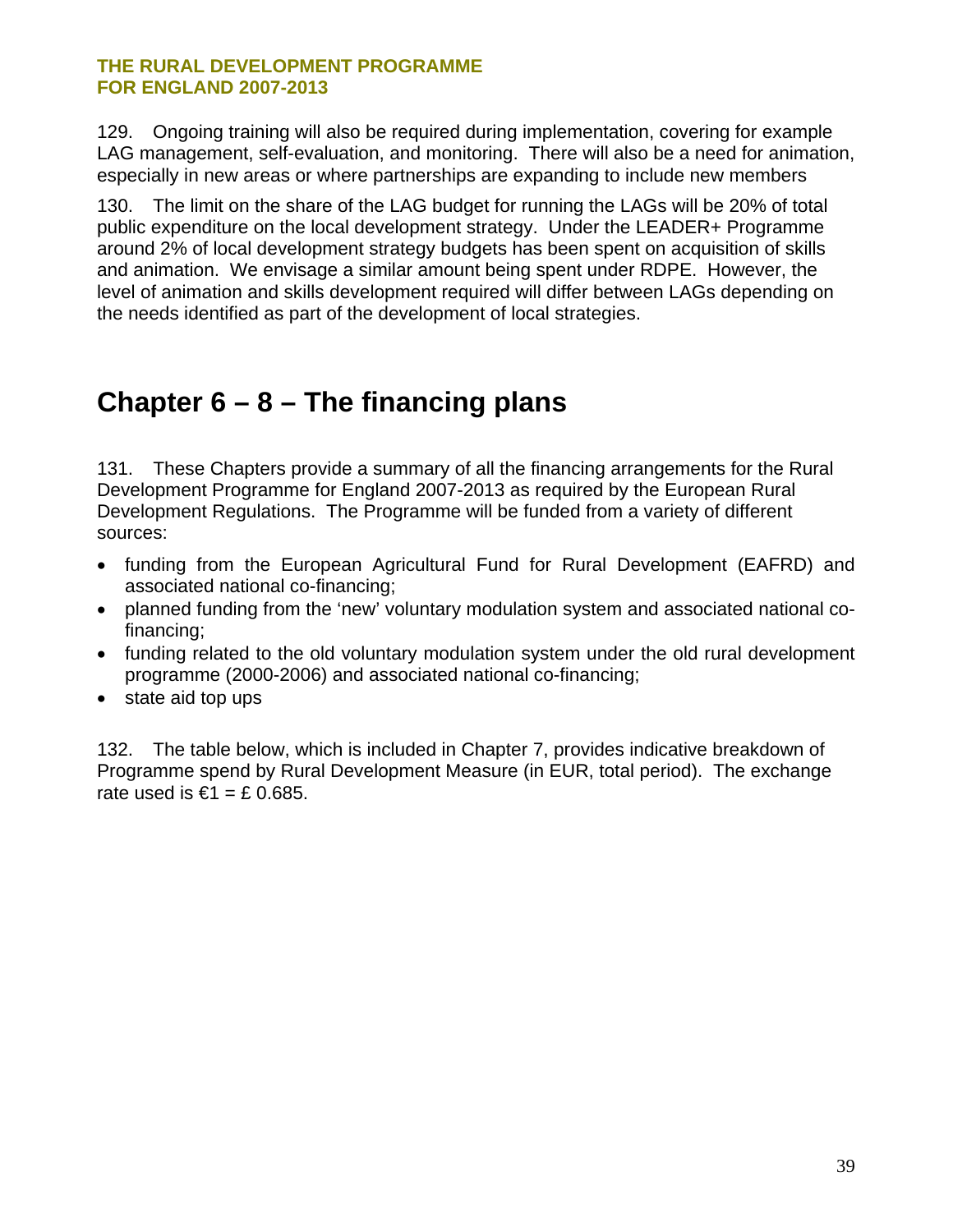| <b>Measure/Axis</b>                                                             | <b>Public</b> | <b>Private</b>     | <b>Total Cost</b> |
|---------------------------------------------------------------------------------|---------------|--------------------|-------------------|
|                                                                                 | expenditure   | <b>Expenditure</b> |                   |
| 111- Vocational training and information for                                    | 100,937,850   | 25,234,462         | 126, 172, 312     |
| agricultural, food and forestry sectors                                         |               |                    |                   |
| 114 - Use by farmers and foresters of advisory<br>services                      | 3,405,613     | 681,123            | 4,086,736         |
| 115 - Setting up of farm management, farm                                       | 4,122,696     | 2,762,206          | 6,884,902         |
| relief and farm advisory services                                               |               |                    |                   |
| 121- farm modernisation                                                         | 126,450,493   | 77,134,801         | 203,585,294       |
| 122- Improving the economic value of forests                                    | 15,590,805    | 9,822,207          | 25,413,012        |
| 123- Adding value to agricultural and forestry                                  | 111,023,252   | 72,165,114         | 183,188,366       |
| products                                                                        |               |                    |                   |
| 124- Cooperation for the development of new                                     | 64,114,395    | 44,880,076         | 108,994,471       |
| products<br>125- Infrastructure                                                 | 21,900,034    | 12,964,820         | 34,864,854        |
| <b>Total Axis 1</b>                                                             | 447,545,138   | 245,644,809        | 693,189,947       |
|                                                                                 |               |                    |                   |
| 212 - payments to farmers in areas with<br>handicaps, other than mountain areas | 237,956,204   |                    | 237,956,204       |
| 214 - agri-environment payments                                                 | 3,454,261,359 |                    | 3,454,261,359     |
| 216 - support for non-productive investments                                    | 266,255,886   | 159,753,531        | 426,009,417       |
| 221 - first afforestation of agricultural land                                  | 137,586,666   | 41,276,000         | 178,862,666       |
| 223 - first afforestation of non-agricultural land                              | 18,043,333    | 5,413,000          | 23,456,333        |
| 225 - forest environment payments                                               | 19,700,000    | 5,910,000          | 25,610,000        |
| 227 - support for non-productive investments                                    | 49,100,000    | 14,730,000         | 63,830,000        |
| (forestry)                                                                      |               |                    |                   |
| <b>Total Axis 2</b>                                                             | 4,182,903,448 | 227,082,531        | 4,409,985,979     |
| 311 - Diversification into non-agricultural                                     | 123,844,172   | 76,783,387         | 200,627,558       |
| activities                                                                      |               |                    |                   |
| 312 - Support for the creation and development                                  | 52,709,525    | 31,625,715         | 84,335,240        |
| of micro-enterprises<br>313 - Encouragement for tourism activities              | 38,123,742    | 22,493,008         | 60,616,749        |
| 321 - Basic services                                                            | 20,683,093    | 8,893,730          | 29,576,823        |
| 322 - Village renewal                                                           | 1,838,475     | 974,392            | 2,812,867         |
| 323 - Conservation and upgrading of the rural                                   | 79,820,749    | 27,937,262         | 107,758,011       |
| heritage                                                                        |               |                    |                   |
| 331 - Training and information for economic                                     | 9,992,922     | 2,498,231          | 12,491,153        |
| actors                                                                          |               |                    |                   |
| 341 - Skills acquisition for preparation/                                       | 7,322,265     | 1,830,566          | 9,152,831         |
| implementation of local development strategies                                  |               |                    |                   |
| <b>Total Axis 3</b>                                                             | 334,334,942   | 173,036,290        | 507,371,232       |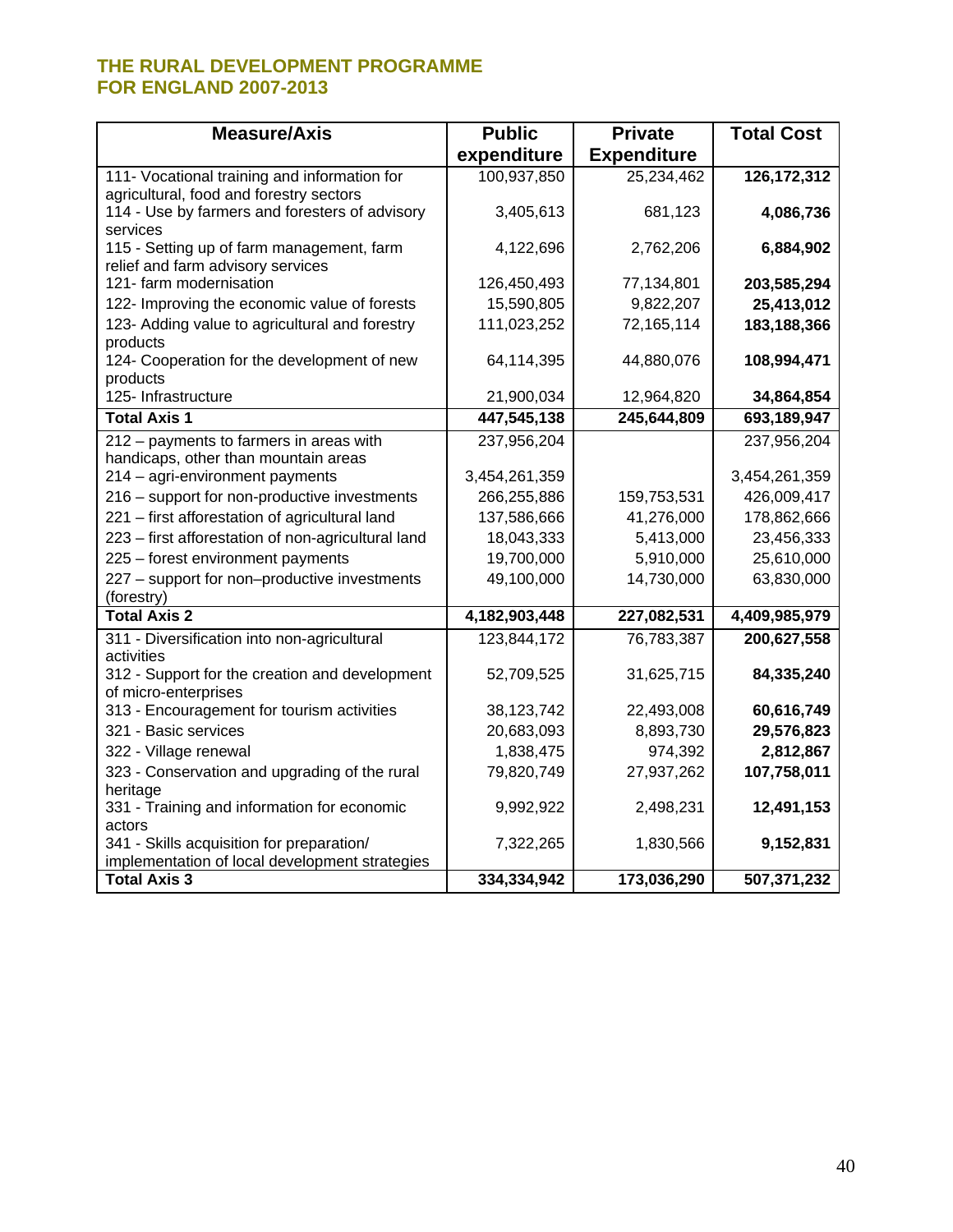# <span id="page-40-0"></span>**Chapter 9 – State Aids**

133. This Chapter lists the state aid rules that apply to the various elements of the Programme. It also sets out the aid intensity rates that will apply to the grants provided under the Programme. For example:

| 322 | Village renewal and | Any aid granted under this $\vert$ 1 January |            |
|-----|---------------------|----------------------------------------------|------------|
|     | development         | measure will be in                           | 2007 to 31 |
|     |                     |                                              | December   |
|     |                     | conformity with the de                       |            |
|     |                     | minimis Regulation (EC)                      | 2013.      |
|     |                     | No 1998/2006                                 |            |

# **Chapter 10 – Complementarity**

134. This Chapter looks at how the Rural Development Programme will complement other EU funding, and how duplication of funding will be avoided ("demarcation").

#### **10.1 Appraisal and means for the complementarity with the Structural Funds**

135. This section describes the arrangements for developing the mechanisms to ensure complementarity between the RDPE and the European Structural Funds. It summarises the priorities for the different European funding streams available in rural areas in England over the 2007-2013. It explains that

- the RDPE will be much smaller than the European Regional Development Fund (ERDF). Interventions under the ERDF Programmes will therefore generally be much larger in scale than any interventions under the RDPE.
- the ERDF will therefore support broadly focused regional and sub-regional activity, contributing to improved regional economic performance or as part of national employment and skills programmes. RDPE expenditure will be targeted towards rural areas, particularly those areas, sectors or communities where there is a demonstrable and significant need. It will be focussed on supporting rural economies at the local level. This includes interventions in agriculture, including supporting innovative farm diversification and woodland enterprises.
- The European Fisheries Fund (EFF) will focus on providing a long-term sustainable future for the fishing industry through promoting investment in innovation and technology, ensuring environmental best practice, developing efficient supply chains and improving port infrastructure and operations. It will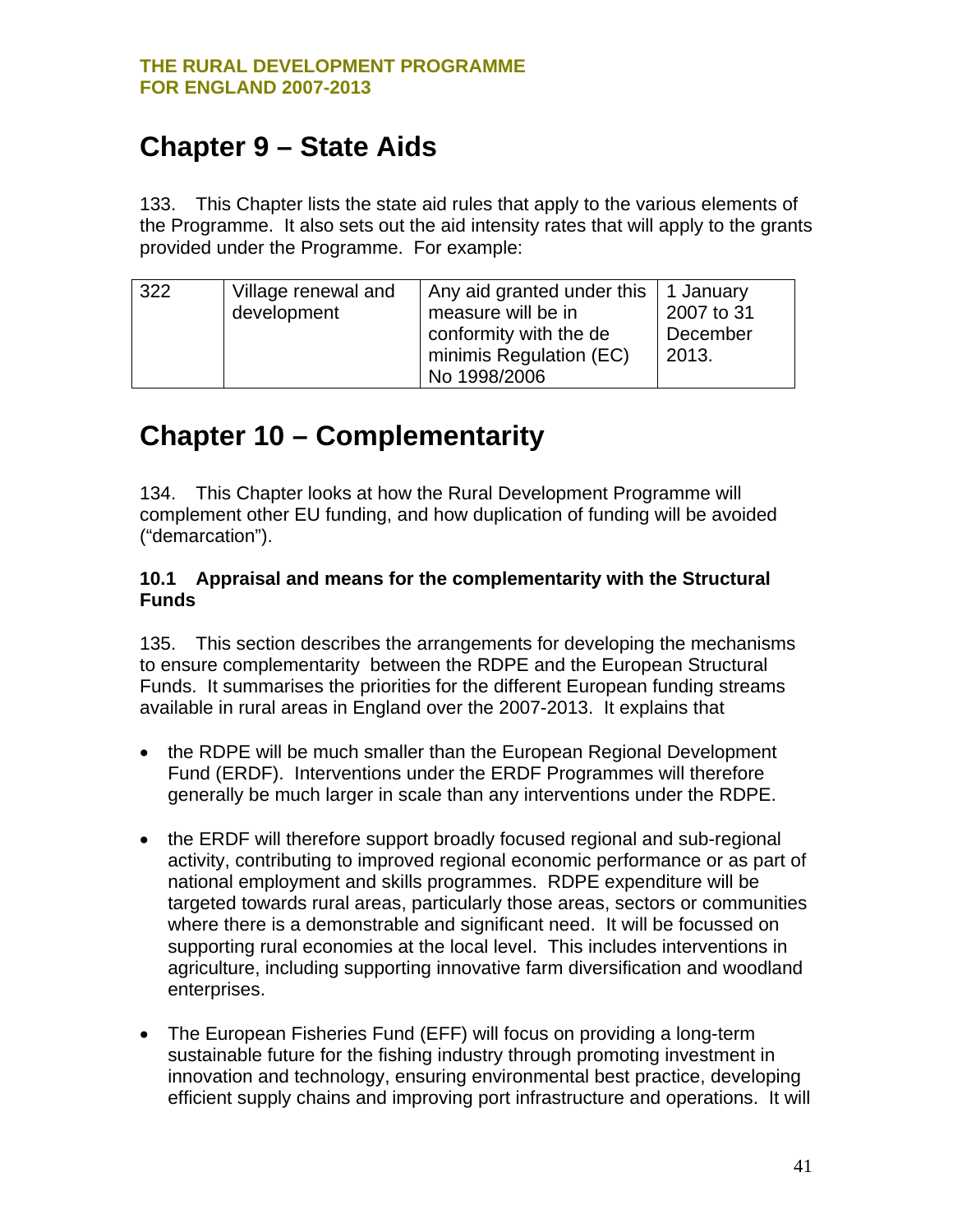also help to tackle social exclusion and promote long-term prosperity in communities traditionally dependent on the fishing industry where this support cannot be provided elsewhere.

136. This section also explains that the Regional Development Agencies will ensure coherence in the day to day management of the socio-economic support under the RDPE and the ERDF programmes. They will ensure that work carried out at the regional level under the two funds is complementary, and robust project development and selection processes will ensure that any duplication is avoided, with administrative arrangements are in place to ensure complementarity and co-ordination.

137. This section explains that these processes begin with the clear establishment of demarcation criteria at the regional level. Each region in England has an Operational Programme for the ERDF, which sets out defined demarcation criteria for the ERDF and EAFRD, and which is approve by the EU Commission. In dues course, these demarcation table will be included in the full RDPE Programme Document. The RDAs will also work closely with Leader Groups, as they will be aware of the need to ensure that there is no duplication of funding in project selection.

#### **10.2 – Demarcation criteria**

138. This section contains a table that shows, at a high level, the demarcation principles for the individual RDR measures used in the RDPE.

#### **10.3 - 10.4 – Demarcation with other Community Instruments**

139. These sections describe how demarcation between the RDPE and the delivery of support under the Common Agricultural Policy, the Common Market Organisations (CMOs) and other EU financial instruments (for example, the Financial Instrument for the Environment (LIFE+)) will be achieved.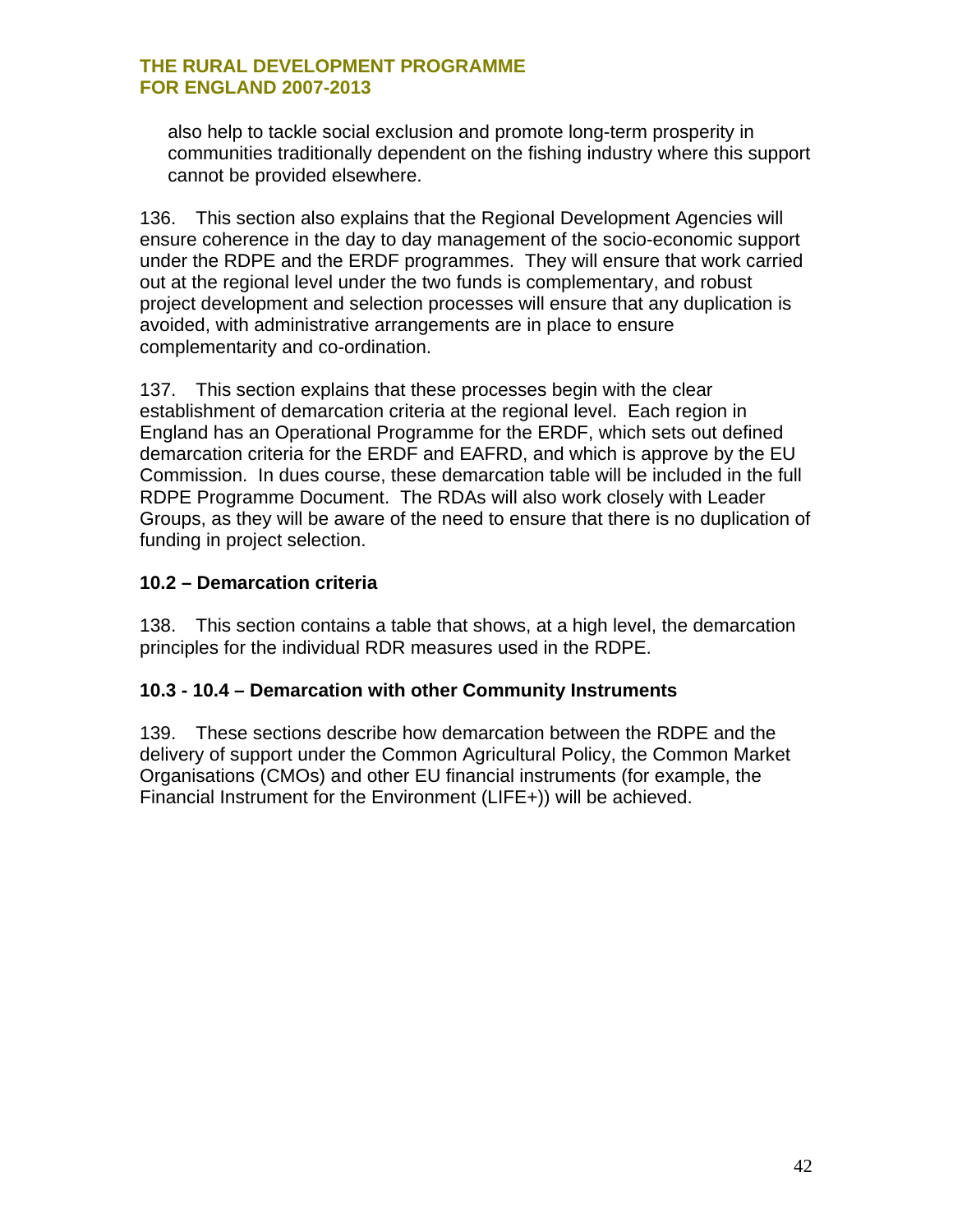### <span id="page-42-0"></span>**Chapter 11 – The Competent Authorities**

140. This Chapter describes the delivery arrangements for the next Programme. They are summarised in the following diagram:

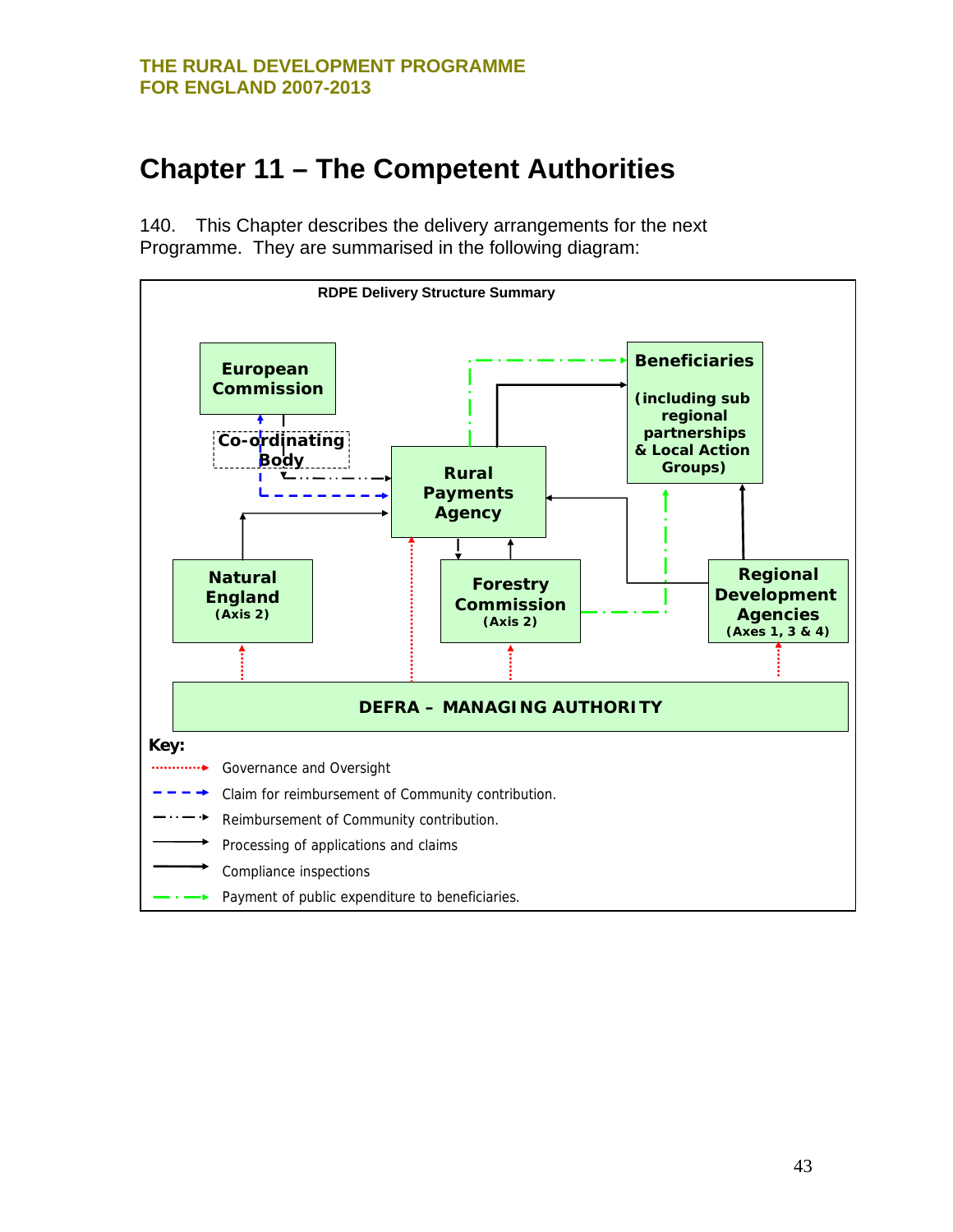### <span id="page-43-0"></span>**Chapter 12 – Monitoring and Evaluation**

141. This chapter describes the indicators and targets for the Programme over the whole of the programming period to 2013. Monitoring will be based on the indicators set by the European Commission in the Common Monitoring and Evaluation Framework  $(CMEF)^9$  $(CMEF)^9$  but additional indicators will also be used, where necessary, to allow full evaluation of the effectiveness of the Programme.

142. The annex to Chapter 12 sets out the complete list of indicators and associated targets, where these have been developed.

143. In broad terms the approach can be summarised as follows:

- For Axis 1, there will be a limited number of additional indicators to record particular priorities (e.g. support for the livestock sector) which are not covered by the set of CMEF indicators.
- For Axis 2 the CMEF indicators have been supplemented by a number of additional indicators, reflecting the high priority given to environmental land management in the England programme and the fact that around 80% of EU expenditure through the Programme will be delivered through this Axis.
- For the purposes of monitoring and evaluation, Axes 3 and 4 can usefully be considered together. More weight has been given, in developing the indicators and targets, to economic objectives such as increase in Gross Value Added. This reflects the priority given in the Programme to encouraging improved economic performance in rural areas. However, the Leader approach will also, importantly, reach out to social and environmental objectives. It is likely that a qualitative rather than quantitative analysis will be most effective in capturing the overall value of Leader.

144. Monitoring and evaluation will be on-going over the full seven years of the Programme so that the Managing Authority and Monitoring Committee can examine progress against intended outcomes. It is expected that targets will also be adjusted in the course of the Programme to take account of increasing experience in delivering the outcomes and reflect the results of new research.

 9 For the CMEF handbook see RDPE website: [http://www.defra.gov.uk/erdp/rdp07\\_13/index.htm](http://www.defra.gov.uk/erdp/rdp07_13/index.htm)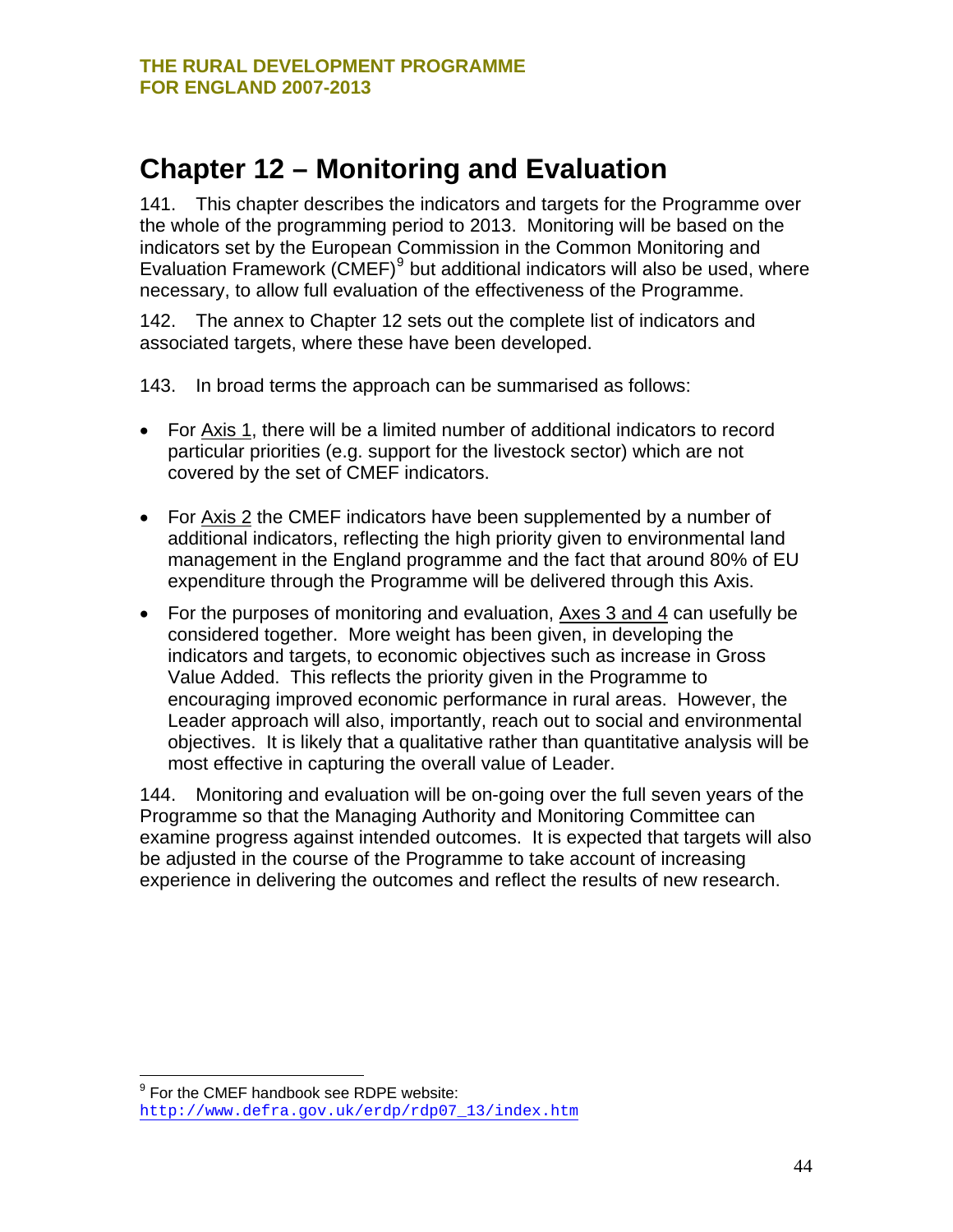### <span id="page-44-0"></span>**Chapter 13 – Publicity**

145. This Chapter sets out, at a high level, the Communications Plan for the Programme, in line with the regulatory requirements including those set out at Annex VI of the Implementing Regulation. It explains that there will be a joint Communications Strategy shared by Defra and the delivery partners, but that in addition each of the delivery partners will have their own detailed communications plan aimed at their specific target audience.

### **Chapter 14 – Consultation**

146. This Chapter explains that the preparation of the Programme has involved a substantial degree of close consultation with a wide range of partners. It describes how, at the national level, we held written consultations on our input to the negotiations on the RDR, on the national priorities for the England Programme itself, and on the draft Programme in the context of an Environmental Report, as part of the Strategic Environmental Assessment process. It explains that these written consultations were supplemented by:

- specific consultation events on the Community Strategic Guidelines
- eight regional events to consider the national priorities
- discussions with a designated group ("the Policy Advisory Group") made up of representative partners.

147. This Chapter also describes how at the regional level, a very wide range of stakeholders and partners have been consulted on the detailed content of the Programme document through the Regional Implementation Plan process, particularly in relation to Axes 1, 3 and 4.

148. The Chapter summarises how the consultation processes were managed and how we have taken account of the views and advice received. .

### **Chapter 15 – Equality and non-discrimination**

149. This Chapter summarise the laws and processes that will prevent discrimination on grounds of gender, race or ethnic origin, religion or beliefs, disability, age or sexual orientation.